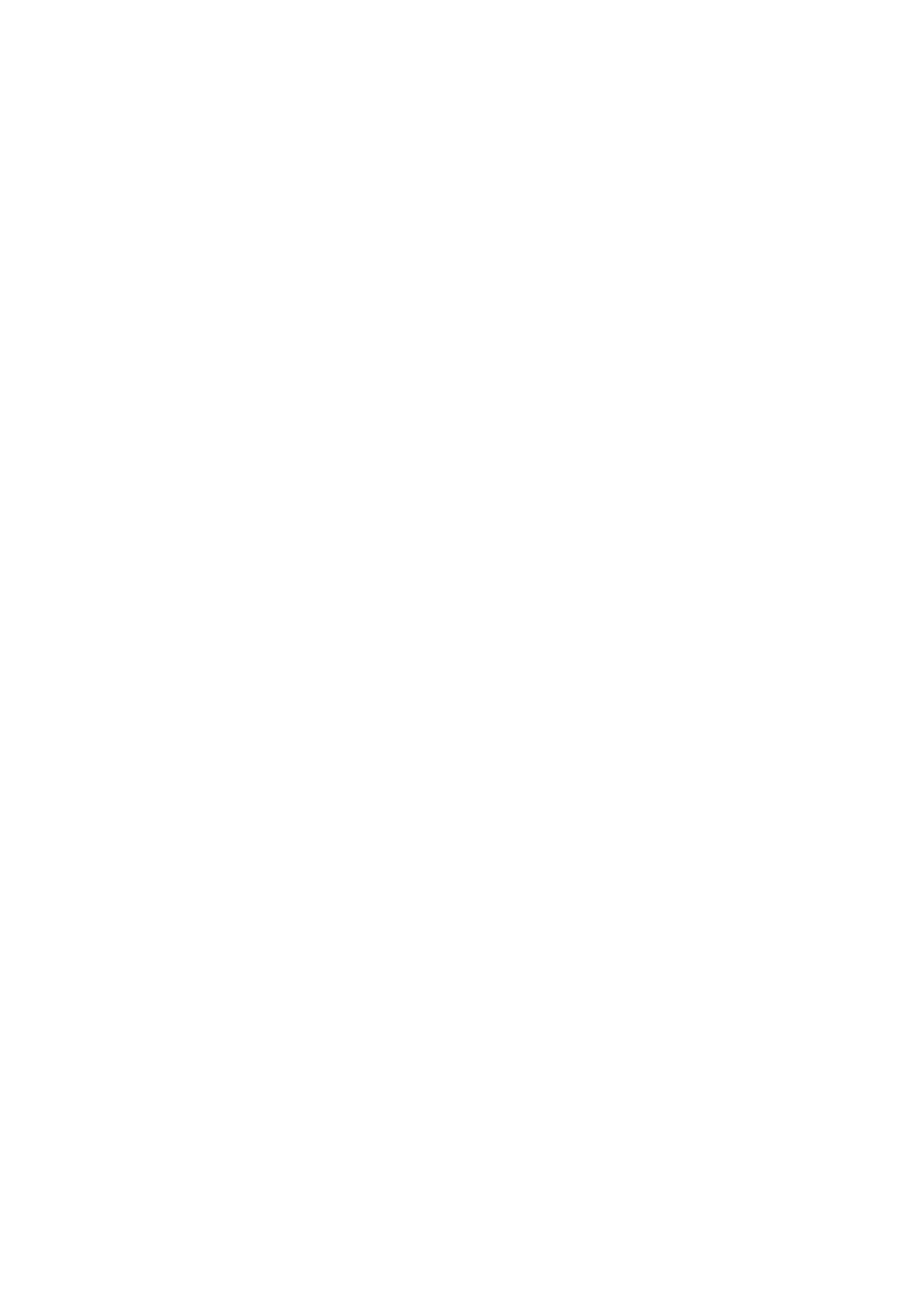#### Atatürk Üniversitesi• Atatürk University Türkiyat Araştırmaları Enstitüsü Dergisi • Journal of Turkish Researches Institute TAED-71, 2021.287-326

# NEVZAT KÖSOĞLU'NUN "GEÇMİŞ ZAMAN PEŞİNDE YAHUT VAİZİN SÖYLEDİKLERİ" KİTABINDA HALK KÜLTÜRÜ UNSURLARI ELEMENTS OF FOLK CULTURE IN NEVZAT KÖSOĞLU'S BOOK "CHASING PAST TENSE OR WHAT THE PREACHER SAID"

# **HATİCE BAŞKAPAN**

# **Öz**

Konusu insan olan edebiyat, milletlerin yaşam şekillerinden, hayatı duyuş ve düşünüş tarzlarına kadar hemen her özelliklerini bünyesine alır. Bu yönüyle kültürel unsurların hem taşıyıcısı hem de koruyucusu olma özelliğine sahiptir. Hayatın aynası olarak değerlendirilen edebiyatın yaşama en yakın türlerinden biri şüphesiz anı türüdür. Bu türde verilen eserler; tarihe tanıklık etmekte, millî ve manevi değerler bütünü olan kültürün taşıyıcılığını yaparak yeni nesillerin geçmişle olan bağlarını güçlendirmektedir. Bu durum, anı türündeki eserleri halk bilimi açısından son derece önemli kılmıştır. Nitekim ilgili eserler halk kültürü yönünden eşsiz malzeme kaynağı olma özelliğine sahiptir.

Nevzat Kösoğlu'nun kaleme aldığı "Geçmiş Zaman Peşinde yahut Vaizin Söyledikleri" adlı anı kitabı da halk kültürü malzemesi barındırması bakımından çok zengin bir eser olarak karşımıza çıkmaktadır. Esere konu olan İspir ve yöresi, halk bilimi için eşsiz aynı zamanda bakir bir coğrafyadır. Bu coğrafyaya ait pek çok halk kültürü unsuru ilgili kitaba yansımıştır. Makalenin yazılış amacı kitaba yansıyan bu unsurları tespit etmektir. Eserin aranılan malzemeye uygunluğu, her satırında kasabaya dair maddî ve manevî değerler bulundurması yönü ortaya konularak halk bilimi açısından önemi aktarılmak istenmiştir. Halk kültürü unsurları tespit edilirken güncel sınıflandırma yöntemine bağlı kalınmıştır. İnceleme sonucunda kitabın halk kültürü malzemeleri barındırması bakımından son derece zengin olduğu görülmüştür.

**Anahtar Kelimeler**: Nevzat Kösoğlu, halk kültürü, anı incelemesi, anı ve halk kültürü, halkbilimi.

#### **Abstract**

Literature, whose subject is human, includes almost every feature of nations, from the way they live, to the way they hear and think about life. In this aspect, it has the ability to be both a carrier and a protector of cultural elements. Considered the mirror of life, one of the closest types of literature to life is undoubtedly the type of memoir. The works given in this genre bear witness to history, strengthen the connections of new generations with the past by being the bearer of culture, which is a whole of national and spiritual values. This has made memoir works extremely important from the point of view of folklore. As a matter of fact, the related works have the property of being a unique source of materials from the point of view of folk culture.

"Chasing Past Tense or What the Preacher Saıd" is a memoir book which is written by Nevzat Kösoğlu, come up as a varied work in term of including folk culture material. İspir and it's region, which is treated in work, is a unique and virgin geography for folk culture. A lot of folk culture factor belonging to this geography has passed through to book. Aim of the article is to establish this material which is passed trough the book. Availibility of work to the material has been wanted to pass on with spiritual and material values which belong the town in it's every line. While folk culture materials have been established, it has been sticked to current clasification technique. After study, the book has been accepted as it has extremely varied folk culture material.

**Key Words**: Nevzat Kösoğlu, folk culture, memoir review, memoir and folk culture, folk science.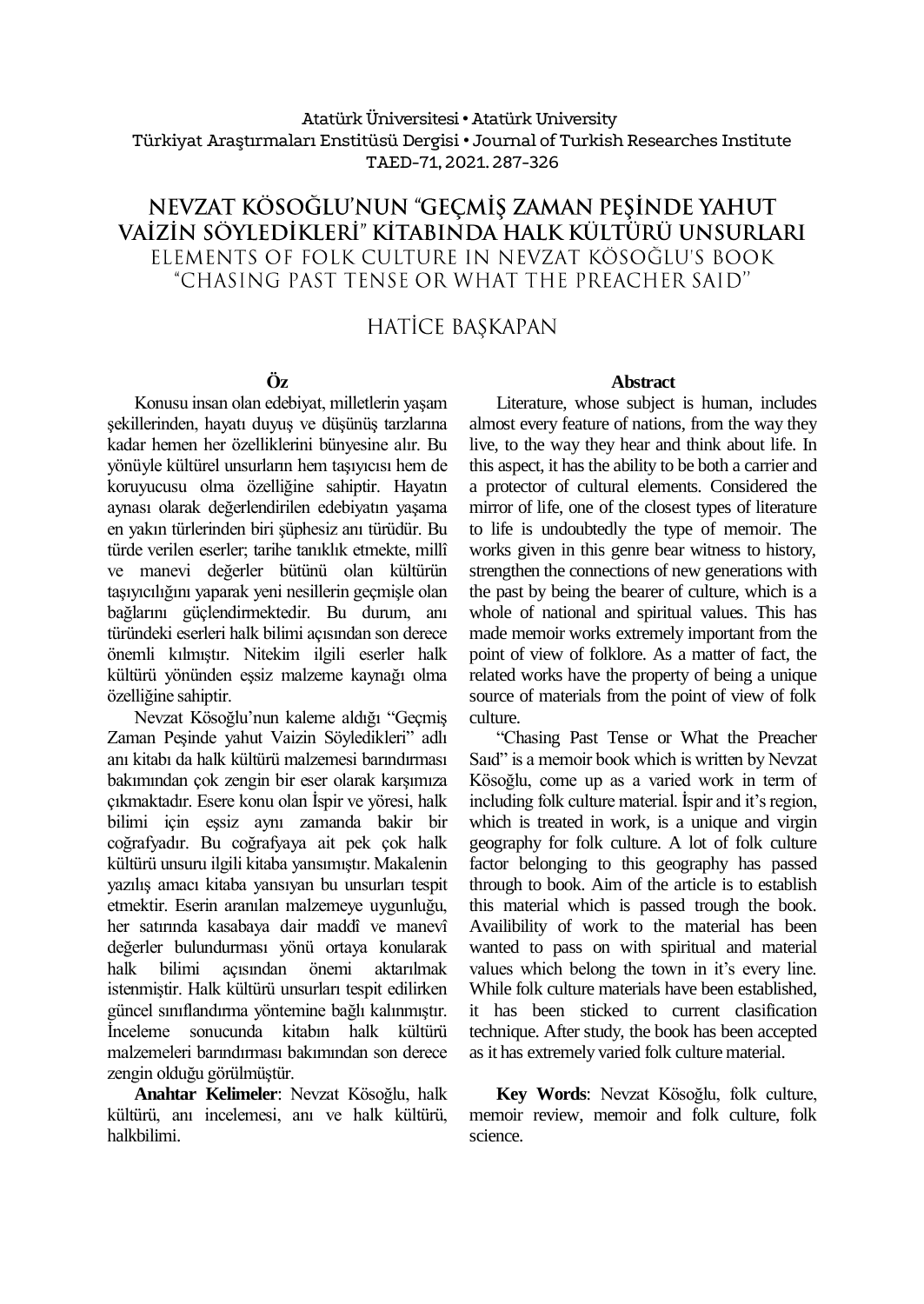#### *Structured Abstract*

*Nevzat Kösoğlu generally mentions İspir, where his childhood passed, and his memories about these places in his memoir book. He wrote the different topics that he had interrupted, digesting the work in a conversation atmosphere and in connection with his memories.*

*The fact that the book is composed of memories made it a witness to the period in which it is telling, and facilitated its absorption of many cultural elements. Kösoğlu presented the scenery of İspir and İspirs in his childhood years to his readers and created an extremely interesting work with his sincere style.*

*In this study, the folk culture elements of the work in question have been tried to be revealed.*  In the introduction part of the study, the folk culture and the type of memory are briefly emphasized. *In the next section, information about Nevzat Kösoğlu is given, and then the folk culture elements in the work are shown.*

*The folk culture elements found in the work were determined as twenty main titles and some of them subtitles. In this respect, the book is a rich source of folk culture.*

*The first thing that draws attention to İspir in the writer's memoirs is the settlement and settlement types. From the statements on this subject, it was concluded that the plateau and winter life was continued in İspir in the previous period. Again, based on the relevant sections, it is possible to obtain information about many villages of İspir, at least to determine the names of the villages.*

*It is understood that the shelters were extremely modest in the period in question and the poverty of the people was reflected in the houses. Especially water and electricity, which are not yet available in homes, also provide information about the economy of the townspeople.*

*The main economic activities of the region are reflected in the book as animal husbandry and agriculture. As it is understood from the information given, the climatic conditions are suitable for the cultivation of many products, but since the agricultural areas are not large enough for everyone, animal husbandry has become an extremely important economic activity. Moreover, animals in the hand are known as blessings. It is very important to take care of them. It is understood that the Ispiris also behave meticulously in this regard, especially they try to take care of their horses in the best way possible. In the work, which is mentioned about Ispir's rugged land and narrow agricultural areas, it is stated that despite this situation, agriculture is also engaged, and even almost all kinds of fruits and vegetables can be grown in limited areas.*

*From the book where we read the memories of Kösoğlu's childhood, it is understood that in İspir of those years, people generally tried to make a living by selling what they produced. It is seen that especially the villagers bring both agricultural and animal products to the town and sell them. This situation is noteworthy in that the district reduces its dependence on foreign countries and tries to stand on ıts own feet.*

*The most active market of İspir, which is held once a year, is Deri. In this fair period, which has been held since ancient times, it is seen that many things such as animals, clothing, pots and pans, jewelry buckles were bought and sold. For İspir, Deri refers to the most active time of trade.*

*From the sections where hunting is also mentioned, it is understood that hunting, which is one of the ancient Turkish traditions, is still alive in the region. As a result of the analysis of the information about the occupational groups in the district, it was understood that there were executives of many professions, from tailors to tinsmiths, from civil servants to blacksmiths, watchmakers, and coffee makers in this small town. The townspeople have the opportunity to have almost all kinds of work and transactions done here. It is very difficult and time consuming to*

*travel with the district. This situation has led to the result that the townspeople have a profession diversity that can be sufficient in every field. Another point that draws attention is that individuals belonging to civilian and civil servant professional groups have shown integrity by exhibiting close and friendly relations with each other.*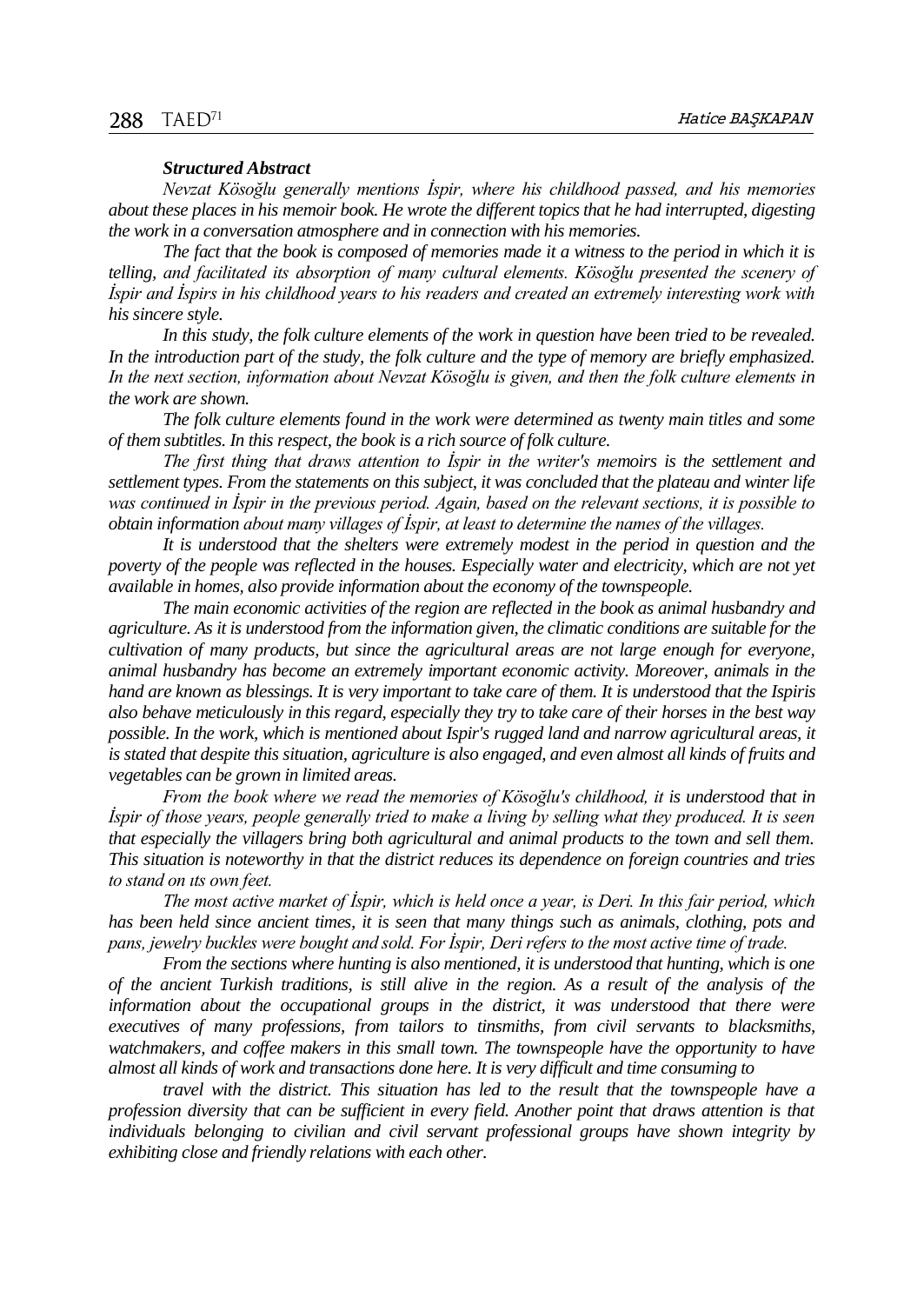In the town, where conversation, sincerity and family unity are felt, human relations are *generally warm and natural. It is understood that occasional quarrels are basically based on economic reasons. Apart from these, it is understood that people in the center of the town and in their villages are living in harmony. The biggest problem of recent times is migration. According to the author, there are no men left in the villages. The author partially mentioned the modest condition of İspir cuisine in his book. In the town, where there is an economic structure based on agriculture and animal husbandry, food based on vegetables and grains is generally consumed.*

*In the book, where the portrait of İspir in the 50s is reached, it is seen that the main means of transportation is horse. Generally, people are not at an economical level to acquire other vehicles personally.*

*An Islamic lifestyle draws attention in the work, in which many elements from transitional periods to folk beliefs have been identified.*

*The work is also very intense in terms of folk literature elements. It was understood that many genres ranging from proverbs and idioms to legends, folk tales, fairy tales, folk poems and folk songs in Ispir and its region were kept alive in a very lively way and the tradition of minstrelsy was performed lovingly.*

*The author mentioned only a few of the holidays in İspir and did not give any information about the ceremonies related to national holidays. He especially emphasized and highlighted the enthusiasm of the salvation day, which is a local holiday.*

*Among the other information we learned from the work, how much rich children's games are fun and can be played with very few tools. The poverty of the people seems to be reflected even in games. Despite this, it is seen that the entertainment in the world of children knows no bounds and there is always a way.*

In short, the author touched upon many subjects from the beliefs of *Ispir* and the people *around him to its entertainment, from its plays to its architecture, from the stereotypes it used to the nicknames that it gave to people, to the tradition of minstrelsy, which is an important part of our culture. Thus, he left a rich work on folklore.The unpretentious but immaculate, friendly worlds of the people in poverty and poverty, the roads they cross on horseback, the fields with scarce space but abundant products are presented to the reader in a fluent style.*

*The ancient Turkish homeland, İspir, keeps the lofty characteristics of its ancestry with its life style, view of people, perception of the world, stance, singing and listening, above all, with its valuations. It is seen in the sentences in the book that Turkish traditions and customs are applied sincerely. It is impossible not to remember with mercy and gratitude these lofty people, who have a hated stance especially on catering.*

*As a result, it is extremely important to know İspir and İspirli from sixty or seventy years ago and to look at the life of that period from the perspective of culture. The book is like the witness of its time.*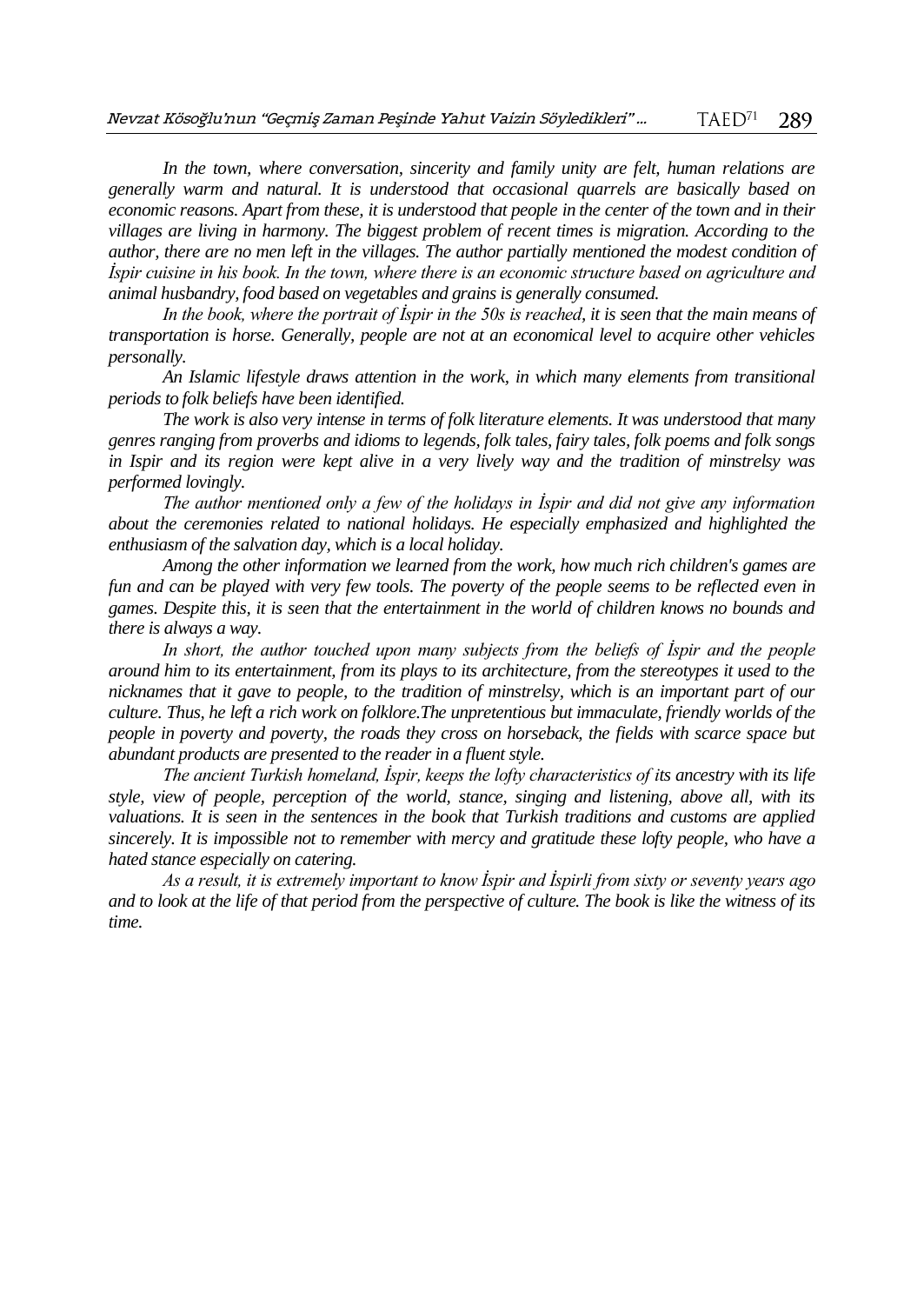#### **Giriş**

Sosyal bilimlerin merkezinde olan "insan" edebiyatın da hem öznesi hem nesnesi durumundadır. Gerek sözlü gerek yazılı eserlerde ya insanın bizzat kendisi ya da meydana getirdikleri, serüvenleri, toplu hareketleri, mücadeleleri vb. yer almaktadır. Bir ülkede yaşayan insanların hayatlarına dair hemen her şeyi inceleyen halkbilimi de insanı ve insana ait olanı konu edinir. Bu bağlamda edebiyat da halkbiliminin inceleme alanına girmektedir. Nitekim her eser yazıldığı dönemin zihniyetini, kültürel özelliklerini yani insana dair pek çok şeyi bünyesinde barındırmaktadır. Aynı zamanda eserler kültürün birer parçası olmaları yönüyle önemlidir.

Sözlü ve yazılı kaynaklardaki halkbilgisi ürünlerine dikkat çeken Ahmet Özgür Güvenç'in şu ifadeleri edebiyatın halkbilimi açısından önemini ortaya koymaktadır:

*"İcadından sonraki süreçte yazının yaygın kullanımıyla birlikte, başta devletle ya da devlet yönetimiyle ilgili mevzular olmak üzere, birçok şey, yazılı sistemde kayıt altına alınmaya başlanmıştır. Örneğin 8. yüzyılda dikilen Orhun yazıtları devlet yönetiminin yanı sıra kültüre ve sosyal yaşama dair bilgiler de içermektedir. Diğer yandan dinî, edebî, tarihî, askerî, felsefî, tıbbî, hukukî ve siyasi konular, seyahatler, sözlükler, bilimsel ve ideolojik düşünceler vb. kaleme alınarak kayıt altına alınmıştır. Ayrıca devletlerarası yazışmalar ve devlet adamlarının mektupları yazılı geleneğin önemli numuneleri arasındadır. Halkbilimi, söz konusu yazılı metinleri de kendine kaynak edinmeyi bilmiştir."* (2020: 49).

Eserleri kaynak olarak kullanan halkbiliminin "halk"la ilgili hemen her şeyi içine alan, kültürel birikimleri kapsayan geniş bir yelpazesi vardır. Bu bağlamda her iki kavrama da yakından bakmak yerinde olacaktır: S. Veyis Örnek *halk* sözcüğünü şu şekilde açıklamaktadır:

*"Belli bir ülkede yaşayan, kan birliği taşıyan, aynı dili konuşan, benzer yaşama alışkanlıklarını sürdüren, ortak bir tarihi olan insanların oluşturdukları büyük birlik. Halk terimi aynı zamanda; birbirlerinden dil ve köken bakımından ayrı olan, ama ortak bir devlet yönetimiyle birleşmiş bulunan ahali için de kullanılır. Daha geniş anlamda, bir ulusun belli bir çevresi içinde yaşayan bölümü de bu terimle karşılanır: Anadolu halkı gibi. Ayrıca aynı yerde toplanmış olan kimselere de halk denir: Mahalle halkı, ev halkı gibi."* (1971: 107).

O hâlde halk denince akla soy, tarih, dil birliğine sahip insanlar gelebileceği gibi bir devletin yönetimi altında olan insanlar da gelir. Bunların oluşturduğu ortak yaşam değerleri ve alışkanlıkları ise bizi kültür kavramına götürecektir. Bu kavrama bilimsel olarak yaklaşan Ziya Gökalp'a göre; "Kültür; bir milletin din, ahlak, hukuk, akıl, estetik, ekonomi, dil ve fen ile ilgili hayatlarıdır. Bu sekiz türlü hayat millî kültürdür." (1996: 34). Bu ifadelerle Gökalp'ın kültürü halkın sekiz alandaki hayatı şeklinde sınıflandırdığı görülmektedir.

Gökalp'tan çok daha uzun yıllar önce bu kavram üzerinde düşünenlerden biri de İngiliz antropoloğu Edward Burnett Tylor'dır. Tylor, 1871 yılında kültürü; bilgileri,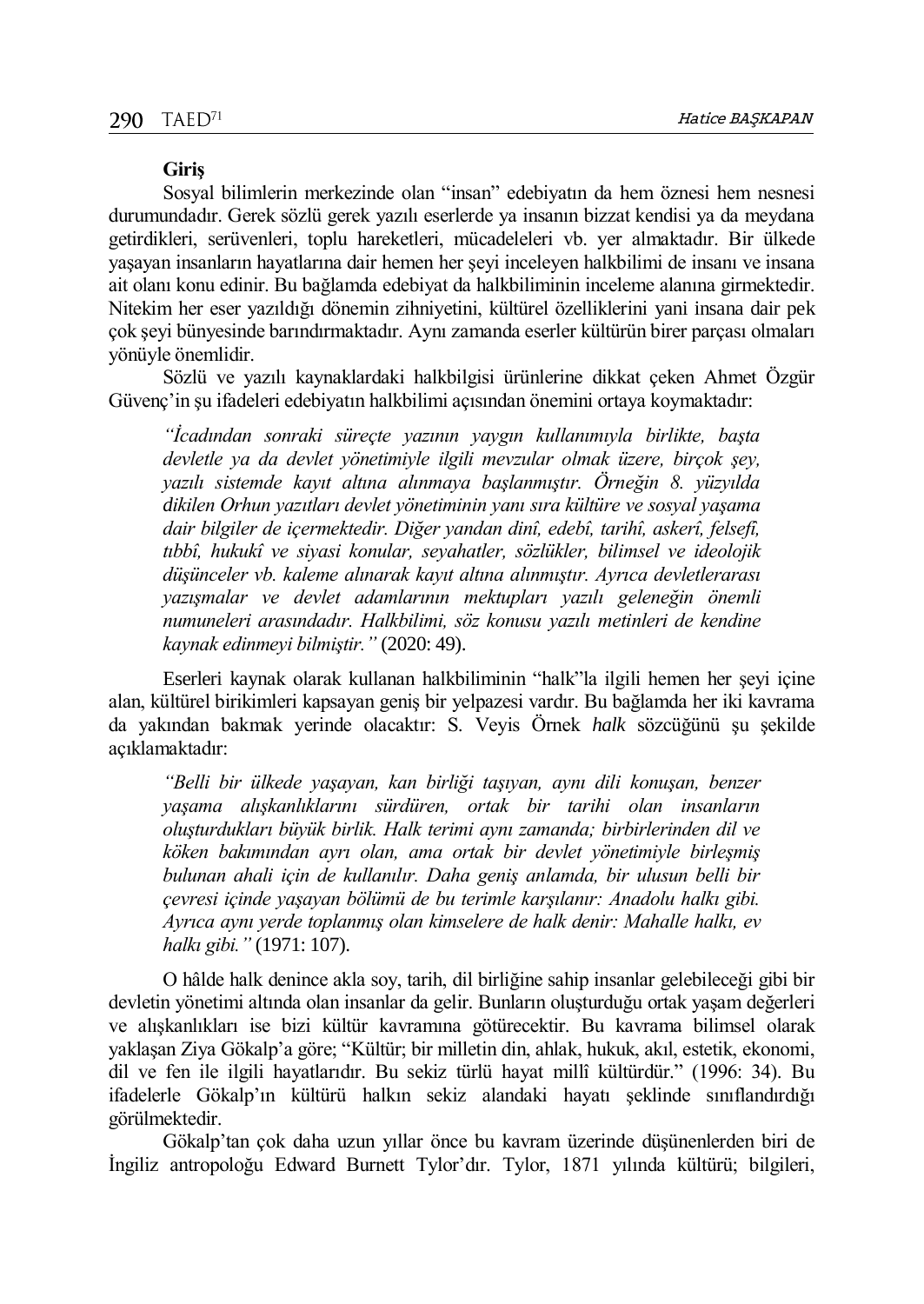inançları, sanatı, ahlâkı, yasaları, gelenekleri ve bir toplumun üyesi olarak insanın edindiği bütün öteki eğilim ve alışkanlıkları içeren kompleks bütün olarak tanımlamıştır (Cevizci 2002: 642). Bu tanım kültürün halkın tüm alışkanlıklarını, yönelimlerini içine alması yönüyle halkbilimindeki yerini adeta belirginleştirmektedir.

Kültür için "İnsanların biyolojik kalıtımlarının ötesindeki ihtiyaçlar, doyumlar ve doyumsuzlukların şekillendirdiği ve insanların öğrenme yoluyla kazandığı, edindiği, inşa ettiği maddî ve manevî birikimi, değerleri, yönelimleri, duygu ve düşünce dünyaları, sosyal davranışları, teknolojileri ve sanatlarının tamamını ifade eden ve doğaya eklenmiş yaratmalar, donatmalar bütününün adıdır." (2019: 20) ifadelerini kullanan Çobanoğlu da insana dair maddî ve manevî tüm değerleri bu kavramın içine almıştır.

Kültür kavramı hemen her alanda üzerinde durulan bir konu olarak dikkat çekmektedir. Budunbilim Terimler Sözlüğü'nde Örnek, "Bir halkın ya da bir toplumun özdeksel ve tinsel alanlarda oluşturduğu ürünlerin tümü: Yiyecek, giyecek, barınak, korunak gibi temel gereksemelerin elde edilmesi için kullanılan her türlü araç gereç; uygulanan teknikler, düşünceler, beceriler, inançlar, geleneksel, dinsel, toplumsal, politik düzen ve kurumlar; düşünce, duyuş, tutum, davranış ve yaşama biçimlerinin topu." (1973: 43-44) şeklinde bir tanım yapmaktadır. Hilmi Ziya Ülken bu kavram için,

*"Belirli bir toplumun karakterini meydana getiren fikirler, bilgiler, inançlar, teknik mahsulleri, davranış ve tavır tipleri sistemidir. Kültürün saklanması ve kazanılması biyolojik değil, sosyal bir süreçtir, bunun için de bazen ona "toplum mirası" denir. Kültürün temel olgusu dil, yani insanlararası bildirmeye yarayan semboller sistemidir. Dil olmadan hiç bir toplum kurumu ve değeri gelişemez. Üretim, dağıtım, tüketim gibi bütün teknik ve bilgiye ait işlemler dil birleştirmesi olmadan işleyemezler. Fakat burada kültürün iki şekli birbirine ne kadar sıkı bağlı olsa da yine araştırma bakımından ayrılabilir: 1) maddî kültür ki, bütün üretim araçları, taşıtlar, saklama ve korunma aletleri buraya girer. 2) manevî kültür ki, fikirler, inançlar, duygular ve davranışlar da buraya girer. Kültürü inceleyenler bu iki yanı ayırmakla birlikte, onların gerçekte birbirine bağlı bir bütün olduğunu gözönünde bulundururlar."* (1969: 185)

ifadelerini kullanarak kültürün maddî ve manevî yönüne de dikkat çekmiştir. Aynı dikkati sunan isimlerden biri de Kaplan'dır. Onun yaklaşımında da kültür, milletleri millet yapan maddi, manevi ortak değer ve müesseselerin hepsi, şeklindedir (1988: 24).

Anlaşılacağı üzere farklı alanlardan pek çok bilim insanı kültür kavramını ele almıştır. Hemen hepsinin vurgusu aynı yöndedir. Bu nokta dikkate alınarak kültür; milletin varlık senedi, uluslaşma bilincinin dayanağı olarak tanımlanabilir. Buradan hareketle toplumları millet olma seviyesine çıkaran ve şuurlu bir birlik doğuran en önemli unsurun kültür olduğu söylenebilir. Kısaca kültür halkın zamana karşı dirençli genel davranış, inanış, yaşayış, algılayış ve anlatış biçimlerinin tamamıdır. Kültür kavramının tanımlarında özellikle dilin önemli bir yere sahip olduğu görülmektedir. Dil, kültürün hem en önemli parçası hem de taşıyıcısıdır. Bu durum malzemesi dil olan edebî eserlerin, halk kültürü açısından önemini ortaya çıkmaktadır. Söz konusu eser bir anı ise döneme tanıklık etmesi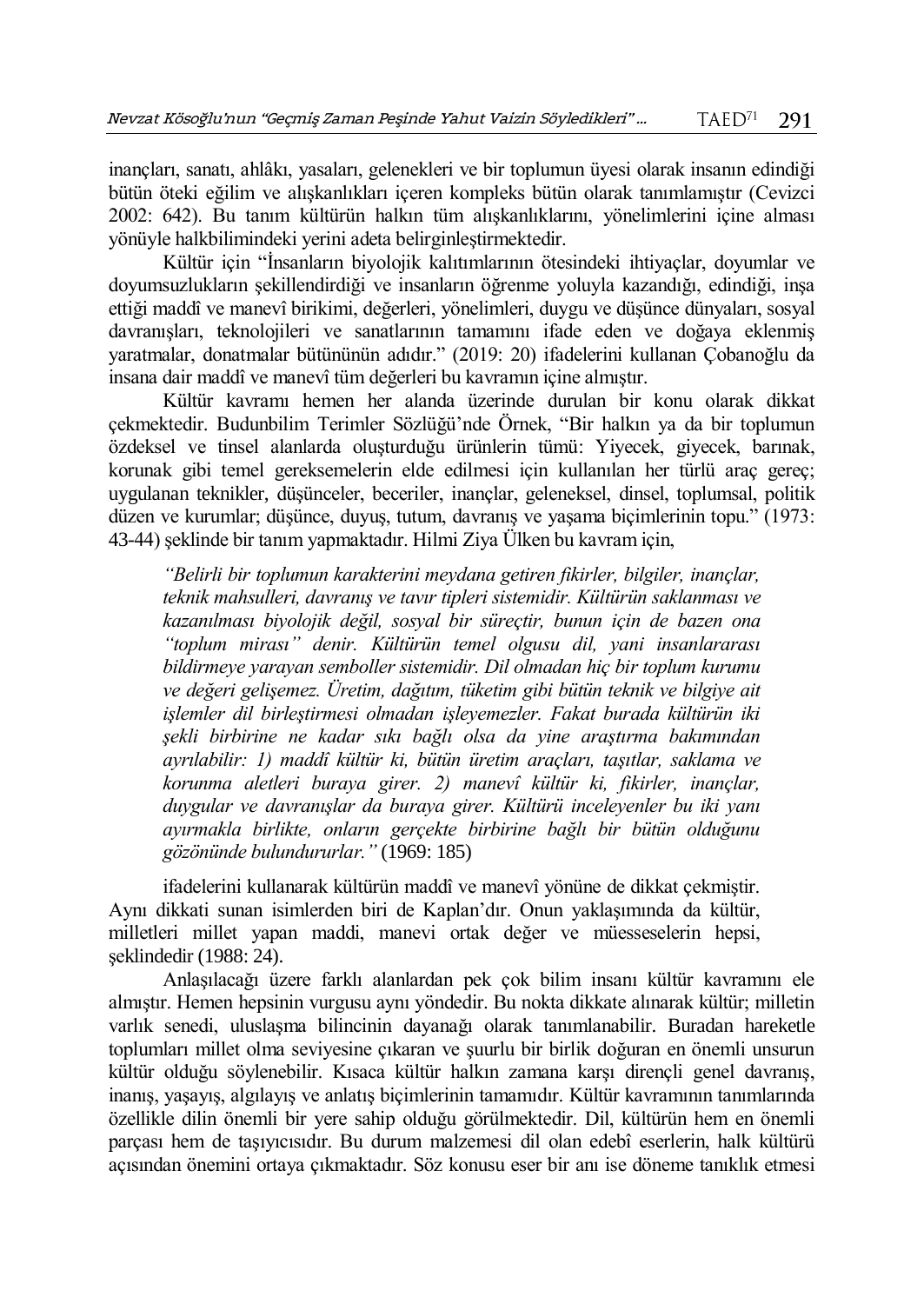$\overline{a}$ 

çok daha mümkün hâle gelir. Hatıralara gizlenen kültürel unsurlar kaleme alınan eserin satırlarında kendini göstermeye başlar. Bu noktadan hareketle anı kitaplarını okumak döneme kalemin şahitliğinde ve sözcüklerin gemisiyle kürek çekmek, yolculuk etmek olacaktır.

Güvenç'in "… anı veya seyahatler de bireysel bir çabanın yaşantının ürünleri olmaları ve kültürel konular barındırmaları itibarıyla dikkate değerdir" (2020: 53) ifadeleri bu türün halk kültürü açısından önemini ortaya koymaktadır.

Anı, Yazın Terimleri Sözlüğü'nde; "Bir kimsenin görüp geçirdiği olayları, durumları ve yaşantıyı saptayan yazı. Toplumun yaşantılarını, tarih olaylarını yansıtması bakımından çok önemlidir. Biçemci bir kalemden çıkınca, yazın türlerinin en çekicilerinden olur. Eskiden bu tür yapıtlara "hatıra defteri" denirdi." (Gencan *vd.* 1974: 15) şeklinde tanıtılmaktadır.

Anılar, geçmişi diri tutan en samimi edebiyat ürünlerindendir. İncelemeye çalıştığımız *Geçmiş Zaman Peşinde yahut Vaizin Söyledikleri* adlı anı kitabında da Nevzat Kösoğlu, yıllar öncesinin İspir ve çevresini canlı betimlemelerle zihinlerimizde diriltmeyi başarmaktadır. Eser okunduğunda İspir ve yöresinde hem değişime uğrayan hem aynen korunan kültür parçaları göze çarpmaktadır.

## **"Geçmiş Zaman Peşinde yahut Vaizin Söyledikleri" Adlı Anı Kitabında Halk Kültürü Unsurları**

Kitabı incelemeye geçmeden önce yazarına dair kısaca bilgi vermek, esere daha sağlıklı yaklaşmamızı sağlayacaktır.

1941 yılında Erzurum'a bağlı İspir ilçesinde dünyaya gelen Nevzat Kösoğlu, ilk ve ortaokulu İspir'de okur. Erzurum'da başladığı lise eğitimini Karabük'te tamamlar. Kösoğlu, 23 yaşında (1964 yılında) İstanbul Üniversitesi Hukuk Fakültesi'nden ve İktisat Fakültesi Gazetecilik Enstitüsü'nden mezun olur. Avukatlıkla beraber yayıncılıkla da uğraşan Kösoğlu, Söğüt dergisini çıkarır ve Ötüken Neşriyat'ın kurucuları arasında yer alır. 14 ciltlik *"Büyük Türk Klasikleri"*ni yayımlar. Kültür Bakanlığı adına 30 ciltlik *"Türkiye Dışındaki Türk Edebiyatları"* projesini yürütür. Türk Ocakları Eğitim ve Kültür Vakfı Başkanlığı yapan yazar, TBMM 2009 Yılı Üstün Hizmet Ödülü'ne layık görülür (2017: 971-984).10 Ekim 2013 tarihinde Ankara'da vefat eder.

Nevzat Kösoğlu; Dündar Taşer, Galip Erdem, Türk Dünyasında Yeni Bir Medeniyet Tasarımı, Kitap Şuuru, Milli Kültür ve Kimlik, Türk Kimliği ve Türk Dünyası, Türk Milliyetçiliğinin Doğuşu ve Ziya Gökalp, Türk Milliyetçiliği ve Osmanlı, Peyami Bey, Türk Olmak ya da Olmamak/Millî Kültür, Mozaik Kültür ve Etnisite, Bediüzzaman Said Nursi, Türk Dünyası Tarihi ve Türk Medeniyeti Üzerine Düşünceler, Hukuka Bağlılık Açısından Eski Türkler'de, İslam'da ve Osmanlı'da Devlet, Osmanlı ve Türk Milliyetçiliği, Küreselleşme ve Milli Hayat, Şehit Enver Paşa, Milliyetçilikte Yeni Arayışlar Yahya Kemal Hayatı ve Düşünce Dünyası, Geçmiş Zaman Peşinde yahut Vaizin Söyledikleri<sup>1</sup> adlı eserleri edebiyatımıza kazandırmıştır.

<sup>1</sup> Bu eser, anı türünde kaleme alınmıştır ve çalışmamızda incelenerek bünyesindeki halk kültürü unsurları tespit edilmeye çalışılmıştır (Kösoğlu, Nevzat 2013). *Geçmiş Zaman Peşinde yahut Vaizin Söyledikleri,* İstanbul: Ötüken Neşriyat.).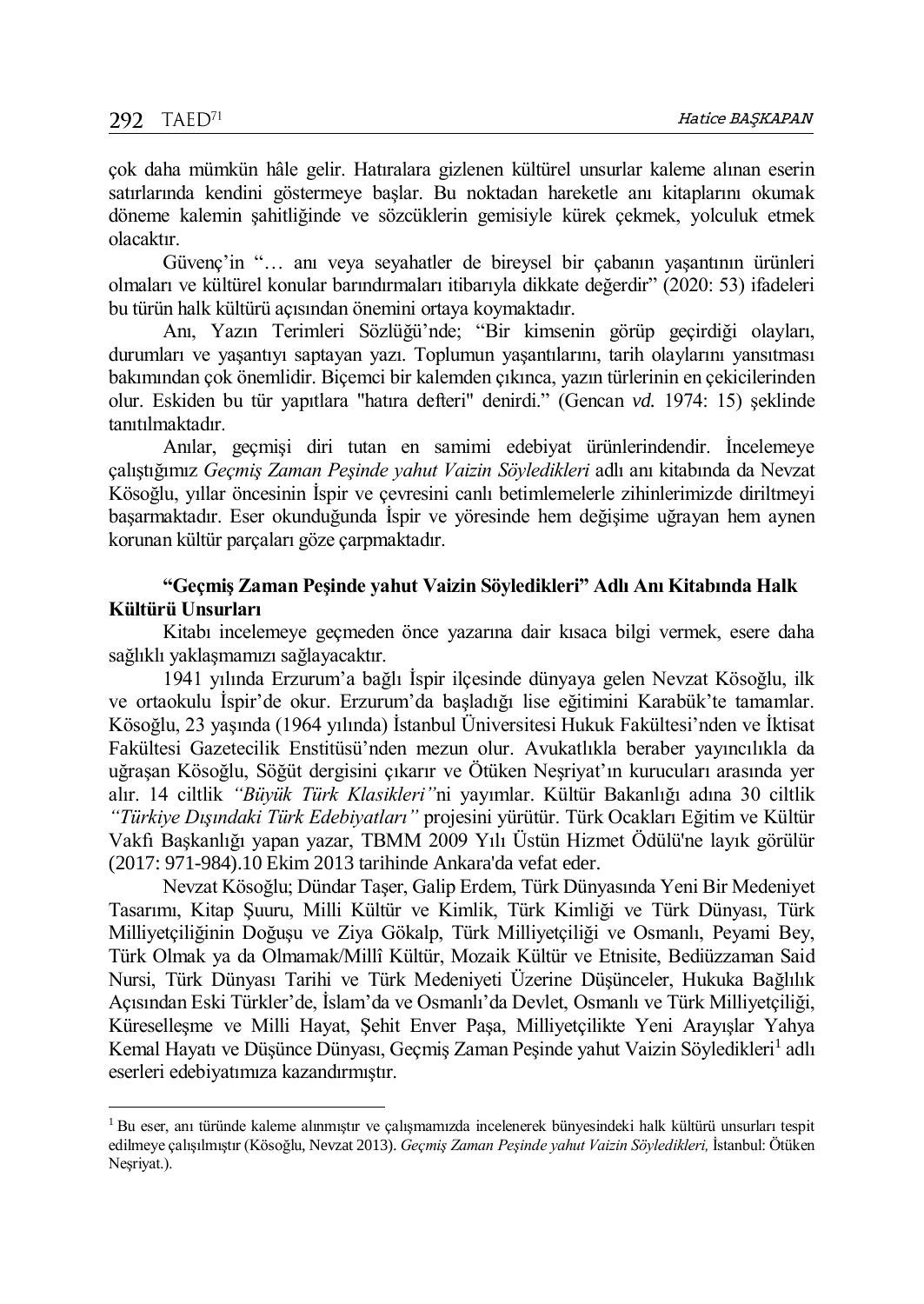İncelemeye çalıştığımız eserde yazar, *"İspir'de geçen çocukluğumdan serbest çağrışımlara dayalı kesitler anlatıyorum."* ifadesiyle kitabın içeriğinden bizleri haberdar ederken kaleme aldığı yöredeki kültürel unsurlara yer verdiğini de ortaya koymaktadır.

Kitap adında hissettirdiği gibi okuru geçmişe yolculuğa çıkarmakta, İspir'i bilenlere tanıdık bir haz yaşatırken bilmeyenlerde de bilme, görme arzusu doğurmaktadır.

*"O yıllarda* (1970'li yıllar) *İspir'de sekiz yüzün üstünde Millî Mücadele gazisi varmış. İşte İspir'in şerefi…"* ifadeleri bu küçük ilçeye duyulan ilgiyi artırmakla beraber yörenin kadim Türk yurdu olmasının sırrına da erdirmektedir.

Küçük ve değerli bir hatırat olarak karşımıza çıkan eser, kadim Türk yurdu İspir'in yıllar önceki hâlini gözler önüne sermesi bakımından son derece kıymetlidir.

Esere giren halk kültürü unsurları tespit edilirken kullanılan halkbilimi kadrolarının bazılarında alt başlıklandırmaya gidilmemiştir. Alt başlıklara ait bir ya da iki ifade olması konuyu gereksiz yere uzatmamak adına genel başlığın altında değerlendirilmiştir.

# **1. Yerleşim-Yerleşim Türleri**

## **1.1. Sürekli Yerleşim**

Kösoğlu'nun anılarından oluşan eserde genellikle Erzurum'un İspir ilçesinden ve yakın çevresinden söz edilmektedir.

*"Bir kenti yaşarken coğrafyasıyla, insanlarıyla, ağaçlarıyla, kuşlarıyla bütünleşirsiniz."* (s. 9-10)

*"Gecenin bir saatinde Ankara Demetevler'de yürüyerek eve gidiyordum." (s. 10)*

*"Yaşadığımız kasaba ise elimizin altında değil; zaman uzuyor ve hem bizi hem kasabamızı değiştiriyor."* (s. 11)

*"… benim çocukluk cennetim bir kasaba idi."* (s. 12)

*"O zamanlar bilmezdik ki kasabamızın içme suyu yoktur."* (s. 21)

*"… İspir'i seyrettim; güzeldi."* (s. 23)

*"İspir, Selçuklu Tuğrul Bey'in 1048'deki Hasankale zaferinden sonra Oğuzların eline geçti."* (s. 27)

Kitaptan 1962-63 yıllarında İspir'e bağlı 138 köyün bulunduğu (s. 44) anlaşılmaktadır. Bu köylerden *Şigonos, İkisor, Gavur Dapı, Müslüman Dapı, Güllübağ, Gülhas, Özbağ, Çamlıca, Kân, Yedigöze, Hasbağ, Numanpaşa, Kavaklı, Kehsuruk, Sırakonak, Moryayla, Düzköy vd.* ismi zikredilenlerdendir. Köylerin dışında *İstanbul, Ankara, Aşkabat, Erzincan, Hatay, Elâzığ* gibi şehirlerden de bahsedilmiştir.

Genel olarak İspir merkezinden ve bazı köylerinden söz edilen eserde özellikle bazı bölümlerde bu kalıcı yerleşim yerlerinin adeta fotoğrafı çekilmiş gibidir. İspir, Karadeniz'e yakın konumu ile yumuşak bir iklimin görüldüğü küçük bir Anadolu kasabası olarak karşımıza çıkmaktadır.

# **1.2. Geçici Yerleşim**

Barınma konusunda dikkat çeken noktalardan biri de İspir'de yaylak – kışlak dediğimiz geçici yerleşim alanlarının görülmesidir. Mesut Şen'in şu ifadeleri Türklerin yaylak-kışlak hayatı ile ilgili bilgi vermesi bakımından önemlidir: "Türkler bozkır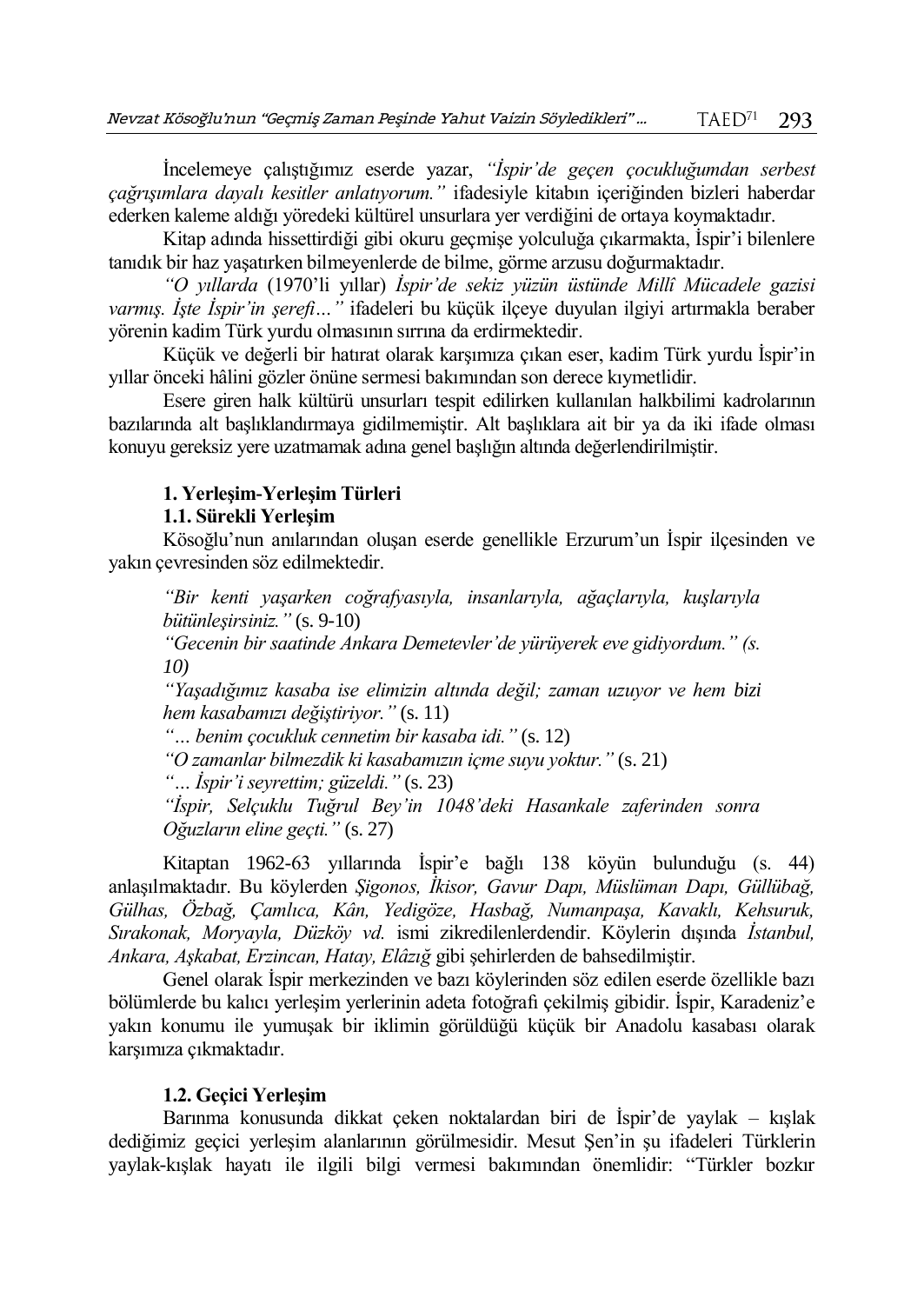kültürünün temsilcileri olarak hayatlarını sürüleriyle birlikte mevsimlere göre ḳışlaġ 'kışın oturdukları yer' ve yaylaġ 'yazın oturdukları yer' adını verdikleri uçsuz bucaksız bozkırlarda sürdürürlerdi." (2018, 132). Aşağıdaki ifadeler de kadim Türk yaşam şekli olan yaylak ve kışlak uygulamalarının yirminci yüzyıl İspir'inde de kısmen devam ettirildiğini göstermesi bakımından önemlidir.

*"…bahçelerde yaz evleri olurdu. Bunlar üstü örtülü, bir ya da iki yanı açık bir sundurma ve bir iki bölmeden ibaret toprak damlı, toprak döşemeli yerlerdi. Yaz olunca evleri olanlar –bazen kiralayanlar- buralara taşınır, ancak güzün yani dutlar savdıktan sonra kasabadaki evlerine dönerlerdi."* (s. 22-23)

Özellikle yaz aylarında hayvanlardan daha çok verim elde etmek isteyen insanlar hayvanlarıyla beraber yaylalara çıkar, sonbaharda yeniden köylerine dönerler. Bu uygulama İspir'in pek çok köyünde gerçekleştirilmiştir. Eserde anlatılan dönemlerde köyler henüz göçe yenilerek sönmemiş oldukları için yaylaların da boş kalmadığı görülmektedir. Tabii yaylalardaki barınaklar konforun aranamayacağı yerlerdir.

*"Dağların yücelerine doğru çıkıldıkça yaylalar başlar; ama bunlar da pek öyle ahım-şahım değildir."* (s. 38) *"… kalanın 135.620 dönümü yayla (…) Köyler arasında bu yayla ve sınır davaları çok uzun sürerdi."* (s. 45)

Eserden alıntılanan ilgili ifadeler İspir'de bazı hemen herkesin olmasa da bazı insanların, köy halklarının yazın yaylalarda, kışın ilçe merkezinde ya da köylerinde kaldıklarını göstermektedir. Bu şekilde hem verim artırılmak hem de sıcağın şiddetinden kurtulmak istenmiştir.

## **2. Barınak-Konut**

# **2.1. İnsan Barınakları**

Yerleşik hayatla birlikte gelişen kalıcı barınak yapımı bölgeden bölgeye ve insanların ekonomik durumlarına göre farklılıklar göstermektedir. Eserin sunduğu İspir'deki barınaklar genellikle yoksulluğun şekil bulmuş, buna rağmen tertemiz tutulmuş hâli gibidir.

*"Bir zamanlar, Kalenin tam bedenine yaslanmış toprak damlı bu evde oturmuştuk. Altı ahır, üstü evdi."* (s. 15)

*"Salih Usta'nın evi geniş ve ferahtı; yayla gibi ev derlerdi."* (s. 18)

*"… gece, Çoruh köprüsünün başındaki Cumhuriyet Oteli'nde konakladık."*  (s. 71)

*"Turgut Almanya'dan geldikten sonra evi tekrar yaptırdı; üstüne de konuklar için bir kat çıktı; iki taraflı balkonu vardı."* (s. 120)

*"Ben böyle büyük, loş binalara alışık değildim; İspir'de bizim bütün mekânlarımız küçük, sıcak ve aydınlıktı."* (s. 125)

Kitapta bahsedilen dönemlerde evlerin genel olarak toprak damlı olduğu, sonraları birkaç katlı binaların yapılmaya başlandığı anlaşılmaktadır.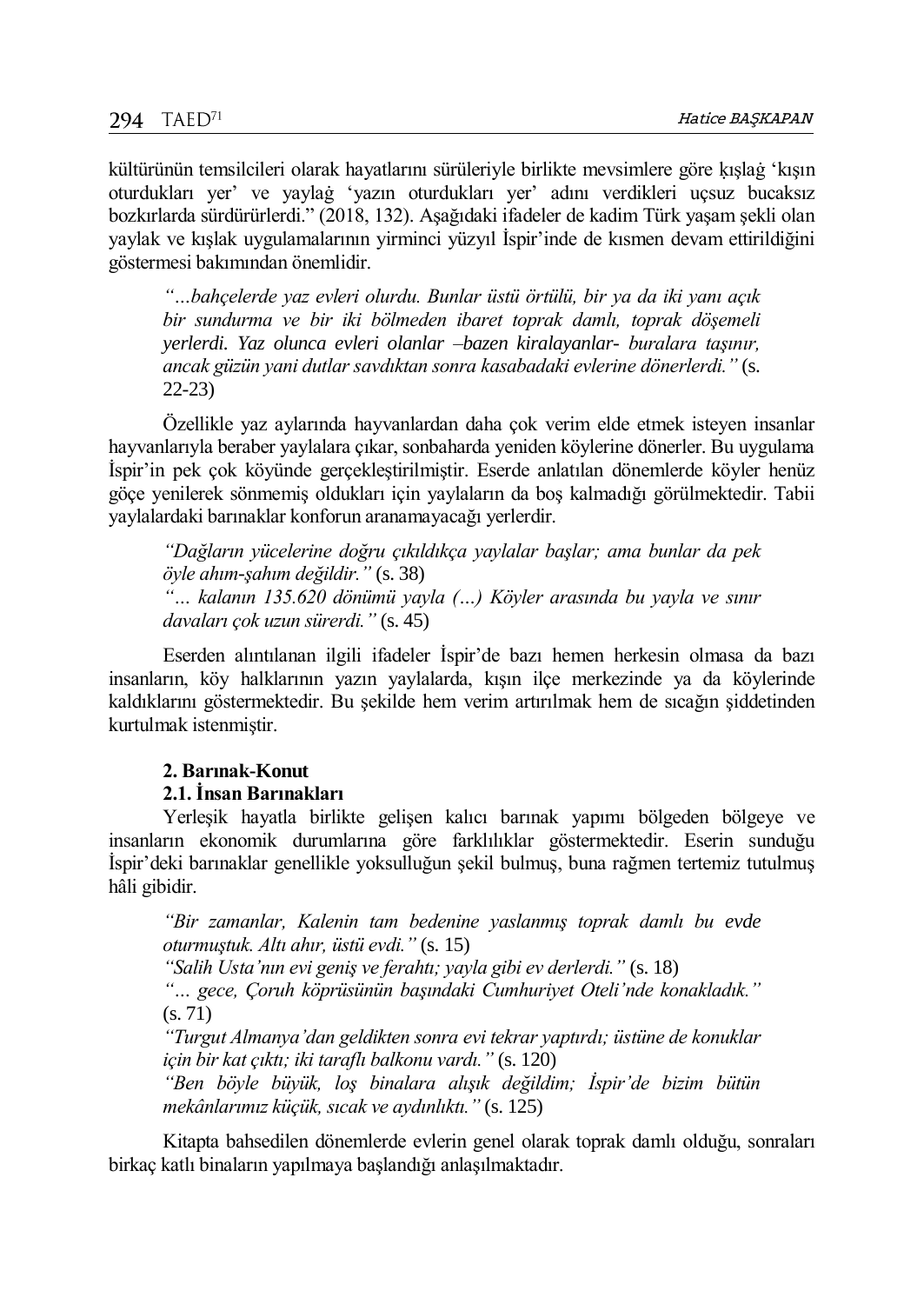İlçede yabancıların ya da ihtiyaç duyanların konaklayabileceği otellerin olduğu görülmektedir.

#### **2.2. Hayvan Barınakları**

Temel geçim kaynaklarından biri olan hayvancılığın yoğun bir şekilde yapıldığı ilçede sınırlı yerde de olsa hayvan barınakları anılmıştır.

*"Hayvan takımı daha çok ara sokaklardaki ahırlara, mereklerin önlerine çekilir."* (s. 14)

Hayvanların bağlandığı ahırların ve otlarla samanların tutulduğu mereklerin kasabada bile mevcut olması hayvancılığın ilçe merkezinde de önemli geçim kaynaklarından olduğunu göstermektedir.

#### **2.3. Konutların Dış ve İç Düzeni**

Konutların gerek dışı gerekse içi insanların genellikle gelir düzeylerinin eseridir. İlgili ifadeler şunlardır:

*"… bildiğiniz daracık toprak yolar, genellikle taş duvarlı, toprak damlı evlerden oluşur. Hartama çatılı yahut balkonlu evler de vardı; ama çok değildi. Arada bir bağdadi yahut kerpiç evler de görülürdü. Evlerin pencereleri pek küçük olanları hatta bacadan tek pencereli olanları da vardı. (…) Bu toprak damlı evlerin dışardan görünüşü pek fukara ve kasvetlidir; içleri ise kadınlarımızın zevk ve temizlik tutkularının şiiridir."* (s. 17)

*"O zamana göre bol pencereli, kalın taş duvarlı ve hartama çatılı evimiz iki katlı idi. Alt kat ahır ve ambar olarak yapılmıştı; biz kullanmazdık. Evin arka yanında bir sundurma vardı. Dışarıdan onbeş-on altı basamakla çıkılan sundurmanın bacasına evin ikinci kapısı açılırdı. (…) Bahçeye kadar bakan kapıdan, zemini bastırılmış kırmızı toprak olan geniş bir hayata girilirdi. Mutfak ve ufak sofa da toprak zeminli idi."* (s. 18)

*"Odaların zemin ve tavanları ahşap idi."* (s. 19)

*"Odalar üçer pencereli idi. İki taraflı sedirler vardı; üstüne ve yastıklarına kanevşçe işlemeli, dantelli ve türlü renkli çiçeklerle bezeli örtüler serilirdi. Karyola örtüleri ve saçaklı perdeler de öyleydi. Sedirin birinin uç kısmı banyo küveti gibi yapılmıştı; örtüler kaldırılıp kapağı açıldı mı yıkanma vakti geldi demektir."* (s. 19-20)

Anlaşıldığı üzere evlerin temel yapı malzemesi taştır. Duvarların kalın yapılması soğuktan korumak için tercih edilmiş olmalıdır. Evlerde bol pencere, iç dizaynındaki kadınların el işçiliğini yansıtan malzemelerin kullanılması dikkat çekmektedir. Pencereler evlerin aydınlık olmasında, el emeği örtüler evini adeta doğanın parçasına dönüştüren hanımların yuvayı algılayış biçimini göstermesinde son derece önemlidir. Orta Asya'da çadırların o ihtişamlı duruşu, Anadolu'nun bu güzide köşesinde evlerin içine taşınmış gibidir. Kopuzun telinden dökülen sevdalar artık iğne ile kaneviçelere nakışlanıp evlerin başköşelerinde yer bulmuştur.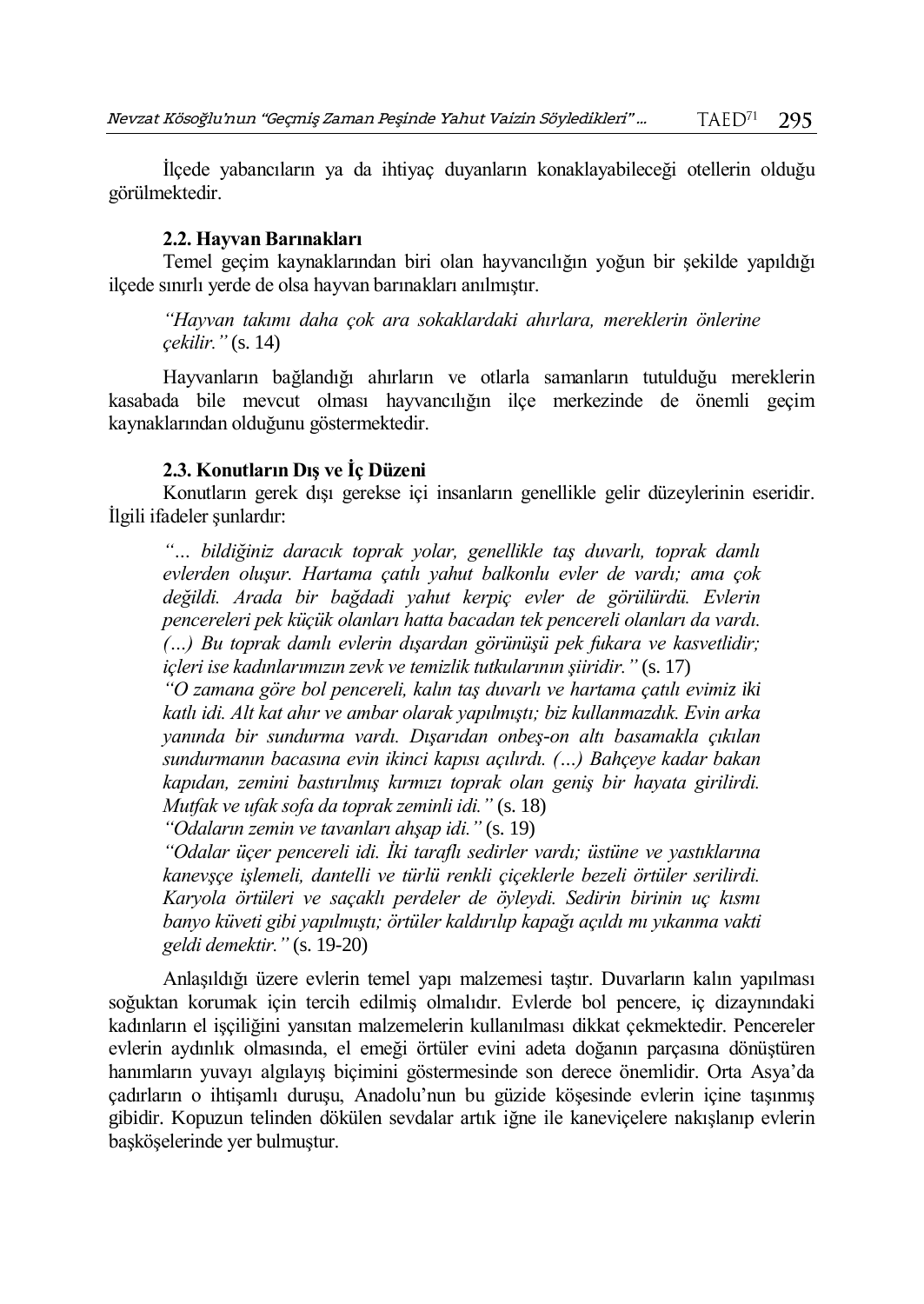#### **2.4. Konutlarda Kullanılan Eşyalar**

Çağın aynası niteliğindedir konutlarda kullanılan eşyalar. Tabii halkın ekonomik durumunu, hayat tarzını da yansıtan unsurlardandır. İspir'in 50'li ve sonrasındaki yıllarına dair izler eşyalara da yansımış durumdadır.

*"Belediye kahvesine akümülatörlü radyo geldikten sonra, ajans –yani haberler- verildiği zaman müşteriler birbirine karışırdı."* (s. 13)

*"… güğümler, kovalar ve kazanlar sıralanırdı. En büyük kazan ki ona halgin denirdi en sonda dururdu. (…) Su kaplarından sonra üç gözlü büyük tahta ambar gelir; evin ihtiyacı olan un burada saklanırdı."* (s. 19)

*"Evlere ve kahvelere kovalarla su taşınırdı."* (s. 21)

*"Bizim oraların tandırı derin olur ve mutfağın tam ortasındadır."* (s. 213)

*"Duvarlarda çeşitli mutfak eşyası ve tandıra ait eğişler, tatlar çivilere asılmış olarak dururdu."* (s. 19)

*"… tecirde çuval ve sepetlerde, daha çok bakliyat türü yiyecekler saklanırdı. Birkaç tane de küp vardı. (…) İki taraflı sedirler vardı; üstüne ve yastıklarına kaneviçe işlemeli, dantelli ve türlü renkli çiçeklerle bezeli örtüler serilirdi. Karyola örtüleri ve saçaklı perdeler de öyleydi."* (s. 19)

*"Her bahçede, çimenlere serili bir sofra-bezinin çevresinde kümelenmiş aileler ve kenarlarda tüten bir semaver vardı."* (s. 42-43)

*"… meydan sinisinde yemekleri yiyip, yayla gibi yer yatağına gömülünce, çivitlenmiş lavanta kokulu çarşafların temizliği bizim şeherliyi çarpmış."* (s. 49)

*Kullanılan eşyalar dönemin ekonomik durumunu, bölgedeki marangozluk çalışmalarını göstermesi bakımından önemlidir.*

*"Evvel çocukluğumuzda okul dönüşlerinde, ceviz ağacından yapılmış köşelerinde ay yıldız kakmaları olan tahta çantalarımıza binerek kayardık." (…) "Daha sonra bazılarımızın kızağı oldu; altına balya çaktıklarımız bile* 

*vardı."* (s. 89)

*"Vadiye çöken duman yukarı doğru saçaklandı; yün tarağında taranan yünleri hatırlatıyordu."* (s. 141)

*"Bekir dayının kahvesindeki akümülatörlü radyonun arkasındaki adamı görebilmek için, uzaktan kıvrananlardan biri de bendim."* (s. 147)

*"Bir yer sinisinin çevresinde oturmuştuk."* (s. 148)

*"Omuzluğu ile medresenin bahçesindeki kuyudan evlere su taşırdı."* (s. 158) *"Harman mevsiminde oralarda dolaşır, keme binerdik. İspir taraflarında kemi bir çift öküz çeker."* (s. 225)

*"Çimenlere yayılan sergilerin üstüne kalın döşekler serilmişti."* (s. 227)

O yıllarda her evde radyo yoktur tabii. Kahveye gitmek gerekir radyodan haber dinlemek için. En büyük eksikliklerden biri de evlerde musluk suyu olmamasıdır. İnsanlar su ihtiyaçlarını karşılamak için çeşmelerden kovalarla su taşımak durumundadır. Buna rağmen mütevazı bir yer sofrasının etrafında toplanıp kocaman aile olmayı başarmışlardır. Çocuklarına ancak tahtadan çanta yapabilen İspirliler, henüz hazırını alacak durumda değildir.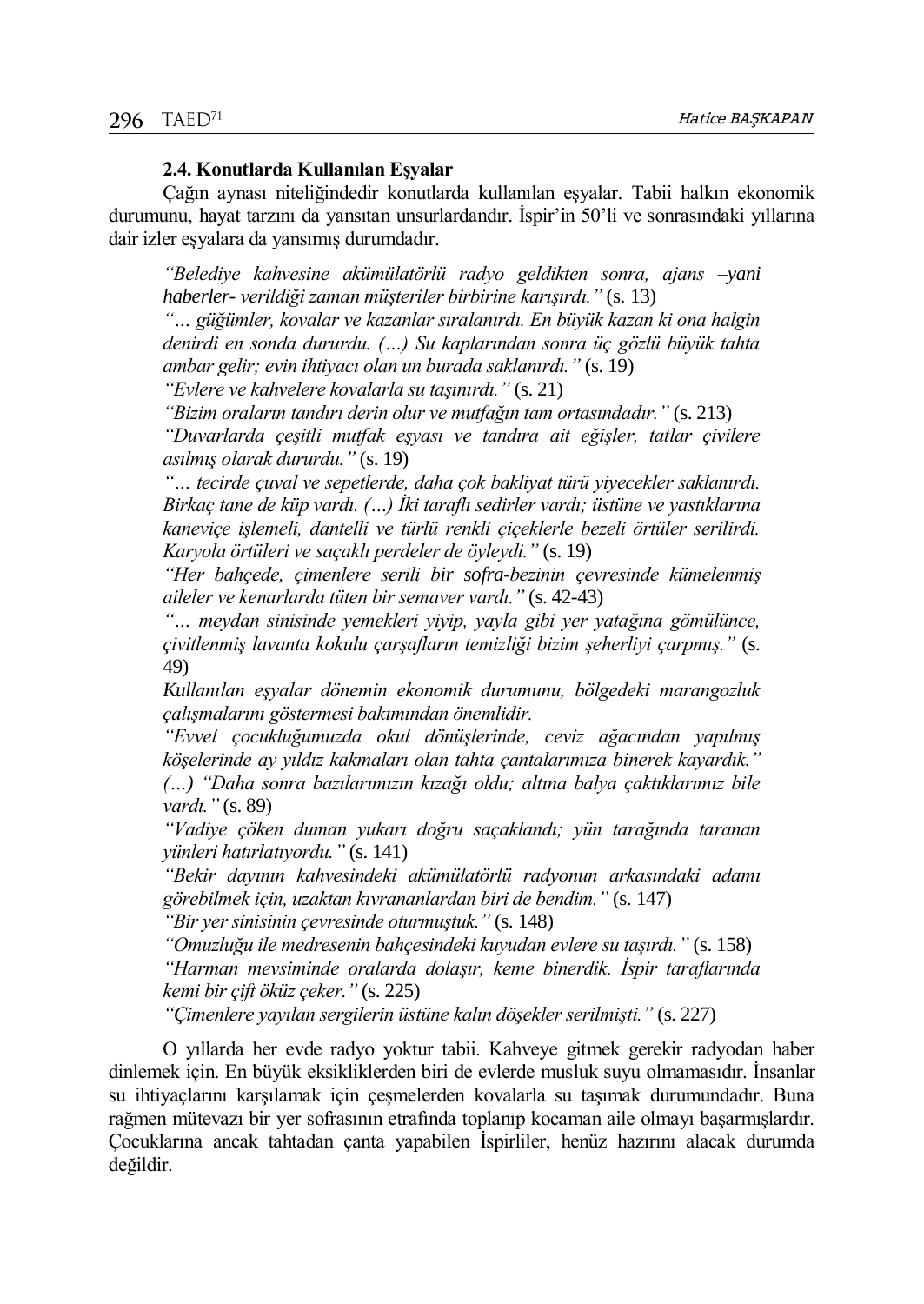Tandır, güğüm, ambar, yün tarağı. tecir, döşek gibi ifadeler insanların köy hayatını sürdürdüklerini, lüks bir hayattan uzak olduklarını göstermektedir. Isınmada, yemek ve ekmek pişirmede kullanılan tandır, yöre ekonomisi hakkında da bilgi vermektedir.

#### **2.5. Aydınlatma**

Henüz elektriklerin olmadığı dönemlerde gaz lambaları ile aydınlanmaya çalışılmıştır:

*"Beş numara pencerenin sahanlığına koydum ve okumaya başladım. (…) Beş numara gaz lambası devrilmiş, saçaklı, işleme perdeler tutuşmuş, ardından yorgan ateş kapmıştı."* (s. 72-73)

20. yüzyıl Türkiye'sinde bir kasabada gaz lambası ile aydınlanmaya çalışılması, bölgenin imkânları konusunda bilgi vermesi bakımından önemlidir.

#### **3. Ekonomi**

*"Halbuki, ekincilikten ve hayvancılıktan başka geçim yolu yoktur. Bu yüzden köyler arasındaki arazi ve yayla davaları hiç bitmez."* (s. 45) ifadeleri İspir halkının geçiminin tarım ve hayvancılığa dayandığını göstermektedir. Kitapta daha çok İspir'de geçen anılarını bize aktaran yazar tarım ve hayvancılıktan sık sık bahsetmiştir. Halkın geçim kaynakları ve şekliyle ilgili bilgi verilen ifadeler şu şekilde gruplandırılabilir.

#### **3.1. Hayvancılık**

Aşağıdaki ifadeler İspir'de hayvancılığın en önemli geçim kaynaklarından olduğunu göstermektedir.

*"Hayvan takımı daha çok ara sokaklardaki ahırlara, mereklerin önlerine çekilir, pazarlıkları orada yapılır yahut önlerine atılan otu yiyerek akşam dönüşünü beklerlerdi. (…) Zamanla hepsi tükendi ya, eskiden kasabamızda bayağı sığır vardı. Sabahın erken vakitlerinde özellikle yerlilerin evlerinden birer, ikişer inek çıkar, kadınlar yahut çocuklar tarafından götürülerek Miriyolu'ndan hareket eden nahıra katılırlardı. Korga'nın eteklerine yahut Hortik Dağı'na doğru götürülen mal, akşamüzeri dönerdi."* (s. 14)

*"[Cuma günü] hayvan kalabalığı da olurdu. (…) çarşıda yürürken arada bir meleyen koyunlara sürtünmek ya da atlara, eşeklere, ineklere omuz vurmak zorunda kalabilirdiniz. Onlar da kasabamızın şenliğindendi."* (s. 14)

*"Bin atın varsa inişte in, bir atın varsa yokuşta bin."* (s. 171)

*"Köyde, atlara ihtiyaç duyulmayan belirli aylarda, atlar yaylaların yukarılarında yılkıya bırakılırdı."* (s. 185)

*"Geçimin hayvancılığa dayandığı eski zamanlarımızda dağların hayatımızdaki yeri de daha başka idi."* (s. 190)

*"Çocukluğumda akşamüzeri sığırları mezraya getirirken bu tür ağır sislere yakalanıp, sığırların kuyruklarından tutarak kayaların arasından ilerlediğimiz çok olmuştur."* (s. 192)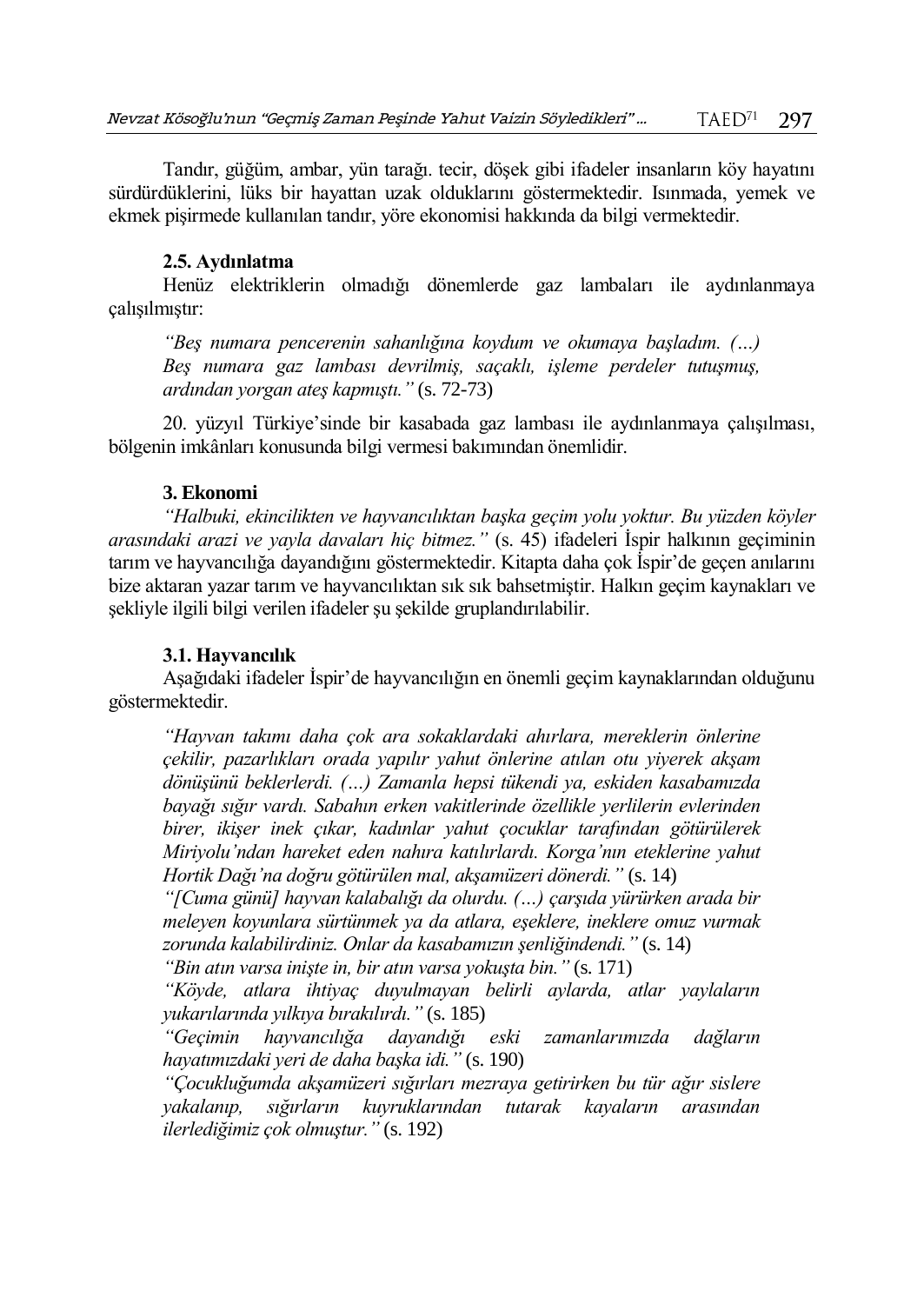Arazi konusunda sıkıntılı olan İspir gibi bölgelerde hayvancılık halkın temel geçim kaynaklarından birini oluşturur. İklim koşulları birçok ürünün yetiştirilmesine elverişlidir ancak tarım alanları herkese yetecek kadar geniş olmadığı için hayvancılık da son derece önemsenen ekonomik uğraşa dönüşmüştür. Üstelik eldeki hayvanlar nimet bilinir. Onlara iyi bakmak çok önemlidir. İspirlilerin de bu konuda titiz davrandıkları özellikle atlarına en iyi şekilde bakmaya çalıştıkları anlaşılmaktadır.

## **3.2. Tarım**

Esere konu olan İspir ve yöresinde hayvancılıkla beraber tarımsal faaliyetlerin de bireysel olarak yürütüldüğü anlaşılmaktadır. İlgili ifadelerden bazıları şunlardır:

*"Kapının hemen sağında, harkın kenarında bir leylak ağacı vardı; girişte sol taraftaki duvarın dibinde de bir tamas eriği. Evin önündeki bu bahçe çimenlikti ve iki tane yaşlı, kalın dut ağacı vardı. Erik, vişne ve kızılcıklar sıralıydı. (…) biz oraya bostan ekerdik; salatalık, domates, fasulye, kabak, tere otu, maydanoz, nane, soğan… Ama asıl büyük kısmını mısırlar oluştururdu."* (s. 18)

*"Kasabanın çevresini yeşil alanlar sarar; tarlalar, çayırlar, bostanlar ve bahçeler. (…) Bahçelerin hâkim ağacı duttur; ama narenciye hariç her türlü meyve vardır."* (s. 22)

*"… bu yüksek düzlükler de tarlalar ve türlü bahçelerle doludur."* (s. 39) *"Bizim, kavun-karpuz bostanları ile ünlü Kân düzündeki…" (*s. 40)

*"İspir'in yayıldığı geniş alana rağmen, tarıma uygun toprağı kıttır."* (s. 45)

*"… ova, eskiden ekin tarlaları ve çayırlardan oluşan özel bir alandı."* (s. 74) *"Ağaçlar güneşi kestikleri için eskisi gibi kavun karpuz da olmuyor." (…) "Bizim yaz elmaları, hışhışanlar, gelin elması, değirmi elma, cennet elmaları yok oluyor." (…) "Vaktiyle İspir ve Pazaryolu'ndaki neredeyse bütün dut bahçelerini kestirip, starking ve golden elmaları diktirdiler."* (s. 142)

*"Elmalar: Gümüşhane, Gelin Elması, Yaz elması, Hışhışan, Değirmi, Karaseki, Misket, Cennet elması, Mismile. Armutlar: Büyükleri: Hacıhamza, Bozdoğan, Hanımbudu. Küçükleri: Bıldırcın, Bayrambey, Zincirkıran, Şalgam armudu, Bal armudu, Ahlat armudu, Bardak armudu, Kış armudu, Yaz armudu, Şırmayıl, Arpa armudu, Dağ armudu, Mucırılı ve Mırık armudu. Erikler de var: Sabır eriği, Şerbet eriği, Eşek eriği, Bardak eriği, Tamas eriği."* (s. 143-144)

Engebeli arazisinden ve tarım alanlarının darlığından söz edilen eserde bu duruma rağmen tarımla da uğraşıldığı hatta sınırlı alanlarda hemen her türlü meyve ve sebzenin yetiştirilebildiği ifade edilmektedir. Yani eserin ilgili bölümleri incelendiğinde İspir'de yetiştirilen ürünlerin çeşitliliği konusunda da fikir sahibi olunabilir. Kasabanın önemli meyvelerinden biri duttur. Dut bahçeleri, İspir'de pestil ve köme gibi ürünlerin ticaretinin yapılmasını da sağlamıştır. Eserde İspir fasulyesinden bahsedilmemiş olması ilginçtir.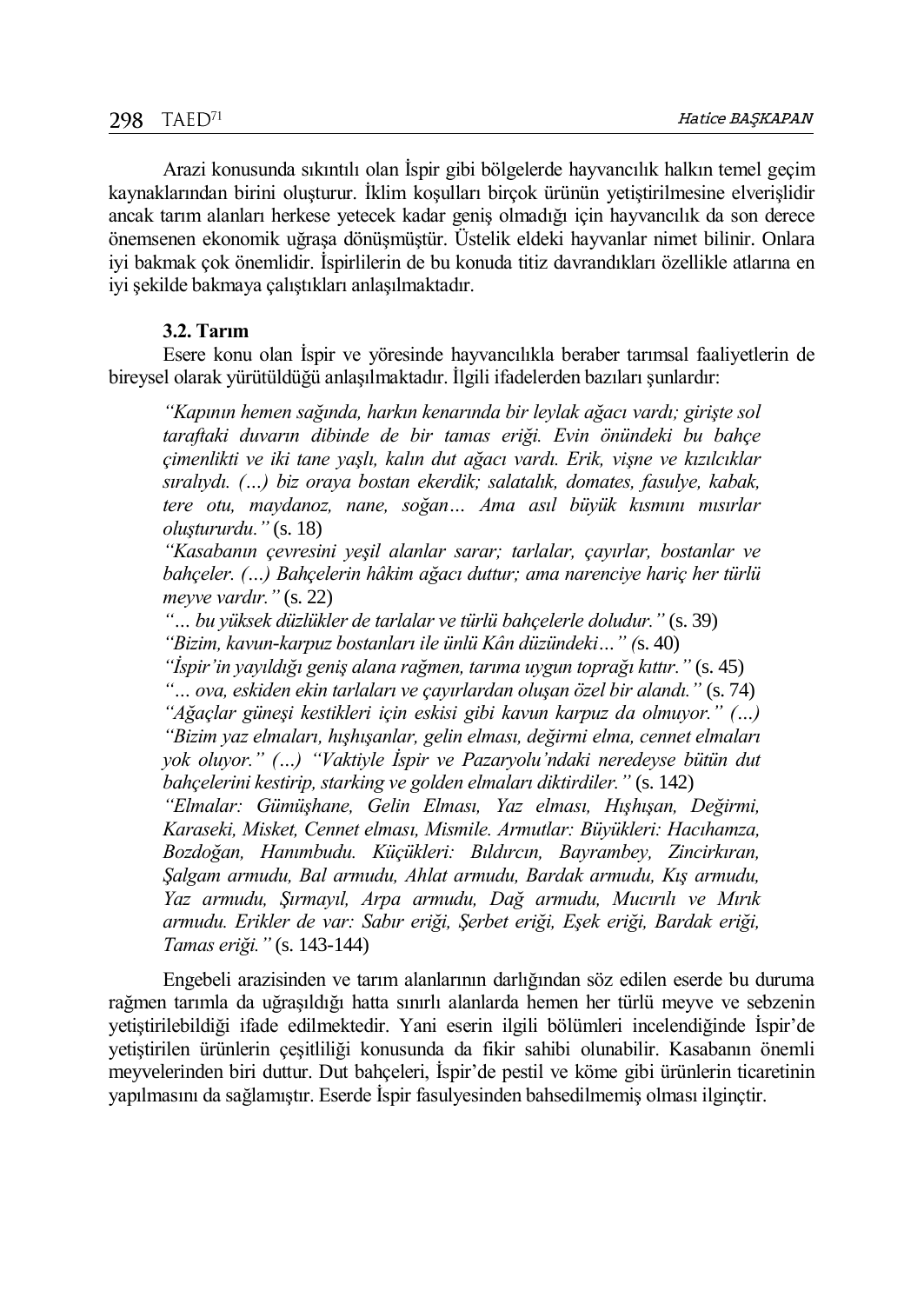#### **3.3. Avcılık**

Keklik avcılığı keklik türünün yok olma tehlikesi yaşamadan önceki dönemlerde yörenin önemli eğlencelerindendir. İnsanlar kekliklerin hem etinden faydalanmak hem de güzel vakit geçirmek için keklik avına çıkmışlardır.

*"Dap'ta keklik kovaladığımız günümüzü düşünelim."* (s. 116) *"Kışın güneşli bir gününde ordumuz bata çıka Gâvur Dapı'na keklik avına çıktı. Ellerimizde mantar tabancaları vardı; başarılı olamadık."* (s. 228) *"Tabancasız keklik avı da olurdu ve iyi olurdu."* (s. 229)

Hafız Yakup Şükrü Efendi'nin, "Deri veya kıl çadırlarda oturan, kımız içen ve hayvan besleyen Eski Türkler; avcılığı, günlük hayatlarının bir parçası olarak görüyorlardı. Beslenme ve ekonomileri yarı yarıya avcılığa dayanıyordu." (1987, 27) ifadelerinden avcılığın Türk kültüründe önemli bir yeri olduğu anlaşılmaktadır. Nitekim Orta Asya'nın zorlu coğrafyasında hayata tutunmayı, dünyayı dize getirmeyi başaran Türklerin en önemli geçim kaynaklarından biri de avcılıktır. Bu gelenek daha keyfi amaçlarla günümüzde de yaşatılmaktadır. Keklik avcılığı kitaptaki dönemlerden sonra yaygınlığını yitirmiştir çünkü söz konusu hayvanın türü tehlikededir. Bunun yerine daha çok tavşan avcılığı ile karşılaşılmaktadır.

## **3.4. Meslekler**

İspir halkı tarım ve hayvancılığın dışında birtakım uğraşlarla da karşımıza çıkar. Kitapta anılan bazı meslekler aşağıdaki ifadelerle karşımıza çıkmaktadır:

*"Tekel müdürü Temel Efendi gibi tekelin hizmetlisi Osman Efendi de babamın aynı saygınlıktaki dostlarından idi."* (s. 12)

*"Yalnız, memurlar biraz memur idiler… farklılıklarını hissederdik." (s. 13)*

*"Alt ucunda belediye kahvesi yahut Bekir dayının kahvesi, üst ucuna yakın Sofu'nun kahvesi vardı."* (s. 13)

*"Bakkallar, bezzazlar, zücaciyeciler yazları kapının önüne bir sandalye atar, orada otururlardı. Terziler dükkânın içinde çalışır. (…) Demirci ve tenekecilerin çekiç sesleri eksik olmazdı."* (s. 13)

*"Kolcu Abdürrezzak dayının çarşı yukarı atlı gidişini hatırlarım."* (s. 14)

*"… demirci Memet dayının, onun bitişiğinde de demirci Zekeriye dedenin dükkânları vardı."* (s. 15)

*"Sokağın hemen sağ başında kalaycıların dükkânı, karşısında da Postacıların nalbant dükkânı vardı."* (s. 16)

*"Kalaycıların Sedri dayı da geçenlerde vefat etmiş. Marangozluk yaptığını bilirdik."* (s. 16)

*"Saatçi Halil'in tamir dükkânı, Nizamettin ağabeyinin ayakkabı tamir dükkânı vardı." (s. 21)*

*"Eski lise binasının yerinde bir hastane varmış. Evvel gidenlerin söylediklerine göre buraya arada bir doktor atanırmış; adam bir iki ayı zor doldurur, kaçarmış."* (s. 22)

*"Salim ağabeyi (Çağlayan) (…) uzun yıllar arzuhalcilik yaptı."* (s. 23)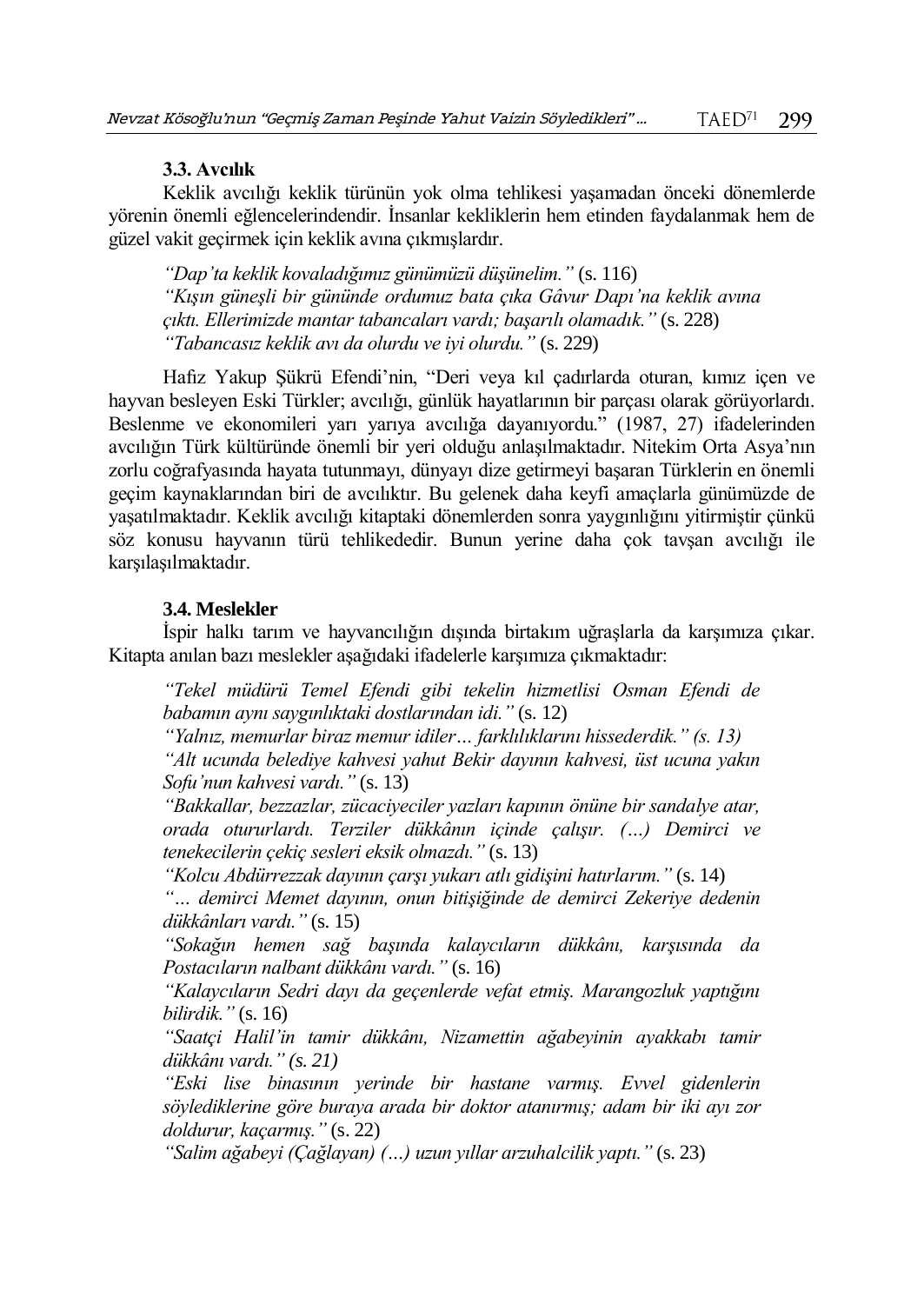Günümüzün unutulan mesleklerinden biri de arzuhalciliktir.

*"Benim rahmetli babam Tayyip Bey (yahut Teyib Efendi) davavekili idi. (…) Yıllar sonra ben de okuyup avukat olduğumda, babamın, elime geçen birkaç temyiz layihasını okudum; gerçekten iyi bir hukukçu imiş."* (s. 45) *"Biz de, fırıncı Ali Usta'nın evinin boynundan çocukluğumuzun gözde yeri Çukur'a doğru kıvrıldık mı, birerli kola geçer…"* (s. 84) *"Agâh dayı arzuhalciydi; babamın dostlarındandı."* (s. 84) *"Sonra İkizdere – o zamanki adı Kura-yı Seba- adliyesinde zabit kâtipliğine başlamış."* (s. 132)

Anlaşıldığı üzere bu küçük kasabada terziden kalaycıya, memurdan nalbanta, saatçiye, kahveciye varıncaya kadar pek çok meslek türünün icracısı bulunmaktadır. Kasabalılar hemen her türlü iş ve işlemlerini burada yaptırma olanağına sahiptir. Zaten ilçeden ile gitmek bir hayli zor ve zaman alıcıdır. Bu durum kasabalıların kendilerine her alanda yetebilecek bir meslek çeşitliliğine sahip olmaları sonucunu doğurmuştur.

Dikkat çeken diğer bir husus, sivil ve memur meslek gruplarına mensup bireylerin de birbirleri ile yakın ve dostane ilişkiler sergileyerek bir bütünlük göstermiş olduklarıdır.

#### **3.5. Ticaret**

İnsanın bulunduğu yerde ticaretin olmaması düşünülemez. Eserde konuyla ilgili şu ifadeler tespit edilmiştir:

*"Cuma günü aynı zamanda İspir'in pazarı idi. Süt, yoğurt, yağ, peynir ve yumurta gibi mutfak ihtiyaçları Cuma günü kasabaya inen köylülerden karşılanırdı. Bu saydıklarımın dükkanlara girmeleri çok sonralarıdır."* (s. 14)

*"Dükkânın önündeki sepetlerin içinde Yusufeli zeytini vardı, üzüm vardı ve üvez vardı."* (s. 15)

*"Doğu Karadeniz'in orman/dağ köylerinden atlarına, yaptıkları yayık ve külekleri yükleyerek İspir'in köylerine gelen bu insanlar, mallarını bir yük buğdayla değiştirerek köylerine dönerlerdi."* (s. 58)

*"İspir'de Deri Pazarı eylülün son haftasında kurulur."* (s. 102)

Kösoğlu'nun çocukluğuna ait hatıraları okuduğumuz kitaptan, o yılların İspir'inde genellikle insanların ürettiklerini satarak geçimlerini sağlamaya çalıştıkları anlaşılmaktadır. Özellikle köylülerin hem tarımsal hem hayvansal ürünleri kasabaya getirip sattıkları görülmektedir. Bu durum ilçenin dışa bağımlılığını azaltması, kendi yağıyla kavrulmaya çalışması bakımından dikkate değerdir.

İspir'in yılda bir kez gerçekleştirilen en hareketli pazarı Deri'dir. Çok eski dönemlerden beri yapılagelen bu panayır döneminde hayvan, giyim kuşam, kap kacak, takı toka gibi pek çok şeyin alınıp satıldığı görülmektedir. İspir için Deri, ticaretin en hareketli olduğu zamanı ifade etmektedir.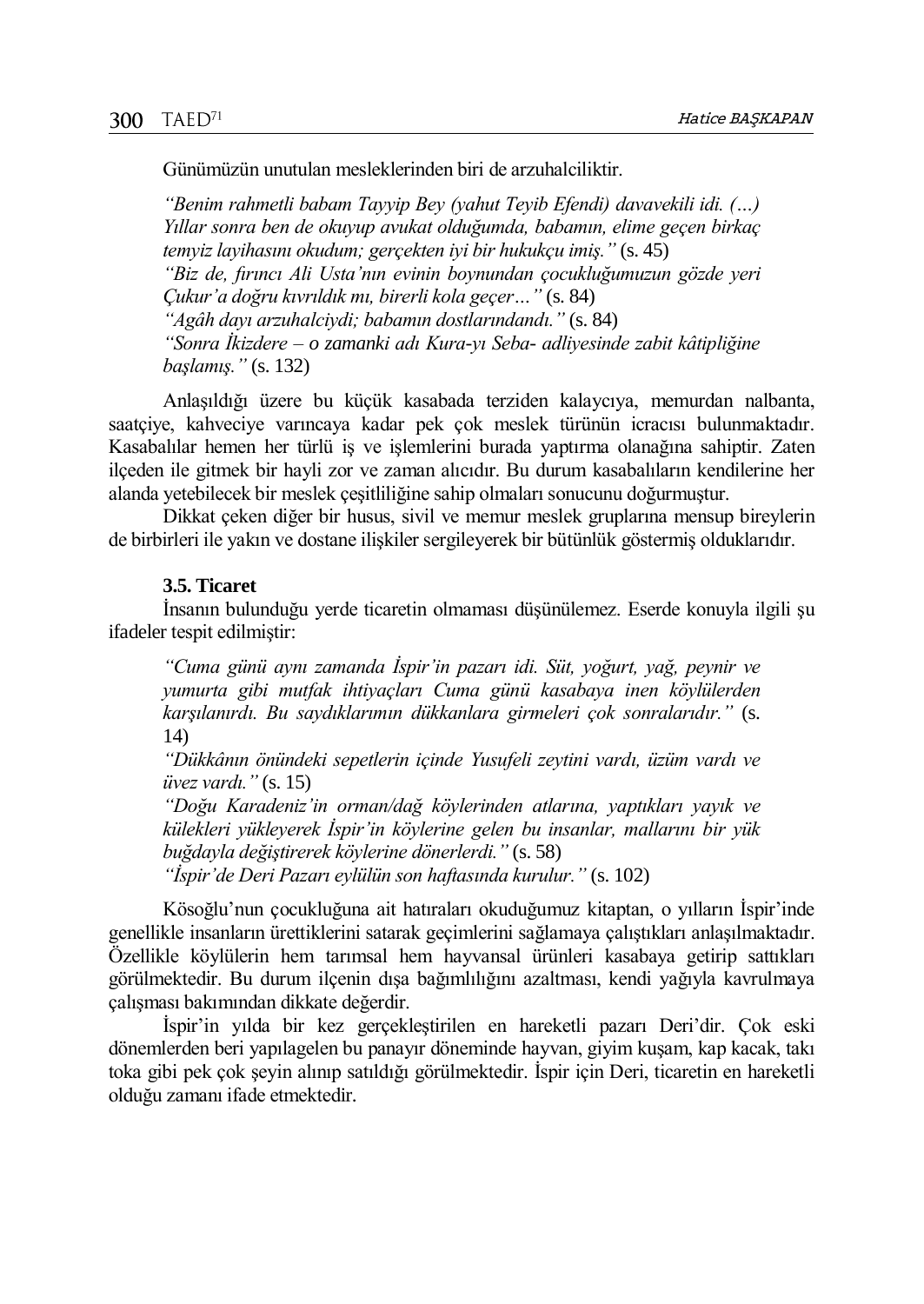## **4. Sosyal Yapı**

Sosyal bir varlık olan insan, hemen hemen her eyleminde çevresindekilerle doğrudan ya da dolaylı olarak beraberdir. Küçük yerlerin samimi ilişkilerine İspir ve çevresinde de rastlandığı anlaşılmaktadır.

*"Büyük kentler bu soğuk ilişkilerin yanında, bizde hiçbir hatıra bırakmayacak biçimde hızlı ve hoyrat değişiyorlar."* (s. 10-11)

*"Her ne ise; benim çocukluk cennetim bir kasaba idi ve toplumsal yapı olarak tam bir bütünlüğü vardı. (…) Bizim kasabamızda hiçbir asayiş sorunu olmazdı."* (s. 12)

*"Elbette zengini, yoksulu, türlü meslekten olanları yaşıyorlardı ama onları farklılaştıran bir kültürel görüntü, bir şuur yahut tavır yoktu."* (s. 12)

*"Değil mahalle kavgası, tartışmasını bile hatırlamıyorum."* (s. 13)

*"Kân düzündeki kavgaların büyük çoğunluğu bostan suvarmak yüzünden olur ve arada bir insanların başı kürekle yarılırdı."* (s. 40)

*"Her bahçede, çimenlere serili bir sofra-bezinin çevresinde kümelenmiş aileler ve kenarlarda tüten bir semaver vardı. (…) 'Gelin bir bardak çay için' denildiği zaman da genellikle hep bir ağızdan, 'Yoh' der, başka bir şey söyleyemezdik."* (s. 43)

*"Köylerde ne mal kaldı ne adam. (…) sılayı rahim için gelenler de olmasa köyler hepten ıssızlaşacak."* (s. 44)

*"Köyler arasında bu yayla ve sınır davaları çok uzun sürerdi."* (s. 45)

*"Çarşı esnafı, bahar ve yaz günlerinde, iskemlelerini dükkânlarının önüne atar, dükkândan dükkâna yarenlik ederlerdi."* (s. 54)

Sohbetin, samimiyetin, adeta bir aile bütünlüğünün hissedildiği kasabada insan ilişkileri genel olarak sıcak ve doğaldır. Arada sırada karşılaşılan kavgaların da temelde ekonomik sebeplere dayandığı anlaşılmaktadır. Öyle ya ürün elde etmek için çırpınan insanların tarlalarını, bahçelerini sulamaları gereklidir. Yahut hayvanlarına daha iyi bakabilmek için geniş yaylalara ihtiyaçları vardır. Bunlara dair sıkıntılar zaman zaman tartışmalara yol açmıştır. Bunlar dışında kasabının merkezinde de köylerinde de insanların son derece uyum içinde yaşadıkları anlaşılmaktadır. Son dönemlerin en büyük sorunu da göçtür. Yazara göre köylerde adam kalmamıştır.

# **5. Eğitim-Öğretim**

Kitapta eğitim öğretimle ilgili tespit edilen ifadeler arasında İspir bulunmakla beraber daha çok yazarın eğitim gördüğü okullar ön plandadır.

*"Şimdiki Özel idare binasının yanında eski ilkokul vardı. Epeyce ilerde eski lise binasının yerinde bir hastane varmış. Evvel gidenlerin söylediklerine göre buraya arada bir doktor atanırmış; adam bir iki ayı zor doldurur, kaçarmış. Biz ortaokulu bu binada okuduk."* (s. 22)

*"Kürsü, şimdi Sağlık Meslek Lisesi olan hükümet konağının önüne kurulurdu. (…) Biz öğrenciler, bayraklarımız ve filamalarımızla kürsünün bir yanında yerimizi alırdık."* (s. 46)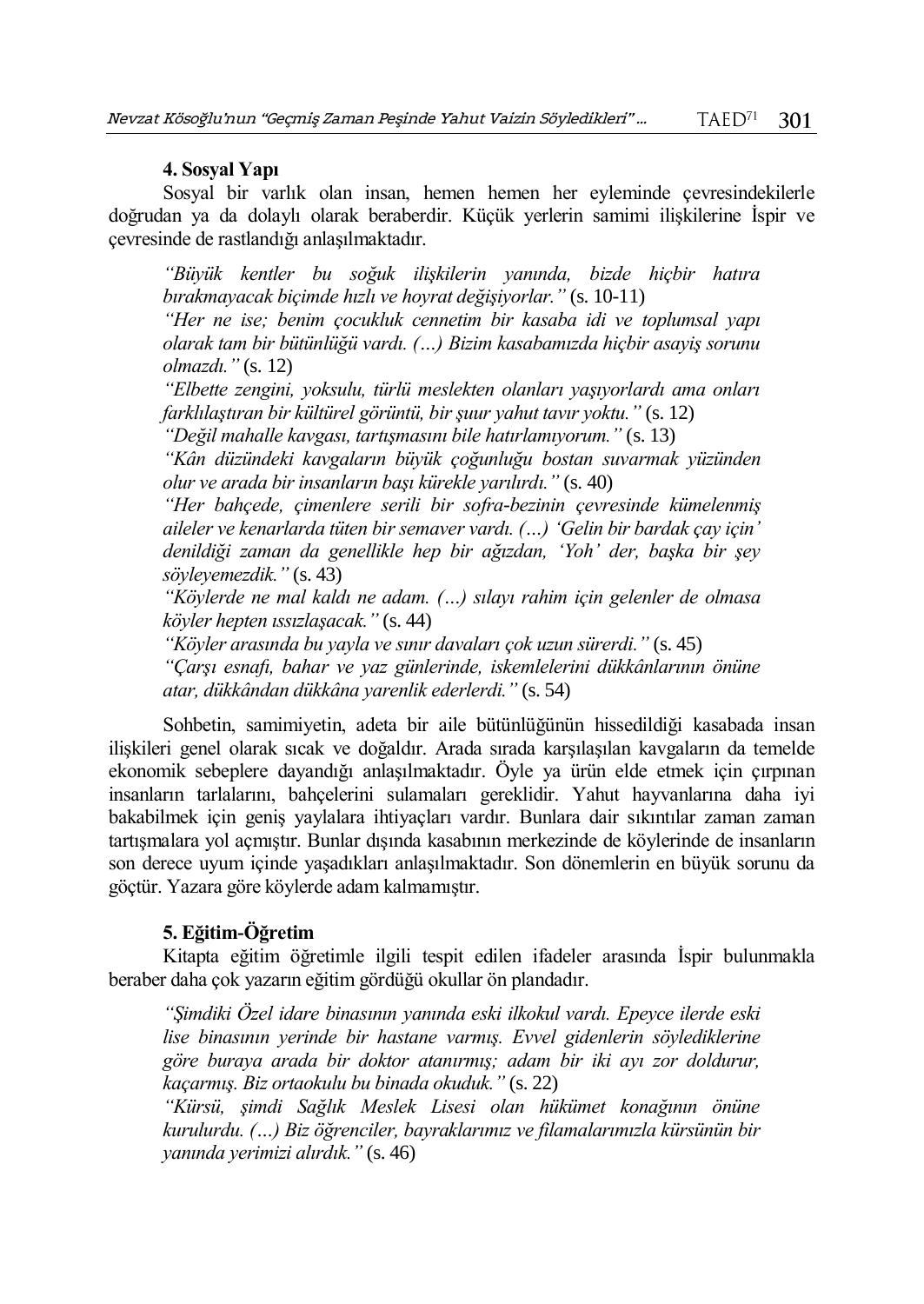*"Muğdat dayı bize kitap kiralardı. (…) ertesi güne sarkan kitap iki misli fiyat demekti."* (s. 53)

*"Ortaokulumuzun bir kütüphane odası vardı."* (s. 71)

*"Erzurum Lisesine yatılı olarak gittiğimin haftasına varmadı ilk kez olarak okuldan kaçtım."* (s. 73)

*"Atatürk Üniversitesi'nde Toponomi kürsüsü kurmayı vaat etti."* (s. 87) *"Folklor ekipleri bir hocanın gözetiminde diziliyorlar."* (s. 96)

*"Zühtü Hoca, öğretmenlerimizin ünlülerindendi. Bizi ilkokul dördüncü ve beşinci sınıflarda okutmuştu. (…) Behice Hoca İspir'e ilk gelen hanım öğretmenlerdendi. 1938'lerde gelmiş."* (s. 119)

*"İspir ilkokulunda okuyanlarda iz bırakmış öğretmenlerden biri de benim dostum-arkadaşım Yusuf Ziya Âdem'dir."* (s. 120)

*"Yusuf da diğer bütün Özbağ'lı öğrenciler gibi, sabah akşam o yolu yürüyerek ortaokula gelir giderdi."* (s. 122)

*"Okula, bugün özel idare binasının bulunduğu yerdeki İnönü İlkokulu'nda başlamıştık. 1950'den sonra adı 25 Şubat İlkokulu oldu."* (s. 123)

Yazar, ilk ve ortaokulu İspir'de okumuştur. Lise için İspir'den ayrıldığı anlaşılmaktadır. İspir'de eğitim öğretim faaliyetlerinin nasıl yürütüldüğünden ziyade okul isimlerine, yazarın okul ve öğretmen hatıralarına yer verilmiştir. Okula gitmek için yakın köylerdeki çocukların yürümek zorunda olmaları dönemin zorlukları arasında dikkat çekmektedir.

#### **6. Beslenme-Mutfak-Kiler**

Folklorik unsurlardan birisi de yeme – içme ve bunlarla ilgili alanlardır. İspirlilerin mutfağına Kösoğlu'nun gözüyle bakıldığında şunlarla karşılaşılır:

*"Süt, yoğurt, yağ, peynir ve yumurta gibi mutfak ihtiyaçları cuma günü kasabaya inen köylülerden karşılanırdı."* (s. 14)

*"Dükkânın önündeki sepetlerin içinde Yusufeli zeytini vardı, üzüm vardı ve üvez vardı."* (s. 15)

*"Biz oraya bostan ekerdik; salatalık, domates, fasulye, kabak, tere otu, maydanoz, nane soğan… Ama asıl büyük kısmını mısırlar oluştururdu."* (s. 18)

*"O zamanlar bilmezdik ki kasabamızın içme suyu yoktur. (…) Şeyhin gözesinden evlere ve kahvelere kovalarla su taşınırdı."* (s. 21)

*"İspir'i ilk içme suyu 1965 yılında geldi."* (s. 22)

*"… akşam kuymağımızı yedik, soğuk suyumuzu içtik."* (s. 93)

*"Siyah, kahverengi karışımlı ilk zeytinler, elimin uzanabileceği bir yerde duruyordu."* (s. 148)

*"Ben şimdi pidecide kıymalı yemem; eğer yerindeyse yuvarlak, peynirli tercih ederim; biz ona 'yağlı' deriz. Yemekten söz açmışken, İlhan'ın babası kasap Mehmet dayının dönerini de anmalıyım."* (s. 149)

*"Kaldığım köyden, sabah muhlaması ile yola çıktım."* (s. 150)

*"Bizim evde sahur sofrasında pilav, hoşaf ve yufka tatlısı olurdu."* (s. 157)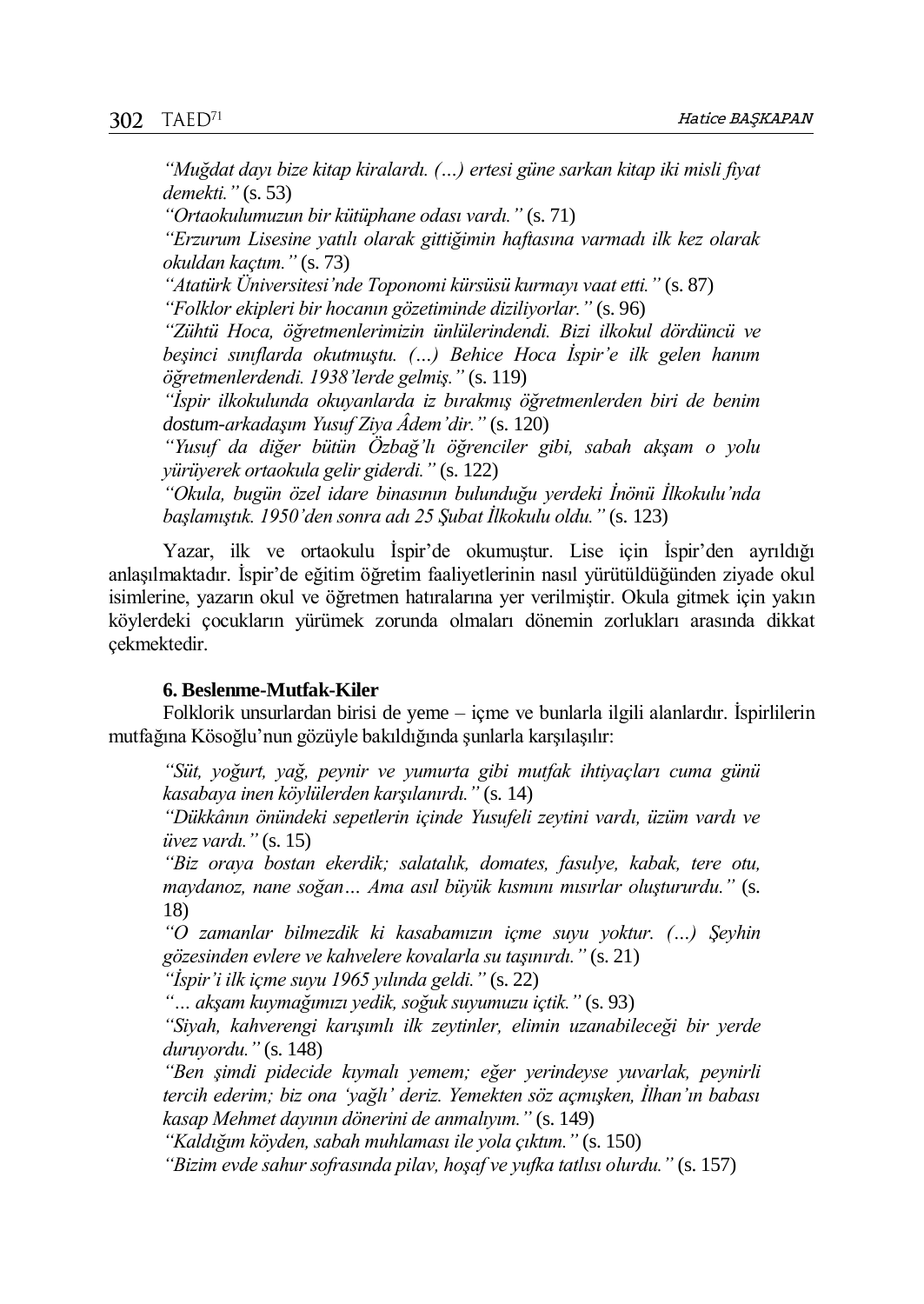*"Aşağı mahallede birileri tel helvası yapardı. Genellikle yılbaşlarında oradan gidip alırdık ama evlerimizden herfene için tel helvası vermez, un helvası yaparlardı."* (s. 197)

*"… herkes buğdayını ne gün değirmene götüreceğini bilirdi. Buna pinavun denirdi."* (s. 213)

*"Yerli halk evinde tandır yakar, ekmeğini burada pişirirdi."* (s. 113) *Yörenin meşhur ürünlerinden biri pestildir. Kitaptaki ilgili ifadeler şunlardır: "Bir gün, pestil döktüler de gece onları kollamak için mi, bir başka sebepten mi idi hatırlayamıyorum (…) damda yattık."* (s. 227)

Yazar, kitabına İspir mutfağının mütevazı durumundan kısmen bahsetmiştir. Tarım ve hayvancılığa dayalı bir ekonomik yapının var olduğu kasabada genellikle sebzeye ve tahıla dayalı yiyecekler tüketilmektedir. Anlaşıldığına göre insanlar unlarını kendi ekip biçtikleri tahıllardan elde etmekte ve ekmeklerini tandırda pişirmektedir. Bahçelerin en bereketli meyvesi olan dutun pestil yapılarak değerlendirildiği görülmektedir. Karadeniz'e yakın olan kasabada Karadeniz mutfağının etkileri de söz konusudur.

## **7.Temizlik**

Medeniyet seviyesinin ilk yansıdığı durum yaşanılan ortamın temizliğine verilen önemdir. Eserin en dikkat çeken ifadeleri arasında da bu konuya rastlanmaktadır.

*"Mutfak ve ufak sofa da toprak zeminli idi. Buralar her gün su ile çilenerek süpürülürdü."* (s. 18)

*Bu toprak damlı evlerin dışardan görünüşü pek fukara ve kasvetlidir; içleri ise kadınlarımızın zevk ve temizlik tutkularının şiiridir."* (s. 17)

*"Sedirin birinin uç kısmı banyo küveti gibi yapılmıştı; örtüler kaldırılıp kapağı açıldı mı yıkanma vakti geldi demektir."* (s. 19-20)

*"Evlerinde bunca temiz, tırındaz olan insanların sokakları niye öyle kirliydi? Sokak aralarında yer yer çöp, zibil dolu olurdu; belli ki belediyelerin o zaman çöp toplamak gibi bir görevi yokmuş."* (s. 20)

*"… çivitlenmiş lavanta kokulu çarşafların temizliği bizim şeherliyi çarpmış."* (s. 49)

İlgili ifadelerden özellikle İspirli hanımların evlerinin temizliğine büyük önem verdikleri anlaşılmaktadır. Tabii evlerde içme suyu bulunmaması, banyo ve tuvaletlerin yeterli şekilde yapılmamış olması insanları sıkıntıya düşüren durumlardandır.

#### **8. Giyim-Kuşam ve Süs**

Temelde iklim koşullarından korunmak için ortaya çıkan giyim kuşam zamanla yaşanılan coğrafya, inanış kültürel değerler gibi pek çok unsurun göstergesi haline gelmiştir. Coğrafi şartların belirleyici olduğu giyim kuşamda insanlar iklime uygun kıyafetler tercih etmektedir. Kıyafeti belirleyen en önemli unsurlardan biri ekonomik durumdur. İnsanların varsıl ya da yoksulluklarının yansıdığı ilk yer kılık kıyafettir.

Kitaptaki ilgili bölümler şunlardır: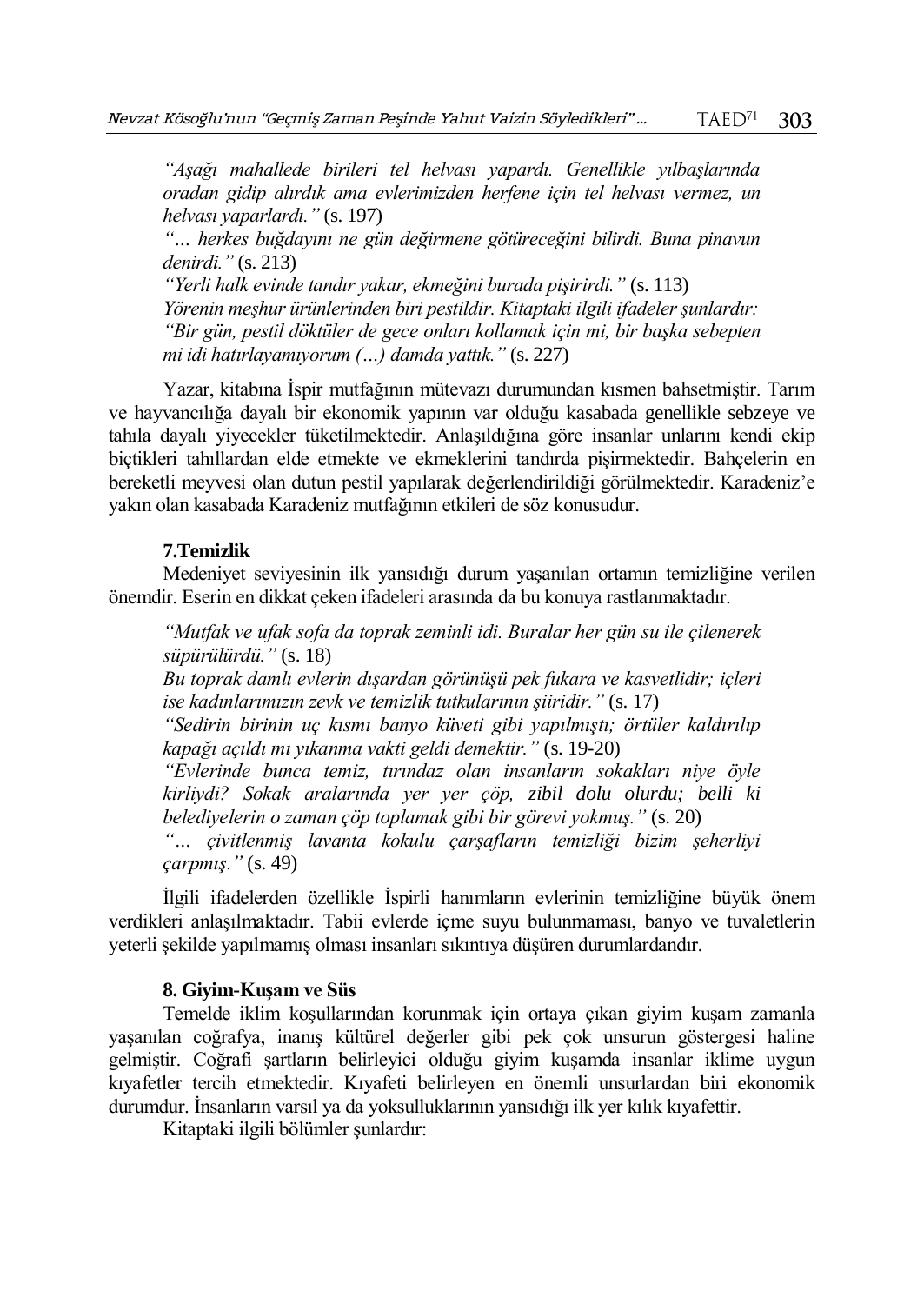*"Kilot pantolonlu ve siyah çizmeli idi. Kasabamızın renkli gözlük takan tek adamı o idi."* (s. 14)

*"İnayetin Osman çapraz bağladığı fişeklikleri, külot pantolonu, kalpağı ve elinde mavzeri ile kürsüye çıkardı."* (s. 46)

*"Fötr şapka giyer, elinden Oltu taşı siyah teşbihini eksik etmezdi."* (s. 130)

*"Çıplak ayakları, kırk yamalı şalvarı, daima yan çevrilmiş şapkası ve tıraşsız yüzü ile hiç de temiz sayılmaz ve şimdi beni ürperten bir yoksulluğu simgelerdi."* (s. 138)

*"… pantolonuma güzel bir dizlik yama vurulduğunda, o gün yürüyüşüm değişirdi."* (s. 149)

*"Çarığı bu köyde giydim; çok rahat bir yürüyüşü vardır. Kara çarık denileni, sığır derisinden yahut hangi deriyi bulmuşsan ondan yapılır. Tabii tabaklanmışsa daha çok dayanır. Üstünün tüyleri hiç yolunmamış olanları da vardır; biz onlara gongoş derdik. İyisi, terbiye edilmiş manda derisinden yapılan dede burnu çarık ise, yukarı doğru kıvrık burunlu, boğaz kısmında açılmış deliklerden sırım geçirilerek bağlanan,*

*mokasen ayakkabı gibi süslü bir çarıktır; ona da hasıl denir."* (s. 180)

*"Siyah önlüklerimizle kol kola girip gezmemiz yakışık almaz diye düşünürdük."* (s. 207)

*"Köylülerin başlarına sardıklarının hiçbir üslup birliği yoktu; ortak tarafları fukaralığı simgelemeleriydi; güneşten yahut soğuktan korunmak için her türden çeşit çeşit bezlerdi bunlar; bir mendil, bir yağlık, bir şavata yahut bir berenin üstüne dolanmış yazma…"* (s. 225)

Esere dahil edilen bazı isimlere ait kıyafetler -külot pantolon gibi- öyle anlaşılıyor ki çok az rastlanıldığı için yazarın çocuk hafızasında kalmıştır. Kasabalılar ve köylüler genel olarak yoksulluklarının fark edildiği giyimleriyle dikkat çekmektedir. Bazı ifadeler halkımızın yıllar önce içinde bulunduğu sefaleti, yokluğu anlatmakta ve vicdan denilen hassas yere kor gibi düşmektedir.

#### **9. Taşıtlar ve Taşıma Teknikleri**

Devletin imkânlarının, halkın refah seviyesinin en çok yansıdığı alanlardan biri ulaşımdır. Esere konu olan dönemde ulaşım denince akla patika yollar ve atlar gelmektedir. İspirlilerin temel ulaşım aracı da aşağıdaki ifadelerle karşımıza çıkmaktadır:

*"Postacıların bir zamanlar çok güzel bir atı vardı. Dedemin hastalandığı haberi gelince, Rahmetli babamın o güzel ata binip Miriyolu'ndan geçişini hatırlıyorum."* (s. 16)

*"İspir-Erzurum yolu açılmamıştı. Çoruh'un sol yakasından Pazaryolu üzerinden Bayburt'a gidiyorduk. İspir'den kamyona bindik."* (s. 71) *"Yüzbaşı İskender Bey'in atı meşhurdu."* (s. 74)

*"… bozkırın göklerle akraba atları rahvandan ılgara geçerler."* (s. 100)

Tam da atasözümüzde belirtildiği gibi, at Türk'ün kanadıdır. Bu durum İspir halkında da rahatlıkla gözlemlenmiştir.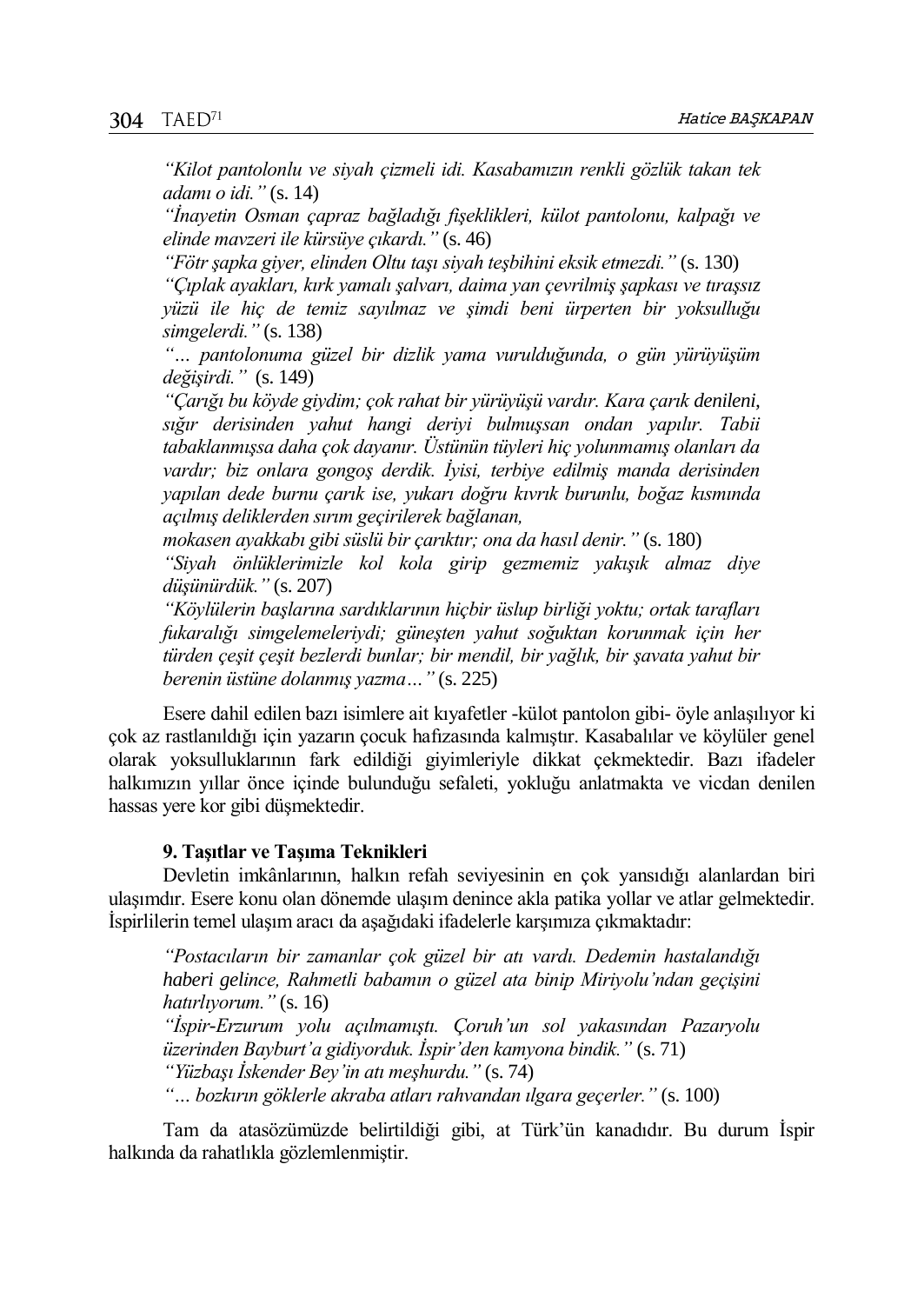*"O dağ köylerinde bir at, bir attan çok çok fazla bir şeydir."* (s. 170)

*"Kolcu Abdürrezzak dayının çarşı yukarı atlı gidişini hatırlarım."* (s. 14)

*"Atı mı çok oynaktı, o mu binicilikte pek hünerliydi bilmem; demirkır at başını dikerek ve Arnavut kaldırımda kıvılcımlar çıkararak çarşı yukarı oynar gibi gidiyordu."* (s. 15)

*"Dedemin hastalandığı haberi gelince, rahmetli babamın o güzel ata binip Miriyolu'ndan geçişini hatırlıyorum."* (s. 16)

*"O zaman yol filan yoktu. Keçiyolu gibi bir iz…"* (s. 45)

*"Buraya [Yedigöze Geçidi] inerken herkes atlardan inmiş, dizginler tam çene altından tutulmuştu."* (s. 46)

*"… keşif yeri olan yaylalara doğru yeniden at bindik."* (s. 49) *"Eskiden ulaşım yaya ve atlı olurdu."* (s. 58)

Dönemin ticaretinde deve kervanların yeri önemlidir. Ticari malların bir yerden başka bir yere taşınması bu kadim gelenekle sağlanmıştır.

*"Bayburt yolu açılmadan önce İspir'e deve kervanları gelirdi. Tekelin mallarını bu kervanlar getirirdi. (…) Sonradan çok develer gördüm, çok deve kervanları, deve güreşleri seyrettim."* (s. 75)

*"…önümüzde bir kağnı gördüm; arabaya yığdığı çuval denklerinin üstünde oturan yaşlı adam, bir eski zaman saltanat arabasında gibi idi."* (s. 167)

*"… ikinci kez 1977 yılında çıktım. Yokuşun ortalarına doğru araba artık çekmez oldu."* (s. 50) ifadesi 70'li yıllarda İspir'de artık arabanın da kullanıldığını göstermektedir.

50'li yıllardaki İspir'in portresine ulaşılan kitapta temel ulaşım aracının at olduğu görülmektedir. İnsanların geneli diğer araçları kişisel olarak edinebilecek ekonomik seviyede değildir. Yollar son derece yetersiz olduğu için söz konusu dönemde ulaşım önemli bir sorun olarak karşımıza çıkmaktadır. Öyle ki kasabanın, bağlı olduğu ile bile doğrudan yolu yoktur. Ulaşım Bayburt üzerinden sağlanmıştır. Esere yansıyan birtakım ifadelerden bölge coğrafyasının hiç de düz bir arazi yapısına sahip olmadığı engebeli bir yapı gösterdiği anlaşılmaktadır.

#### **10. Halk Hekimliği**

Halk hekimliğinin amacı, kullandığı maddî ve manevî araçlar yardımıyla, halkın sağlığını korumak ve hastaları sağlıklarına kavuşturmaktır (Acıpayamlı 1989: 5).

Kitapta halkın hastalıkları tedavi yöntemlerinden sadece biri ile karşılaşılmıştır.

*"Kardeşim Kenan hastalanmış, kasabanın doktoru ateşini düşürmek için kar getirmemizi istemişti."* (s. 186).

Halk hekimliği; halkın hastaya, hastalığa, görünen yaraya yahut görünmeyen sıkıntıya bakışının, bunlar karşısındaki çözüm arayışının, tutum ve davranışlarının genel adıdır. Kitapta, İspir ve çevresinde bu tür uygulamalarla ilgili yeterli bilgi yoktur.

#### **11. Halk Hukuku (Töre, Örf, Âdet, Gelenek)**

Türkçe Sözlük'te "gelenek", "Bir toplumda, bir toplulukta eskiden kalmış olmaları dolayısıyla saygın tutulup kuşaktan kuşağa iletilen, yaptırım gücü olan kültürel kalıntılar,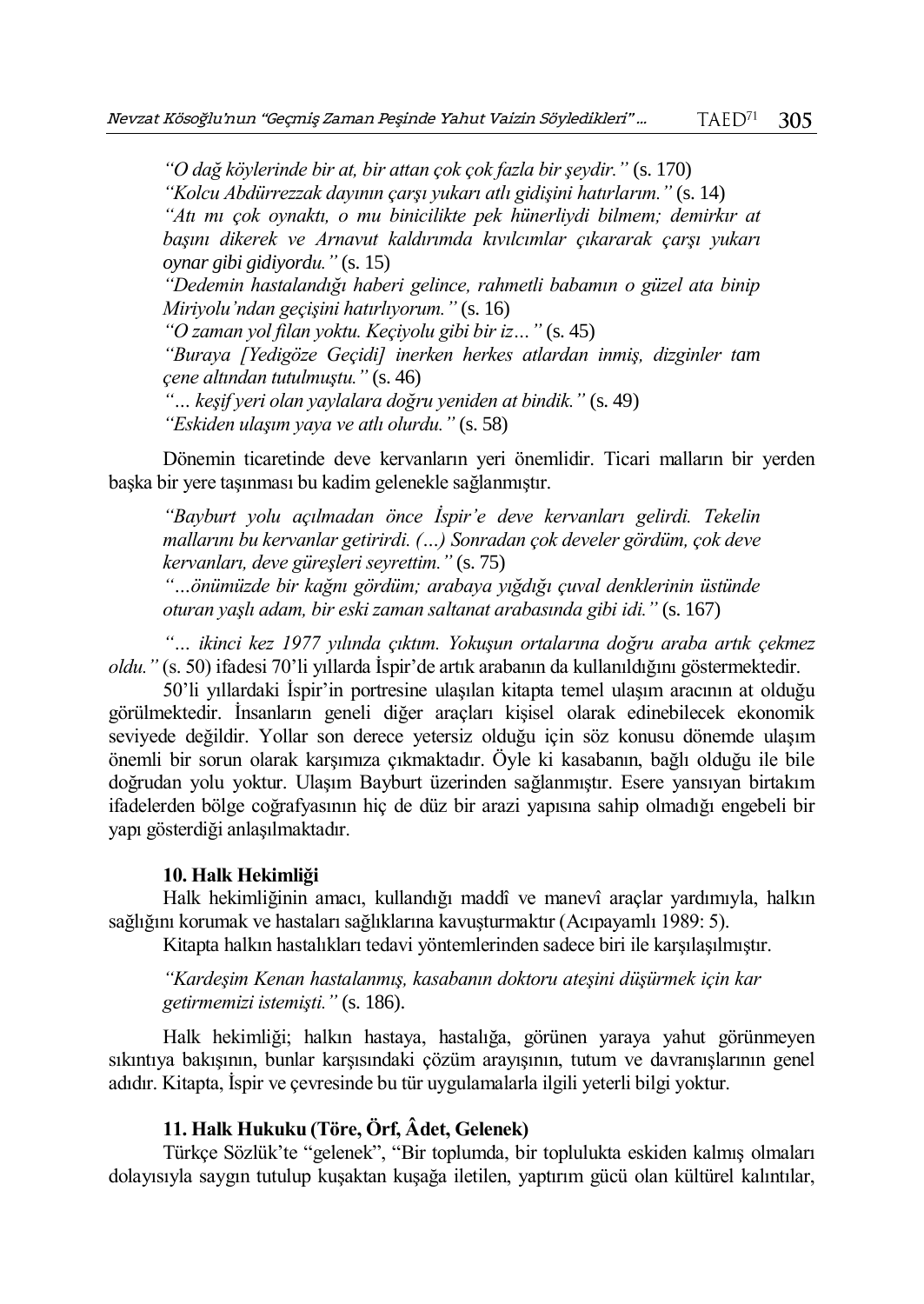alışkanlıklar, bilgi, töre ve davranışlar, anane." olarak geçmektedir (Türk Dil Kurumu [TDK], 2011: 920).

Yine Sedat Veyis Örnek âdeti "Bir toplumun yapmaya ve uymaya alışageldiği ve toplum tarafından yapılması gerekli görülen davranış kalıbı" şeklinde açıklamaktadır (2016: 178).

Nevzat Kösoğlu, yaşadığı toplumun âdet ve geleneklerini eserlerine başarıyla yansıtmıştır. İncelenen kitapta tespit edilen âdet ve gelenekler şunlardır:

*"Çarşıdan süvari geçilmezdi; atın yuları yahut binek atıysa dizgini tutulur, yedekte çekilirdi."* (s. 14)

İspirlinin güzellik anlayışı çevresinde gözlemlediği, tattığı birtakım varlık ya da yiyeceklerle yapılan betimlemelerde kendini göstermektedir:

*"Halk içinde gözler çağala bademi, yanaklar Amasya elması (bizim gelin elmasını bilmeyenler için) burun Mekke hurmasıdır ve güzel biraz tombulcadır."* (s. 63)

Türk kültürünün önemli unsurlarından biri de edebiyat sahasında anlatıcılara verilen adlardır:

*"Bizde Mesnevi okuyanlara Mesnevihan, Mevlit okuyanlara Mevlithan denildiğini hatırlarsak, okunan esere göre okuyanın isimlendirilmesi geleneği hayli eski demektir."* (s. 64)

*"Millî hayatımızda toplu kitap okuma yahut dinleme geleneği, tekkelerimizde de kendine has bir üslup geliştirerek devam etmiştir."* (s. 67)

Köy odaları gerek topluca sohbetlerin yapıldığı gerek misafirlerin ağırlandığı yerlerdir.

*"O gece köy odasında misafir edildik."* (s. 71)

*"Davul – zurna çalıp bar tutulduğunda, küçükler de poççiğe takılır ve başını gözünü yara yara oynamaya çalışırlar."* (s. 96)

*"Sazlar çalacak yahut davul-zurna vuracak, bilenler halka olacak ve öğrenmek isteyenler halkaya katılacaklar; oynaya oynaya öğrenecekler."* (s. 97)

İspir'de karşımıza çıkan en önemli geleneklerden birisi **"Deri"**dir. Yüzlerce yıllık geçmişi olan bu gelenek hâlâ tüm canlılığıyla ilçenin hayatına renk katmakta ve ticaretini hareketlendirmektedir. Uzun süre dışa kapalı kalan halk bu dönemde düzenlenen çeşitli eğlencelerle sosyalleşir. Yazar "Deri Pazarı ve Leyla" başlığıyla bu geleneğin yaşatılışını resmetmiştir. (s. 99-108)

*"Deri zamanı alt kattaki ahır da tanıdıkların hayvanları için açılırdı."* (s. 18) *"İspir'de Deri Pazarı eylülün son haftasında kurulur."* (s. 102) *"Eğer tiyatro gelmemişse, o sene Deri biraz sönük demektir."* (s. 106)

Sofra kültürüyle ilgili şu ifadeler önemlidir:

*"O zamanlar, sofrada herkesin tabağına servis yapılmadığını yine de söylemiş olayım."* (s. 148)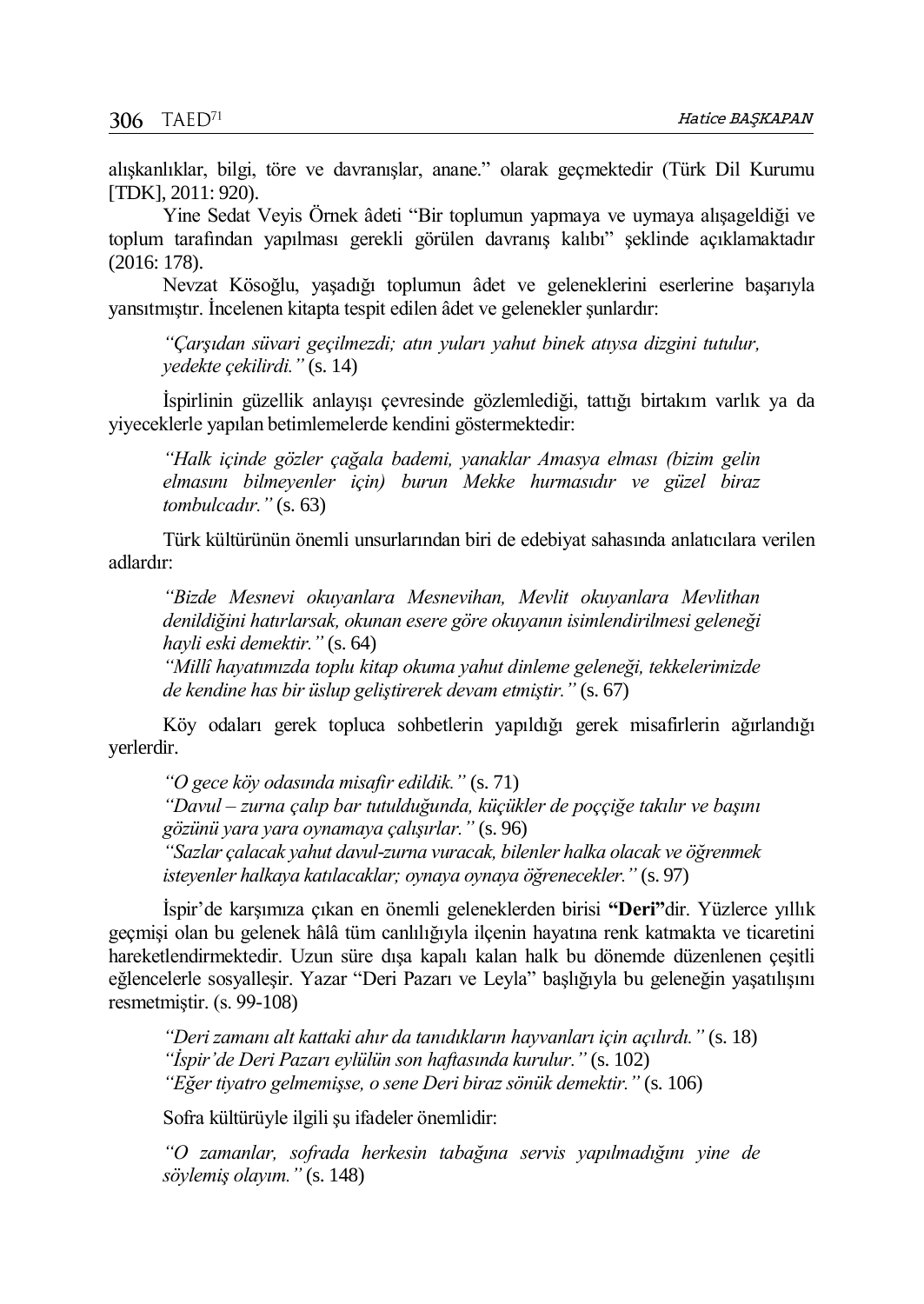Ve yokluğun, gönlü zengin insanların çaresizliğini artırdığına şahittir şu sözler:

*"Arkadaşlarına gösterme. Başka dut yok oğlum, görürlerse onların da canı çeker; veremem…"* (s. 149)

İnsanın içinde burukluk oluşturan yoksulluk kültürüyle ilgili ifadeler aşağıya alınmıştır:

*"Misafire ikram ederken ısrar etmek bunlardan biridir. Misafirliğin edebi, yemekte ise az yemek, ikram edilenden bir tadımlık almaktır. Çünkü ev sahibi belki de, son imkânlarını size sunmaktadır."* (s. 149) *"Çarşıya sarhoş çıkılmazdı, herkes kendi dengiyle içerdi."* (s. 160)

İspir'de kadınların erkeklerin yanında örtünmeye dikkat etmeleri "kaçmak" olarak adlandırılır. Bu âdet kitaba şöyle yansımıştır:

*"Kaçmak, oralarda örtünmek anlamında, peştamalın bir ucuyla, yüzü ağız hizasından kapatmaya derler."* (s. 178)

*"Çocukluğumuzun yılbaşları herfene ile tombala demekti. Evlerden getirdiklerimiz fazla özel şeyler değildi ama birlikte yemek hoşumuza giderdi."* (s. 197)

*"Bizim kasabanın Ramazan topu da bu uçuk yapının önündeydi." (*s. 203) *"Bütün köyler Cuma namazı için bu üç yoldan İspir'e girer, aynı zamanda alışverişlerini yaparlardı. Yani Cuma, İspir'in pazarı idi."* (s. 224)

Kadim Türk yurdu İspir, dünden bugüne taşıdığı hayat tarzı, insanlara bakışı, dünyayı algılayışı, duruşu, söyleyişi, dinleyişi her şeyden önemlisi değer verişi ile soyunun yüce özelliklerini yaşatmaktadır. Alıntılanan hemen her cümlede Türk gelenek ve göreneklerinin samimiyetle uygulandığı görülmektedir. Özellikle ikram konusunda şapka çıkartılacak bir duruşa sahip olan bu gönlü yüce insanları rahmet ve minnetle anmamak mümkün değildir.

#### **12. Halk Mimarisi**

Mimariyle ilgili bilgiler İspir'in genel yapı özelliklerini ortaya koymaktadır. Yokluğun, yoksulluğun her alanda hissedildiği gibi bu alanda da dikkat çektiği görülür.

*"Çarşının iki yanında genellikle bağdadi yahut kerpiçten yapılmış, pencereleri ahşap, üstüne çapraz demir kol vurulup kapatılan akordiyon tahta kepenkli, tek katlı, toprak damlı dükkânlar vardı."* (s. 13)

*"Tahmin ettiğiniz gibi çarşımız biraz dardı ve sakindi."* (s. 13)

*"Çarşı camisinin eskiden tahta bir minaresi varmış; rüzgârda sallanır, tahtaları koparmış. Ben onu değil ama sac minareyi biliyorum. Bugünkü taş minare 1970'li yıllarda yapıldı. Rahmetli Salim (Çağlayan) ağabeyinin dediğine göre, İspirli gazilerin toplu maaşlarından para kesilerek bu minare yaptırılmış."* (s. 15)

*"Ömer Çavuş'un evinin altında bir çeşme vardı. Kaleye yaslanan eve yaklaştığınızda, karşısında bir çeşme daha vardı. Bu çeşmenin yalağında 1122 tarihi yazılıdır."* (s. 21)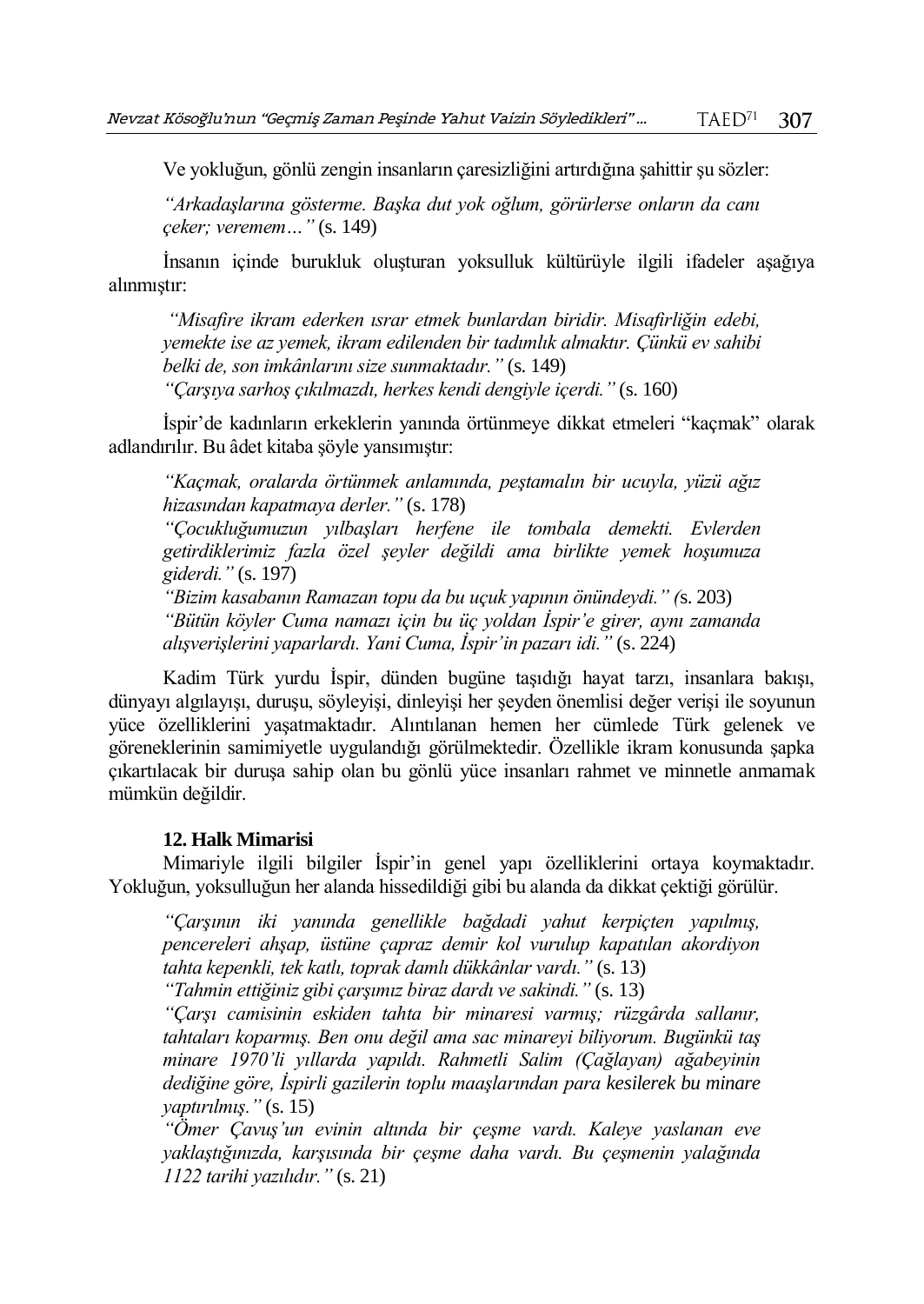*"Camiye inen sokağın karşısında bir çeşme vardı."* (s. 21)

Yazar aynı sayfada birçok çeşmeden bahsetmektedir. Bu durum kasabanın çeşme konusunda zengin olduğunu göstermesi bakımından önemlidir.

*"Kale Camisinin taban düzeyinden başlayan merdivenler, dik bir yokuş hâlinde aşağıya, Çoruh'a inerdi."* (s. 30) *"Avni asma köprüyü geçerek…"* (s. 32)

*"Kale Dibi'ne yaklaştığında Büyük Tuğrul Şah Camii, sol tarafında Kadıoğlu Medresesi'nin arasından geçerdi."* (s. 40)

*"Çoruh'un, sözünü ettiğim o tehlikeli dönemecinden elli altmış metre aşağıdaki çevirmede bir değirmen vardı."* (s. 213)

*"Kasabanın bütün evleri genellikle toprak damlı idi. (…) çatısı hartamalı evler de vardı."* (s. 226)

Evlerinde içme suyu bulunmayan kasabalıların hemen her sokağında bir çeşme vardır. Su ihtiyacı bu çeşmelerden karşılanmıştır. Kendi ekip biçtiğini yiyen insanların ekinlerini öğüttükleri değirmenlerin varlığı da dönem hakkında önemli bir bilgi niteliğindedir. Genel olarak İspirlinin yapıları gösterişsiz, mütevazı ve yoksulluğun bedenlenmiş hâli gibidir. Yazarın ifadelerinden kale, medrese, cami, çeşme gibi mimari yapılıların İspir'de evlerle iç içe geçmiş durumda olduğu, bunların çeşitliliği konusunda fikir sahibi olunabilir.

#### **13. Bayramlar-Törenler-Kutlamalar**

#### **13.1. Geçiş Dönemleri**

İnsan yaşamının başlıca üç önemli "geçiş dönemi" vardır: Doğum, evlenme ve ölüm. Bu üç önemli aşamanın çevresinde birçok inanç, adet, töre, tören, ayin, dinsel ve büyüsel özlü işlem kümelenerek söz konusu "geçiş"leri bağlı bulundukları kültürün beklentilerine ve kalıplarına uygun bir biçimde yönetmektedirler. Bunların hepsinin amacı da kişinin bu "geçiş" dönemindeki yeni durumunu belirlemek, kutsamak, kutlamak, aynı zamanda da kişiyi bu sırada yoğunlaştığına inanılan tehlikelerden ve zararlı etkilerden korumaktır. Böylece geçiş dönemlerinde kümelenen âdetler, gelenekler, töreler ve törenlerle bunların içerisinde yer alan işlemler ve uygulamalar bir ülkenin ya da belirli bir yörenin geleneksel kültürünün ana bölümlerinden birini oluştururlar (Örnek 2016:183).

Bunların yanı sıra sünnet, askere gitme, hacca gitme, gurbete çıkma da geçiş dönemi olarak karşımıza çıkmaktadır (Güvenç, 2020: 56).

Kitapta evlenme ve ölüm ile ilgili ifadelere rastlanmıştır. Bu ifadeler bir ritüelden ziyade durumun ifadesi şeklinde karşımıza çıkar.

#### **13.1.1. Evlenme**

Milletlerin devamı noktasında en çok önemsenen dönemlerden biri evliliktir. Yuvanın sağlam temellere oturtulması hem sağlıklı nesillerin yetişmesini hem de toplum huzurunun artmasını sağlayacaktır. Esere yansıyan evlilikle ilgili ifadeler sınırlı olmakla beraber şöyledir: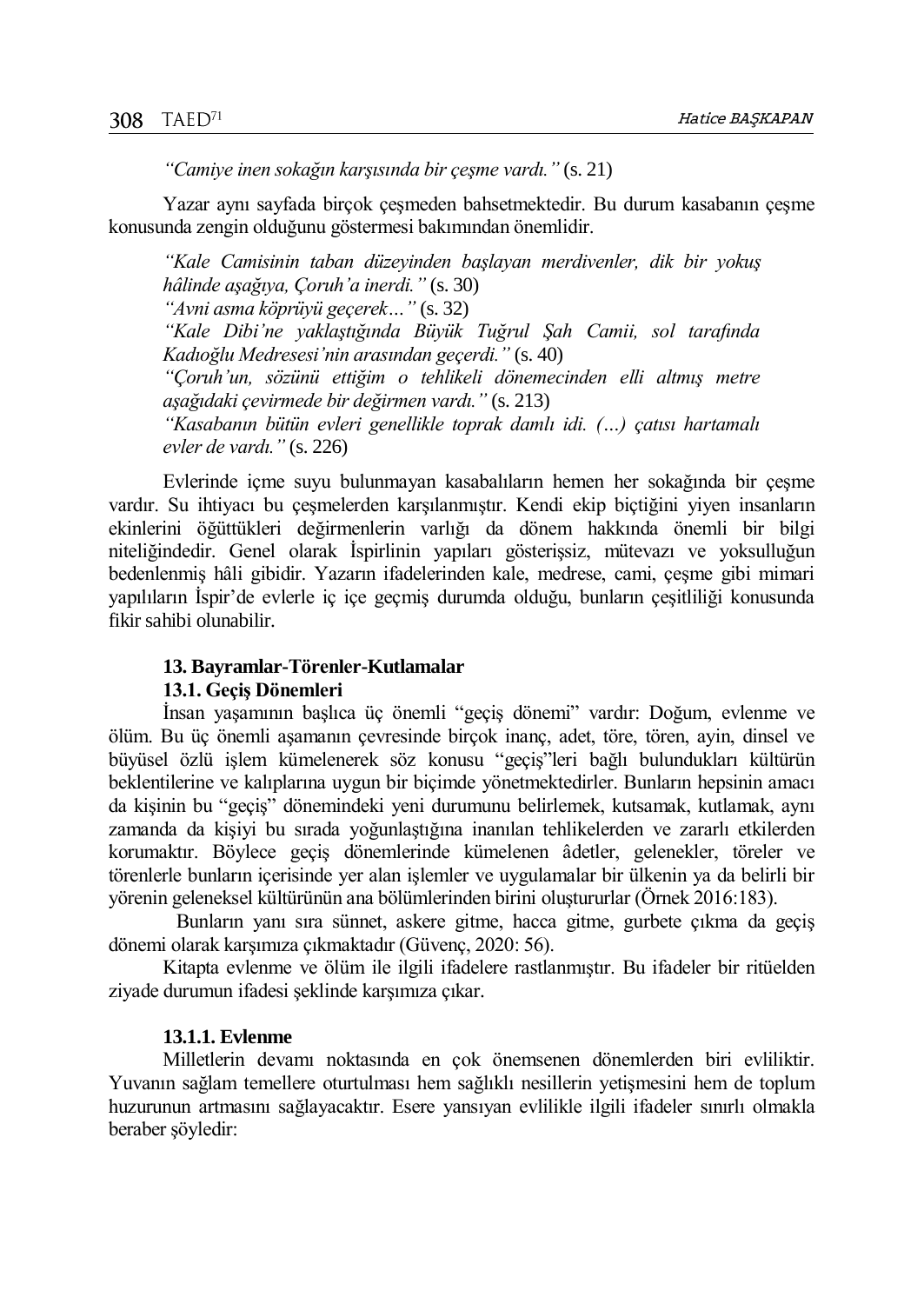*"Ablamı, tulumun yol havası ile Hacı Salihlerin evine gelin götürmüştük."* (s. 59) Yörede tulum, düğünlerin vazgeçilmezidir. Alıntılanan ifadeye göre İspir'de tulumun geçmişi bir hayli eskidir.

İspir'de hayli hareketli olan *gelin çıkarma* (s. 94-95) işleminin yıllar önce de benzer şekilde gerçekleştirildiği anlaşılmaktadır.

İspir'in düğünlerinde genelde sıra türküleri söylenerek onların makamına uygun halaylar çekilir. Bu durum yazarın kalemine şu şekilde yansımıştır:

*"Rast geldiğim düğünlerde türkülerin sözlerini pek anlamazdım; ezgisine takılır giderdim." (s. 153)*

Aşağıdaki ifadeler düğünlerde atma türkü ile oynandığını anlatır. Yazar kitabın ilerleyen sayfalarında atma türkü geleneği hakkında geniş bilgi vermiştir.

*"Orta Köyde bir nişan vardı. Erkekler ve kadınlar olarak ayrıldılar. Erkekler kollarını birbirlerinin beline hafifçe dolayarak bir halka oluşturdu ve sıra türküleri söyleyerek rahat bir ritimle dönmeye başladılar. Kadınlar odanın bir köşesine çekilmiş, peştamallarını yüzlerine çekmiş, güya bizden "kaçarak" türkü söylemeye başladılar."* (s. 172)

*"Kız (sevdiği oğlana) haber gönderir ki, 'Beni yarın verecekler, ne yapacaksa yapsın!' Yani beni kaçırsın…"* (s. 173) ifadeleri İspir'de kız kaçırarak evlenme geleneğinin yaşadığını göstermektedir. Özellikle kızla oğlan gönüllü ve aileler de duruma karşı ise kız kaçırma kaçınılmazdır. Bazen de durum zorbalık şeklinde kendini gösterir.

*"Ertesi gün öğlene doğru kızın teyzesinden haber gelir ki, aramasınlar, 'Kızı kaynım çekti…"* (s. 175)

Kitaptan yörede eğlenceli düğünlerin, gönüllü/gönülsüz kız kaçırmaların rastlanan evlilik şekilleri olduğu anlaşılmaktadır. Evlilik törenlerinde gelin çıkarma, atma türkü söyleme, sıra türküleriyle oynama, tulum çalma gibi pek çok geleneğin yaşatıldığı görülmektedir. Gönülsüz de olsa kaçırılan kızın tekrar baba evine dönmemesi yahut dönememesi bölge insanın evliliğe bakış açısını göstermesi bakımından önemlidir. Nasıl olursa olsun kurulan yuva kutsal kabul edilir.

## **13.1.2. Ölüm**

Geçiş dönemlerinin en ürküntü vereni ölüm olsa gerektir. Bilinmeze yollanış insanda korku duygusunu büyütür. Bu duygudan kurtulmak için çeşitli uygulamalara başvurulur.

Kitapta bir ölüm töreninden ziyade ölümün gerçekleşmesi dile getirilmiştir.

*"Sizi yapan şeylerden bir kesimi yıkılıp gider; içinizden kopan bir parça ölmeye başlar."* (s. 10) *"Müftü Efendi benim vaktim yakındır. Beni sen yıkayacaksın; suyum soğuk olmayacak, sıcak da olmayacak, ılık olacak; hepsi bu kadar."* (s. 16) ifadesinden ölümden sonra yapılacak olan birtakım uygulamalar hakkında da fikir sahibi olunabilir.

Eski Türk inançlarının izlerinin sözlü kültürde yaşadığı aşağıdaki ifadeden anlaşılmaktadır:

*"Sedri ağabey uçmağa varmış."* (s. 16)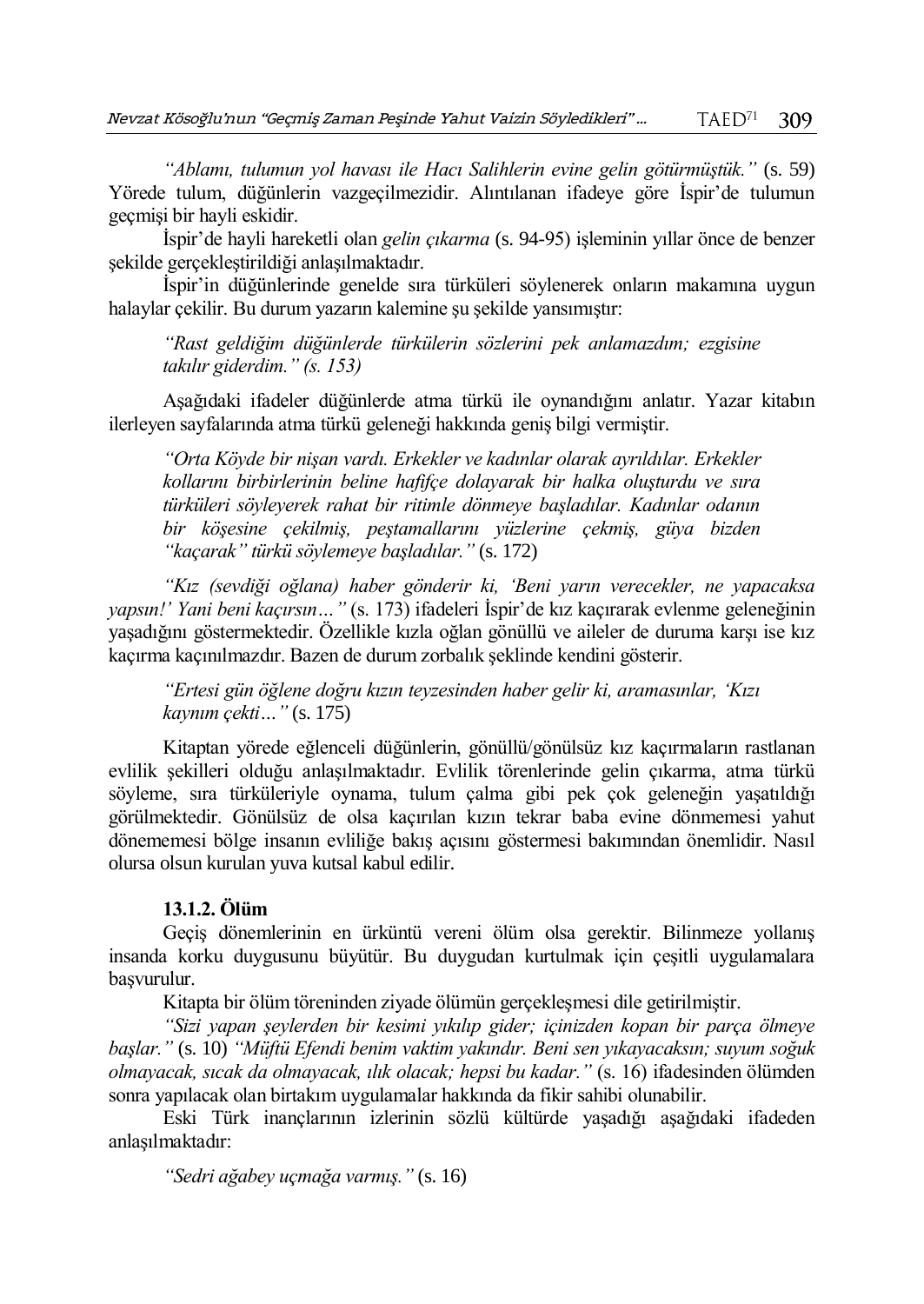*"Emicemin mezerini buldum; oturdum başucuna, ohudum, ağladım…" (…) "Şimdi onun Hakk'a yürüdüğünü öğrendim. Kasabada Nihat'a görkemli bir tören yapmışlar."* (s. 86) *"Emekli oldu mu yoksa az mı kalmıştı ki, rahmetli erken vefat etti."* (s. 128)

*"Bir zaman sonra yeniden gitmekten söz ettiğimde, Hakk'a yürüdüğünü söyledi."* (s. 236)

İlçede ölümle ilgili en belirgin durum hissedilen acı ve duaya sarılarak Allah'a sığınma şeklinde kendini göstermektedir. Herhangi bir cenaze töreni anlatılmadığı için hangi işlemlerin uygulandığı anlaşılamamaktadır. Ancak yazarın üslubundan anlaşıldığı üzere İspir halkı için Hakk'a yürüyen insan artık Hakk'a aittir ve bu yönüyle saygındır. Onu incitecek sözden ve davranışlardan kaçınılır.

#### **13.2. Kutlamalar**

Eserde kutlamalarla ilgili tespit edilen tek ifade aşağıya alınan şenliktir.

*"Geçen yaz Kaçkarlarda bir yayla şenliğinde de aynı olayı yaşadım." (…) "Geniş bir çimenliğin her yanından tulum ve kemençe sesleri geliyordu; adım başı bir halka kurulmuş, kadın-erkek oynuyorlardı."* (s. 95)

Kaçkarlara göz kırpan kasabada, insanlar zaman zaman yayla şenlikleriyle hayatın gamına kısa sürede olsa örtü çekerler. Yaylaların yaygın olduğu yörede çeşitli yayla şenliklerinden biri de yukarıda sözü edilendir. Bu şenliklerde halkın eğlence anlayışının da açığa çıktığı görülmektedir. Ayrıca şenliklerde kullanılan müzik enstrümanlarının neler olduğu konusunda fikir sahibi olunabilir.

## **13.3 Bayramlar**

Bayram sözcüğü "Millî veya dinî bakımdan önemi olan ve kutlanan gün veya günler." (*TDK*, 2011: 288) şeklinde tanımlanmaktadır. Kitapta dinî ve yerel bayramların geçtiği ifadelere yer verilmiştir.

#### **13.3.1. Dinî Bayramlar**

Eserde yer verilen ifadeler, bayram kutlamalarının nasıl yapıldığını anlatmaktan ziyade çeşitli konulardaki ilgileri sebebiyle adlarının anılması şeklindedir.

*"Evvelki sene ablam, babamın bayram sabahları hapishaneye uğramadan eve gelmediğini, büyük Mahmut'la aynı tabaktan yemek yediğini söyleyince bir hoş oldum."* (s. 137)

*"Ramazan ve bayramları hatırlıyorum da öyle özel bir taraflarını bilmiyorum; el öpüp haşlık aldığımız sıradan günlerden pek de farklı değillerdi. Tabii üstümüz başımız biraz daha düzgün olurdu."* (s. 156)

Anlaşılıyor ki İspir'de bayramlar en azından çocuklar açısından çok da ahım şahım bir atmosferde geçmemiştir. Yazara göre diğer günlerden pek farklı değildir.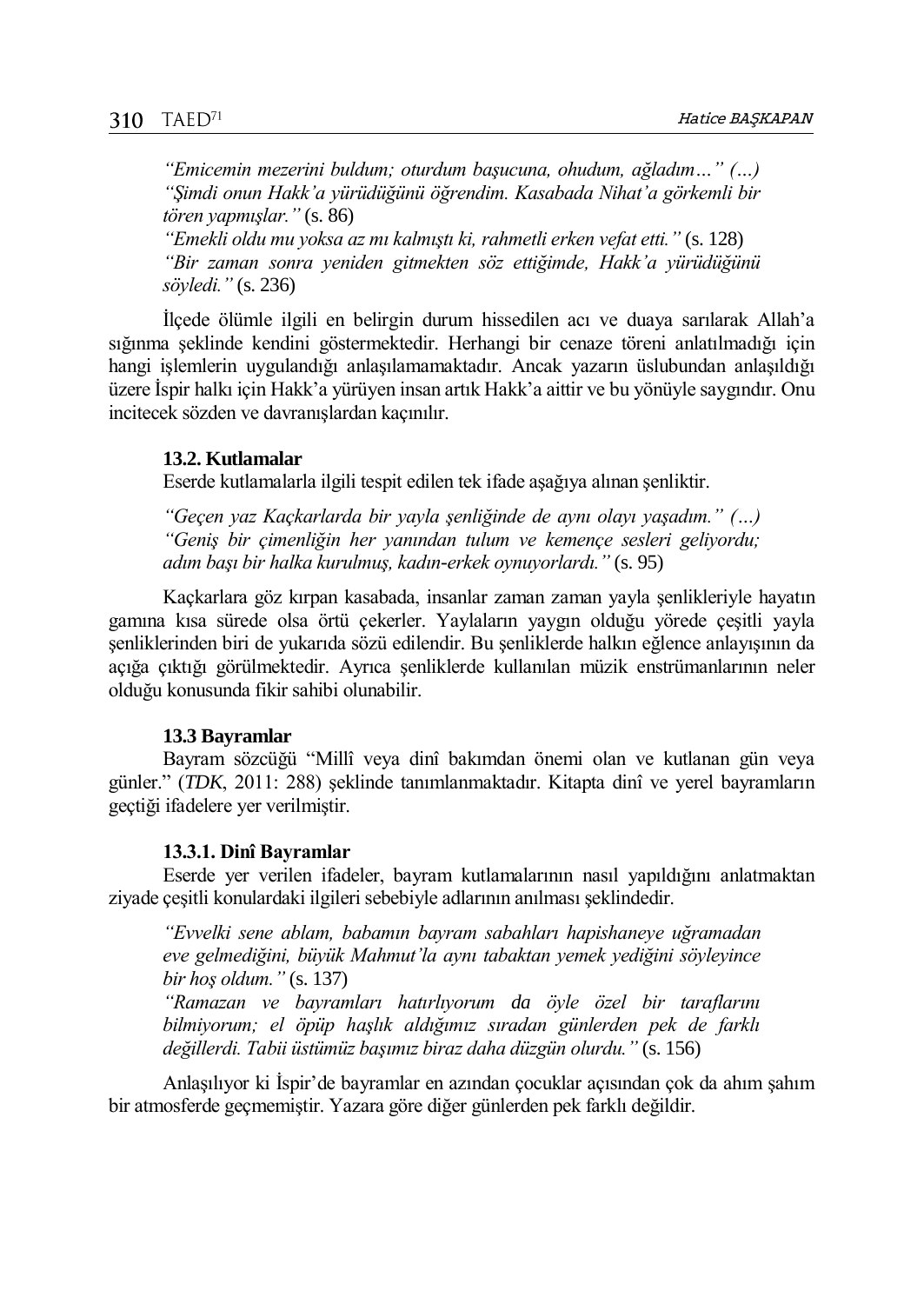#### **13.3.2. Belirli Günler, Geceler, Aylar**

İspir için özellikle 25 Şubat Kurtuluş Bayramı'nın son derece coşkuyla ve halkın katılımıyla kutlandığı anlaşılmaktadır.

*"[İnayetin Osman] Çocukluğumun coşkulu 25 Şubat kurtuluş günlerinin değişmez kahramanı idi."* (s. 46)

*"Kurtuluş Bayramının en heyecanlı safhası atlıların yukarıdan aşağı ılgarla gelmeleri olurdu. Köprüden geçip Miriyolu'na doğru sürerlerdi. Arada bir de tüfek atılırdı. Sıra bizlerin şiir okumasına geldiğinde, Bayrak yahut Vatan şiirinin sonunda ayağımızı kuvvetle kürsüye vururduk."* (s. 47)

*Yazar, "Bayram deyince bizim nesil, kurtuluş bayramlarını da hatırlar. Biliyorsunuz İspir'in kurtuluşu 25 Şubat'tır. Her taraf karla kaplıdır ama güneş çıkmışsa o gün, bayram daha şenlikli olurdu. Eski hükûmet konağının önünde toplanılırdı; miri yolu girişi ve çay köprü tarafı açık bırakılacak şekilde meydanda halkalanırdık." ifadeleriyle başlayan 25 Şubat törenleriyle ilgili uzun bilgiler vermiştir.* (s. 163)

25 Şubat tarihi İspir için insanın insana ölüm ve yine insanın vatana hem yâr he de kurban oluşuna tanıklık ettiği kutlu bir gündür. Bugüne dair kutlamaların ne kadar coşkuyla yapıldığı yazarın ilgili ifadelerinden de anlaşılmaktadır. 25 Şubat 1918, Anadolu'nun bu güzide toprağına Türk mührünün bir kez daha ve ebediyen vurulduğu gün olarak yörenin en canlı bayramı şeklinde kutlanmaktadır.

#### **14. Halk İnanışları**

İnanç, sözlük anlamı ile "kişice, ya da toplumca bir düşüncenin, bir olgunun, bir nesnenin, bir varlığın gerçek olduğunun kabul edilmesi" demektir. Halk inanışı Fransızca "super situons" ve Almanca "Aberglaube" dilimize; bâtıl itidal, batıl inanış, yanlış inanış, boş inanış, hurafe deyimleri ile çevrilebilmektedir. Bu deyimlerin doğru kullanılması önemlidir. İnanç; din, politika, ahlak inançları gibi dallarıyla insanın düşünce dünyasının geniş bir bölümünü kapsadığı için halk bilimi araştırma alanının dışına çıkar. Bu sebeple Halk bilimi, toplumun kadim inanış temellerinden aktarılarak gelen sürdürdüğü sosyal hayat ve inanıştaki değişikliklerle yeni şekiller alan inanışları araştırma konusu yapar. Halk inanışını dini inanıştan ayıran en önemli özelliği ise daha esnek olduğu için yöresel değişiklikler gösterebilmesidir (Boratav 2016: 7).

Halk inançları, eski dinlerden aktarılanlarla resmî dinin inançlarının türlü nedenlerle geniş halk yığınları arasında çeşitlenerek aldığı yeni yorum ve inanış şekilleridir (Çobanoğlu 2015: 16).

Hançerlioğlu'na göre ise halk inancı *"Bilgi alanının dışında kalan ve gerçekle bağlantısı bulunmayan tasarımlara inanma"*dır (1975: 108).

Eserde rastlanan halk inanışlarını şu başlıklar altında toplamak mümkündür:

## **14.1. Dinî İnanışlar**

Türkler İslamiyet'i kabul ettikten sonra hayatlarını bu inanç ekseninde şekillendirmeye başlamıştır. Eser bu bakımdan hayli zengindir. Bu yüzden ilgili tüm ifadeler alıntılanmamıştır.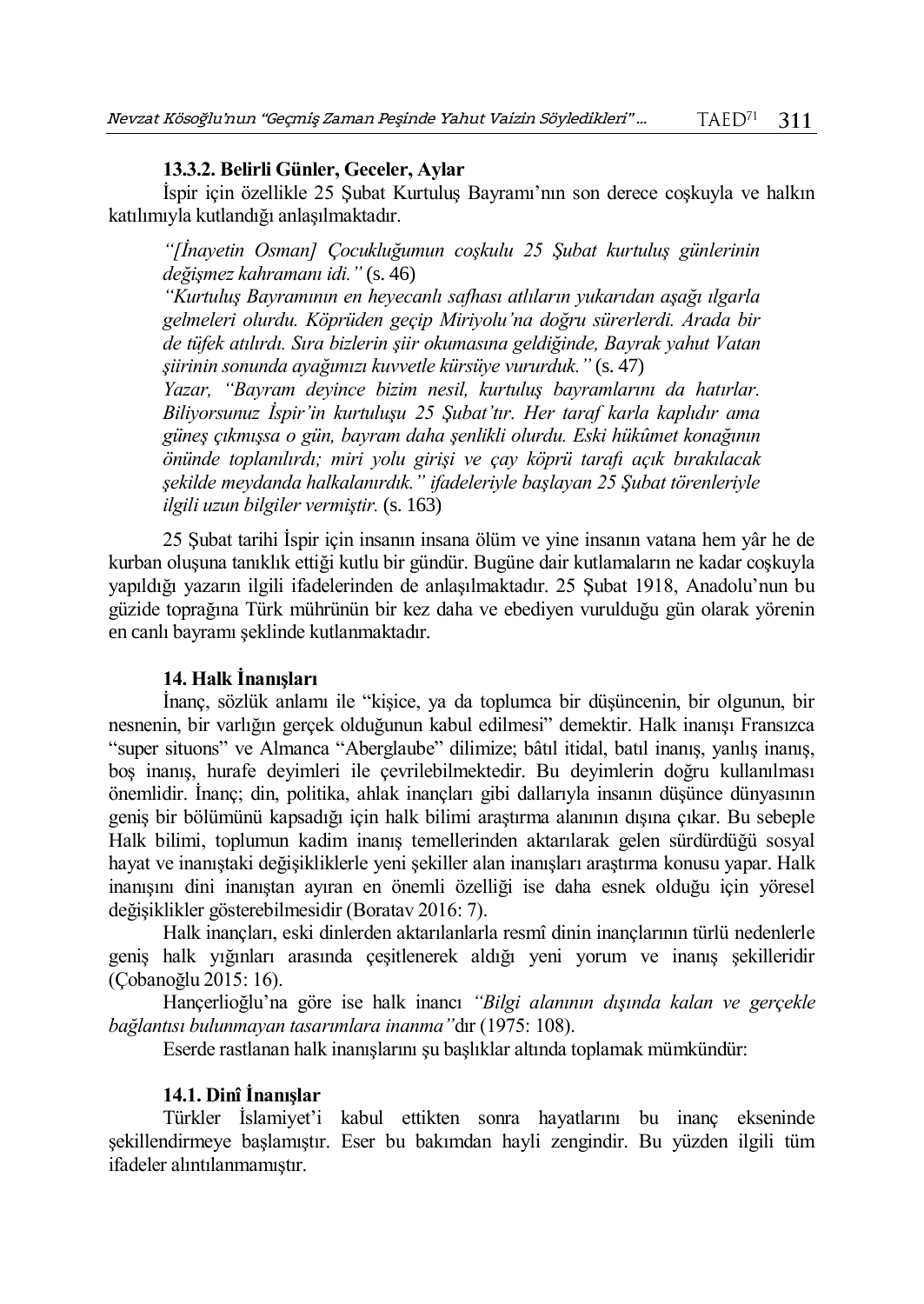Yazar kitabına Allah'ı ve Hz. Peygamber'i anarak başlamıştır. Bu durum yapılanın hayırla tamamlanabilmesi, uğursuzluktan uzak olması açısından önemsenen bir inançtır. İslamiyet'in kabulünden sonra her işe besmele ile başlama âdeti doğmuştur.

*"Allah adın zikredip, adı güzel Muhammed'e selamdan sonra derim ki:"* (s. 9)

İslamiyet'in kabulünden sonra eski Türk inanç sisteminin en önemli parçası olan *uçmağ* ve *tamu* kavramlarının yerini cennet ve cehennem almıştır. Böylece güzel şeylerde cennet, olumsuz ve korkunç durumlarda cehennem benzetmeleri ortaya çıkmıştır.

*"Size cennetten söz edeceğim desem, bu adam hiç cennet görmemiş diyebilirsiniz. (…) Bu cennet içimde miydi, İspir'in bahçelerinde mi?"* (s. 9) *"Cuma günleri İstanbul'un İstiklal Caddesini aratmazdı yahut Ankara'nın Kızılay'ına dönerdi. (…) En uzak köyler bile cuma namazı için gelirlerdi."* (s. 14) *"O zamanlar buzdolabı yoktu ama yemek artığı da olmazdı. Annelerimiz mi o kadar ölçülü idiler? Sofrada ekmek ufantısı bile bırakılmazdı; günahtır. Sahanı lokma ile temizlemek sünnettir."* (s. 20)

*"Hızır Ağa ezan okunuyor haydi namaza."* (s. 23)

*Kitapta dikkat çeken durumlardan biri inançların yer adlarına yansımasıdır. Köylerden biri "Gâvur Dapı" diğeri "Müslüman Dapı" olarak anılmaktadır.* (s. 24)

*"Hilkatin eli buradan hiçbir lütfu esirgememiştir."* (s. 25)

*"Cengizlerin XIII. yüzyıl sonlarına doğru Müslümanlaşması ile bölge yeniden Türk beylerinin egemenliğine girdi."* (s. 28)

*"Allah'ın âlim kullarına selam kabilinden söyleyeyim ki…"* (s. 28)

*"Allah diye bir nara yükseldi."* (s. 68)

*"Annem bir akşam beni çarşı camiine mevlide götürdü. Çarşı camii dediğimiz Tuğrul Şah Camii o zaman namaz kılınan tek ibadethane idi; Kale Camii daha açılmamıştı."* (s. 129)

*"Babam Ramazan aylarında, bazı günler yastığı arkasına alır; karyolasının üstünde yarı uzanmış, yarı oturur vaziyette Kuran okurdu."* (s. 129)

*"Peygamber'den bir hadis naklederler: 'Sevdiklerinize sevdiğinizi söyleyin; sevginiz çoğalsın.'"* (s. 130)

*"… hayır ve şer Allah'tandır."* (s. 239)

Eserde tasavvuf da önemli bir yekûn tutmaktadır. Tanrı'nın niteliğini ve evrenin oluşumunu varlık birliği anlayışıyla açıklayan dinî ve felsefi akım" olarak tanımlanan tasavvuf; Allah'a ulaşma yollarını ve bu doğrultuda sürdürülen hayat tarzını ifade eder. Bu alanın en önemli isimlerinden biri Mevlana'dır.

Afganistan'ın Belh şehrinde 1207 yılında doğan Mevlana Celâleddin Rûmî önemli âlimler tarafından yetiştirildi. Ailesinden gelen asaleti ve bilgisiyle Konya iline gelip yerleştiğinde halkın büyük teveccühünü kazanan Mevlana özellikle Şems-i Tebrizî ile karşılaştıktan sonra çok önemli bir âlim haline gelmiştir. (Gölpınarlı 2010: 68)

*"Mevlâna Celâleddin, ölümün vuslat olduğunu söyler ve öldüğü günü yâre kavuşulan düğün günü (şeb'i aruz) olarak ilân eder. Dinle neyden kim hikâyet etmede*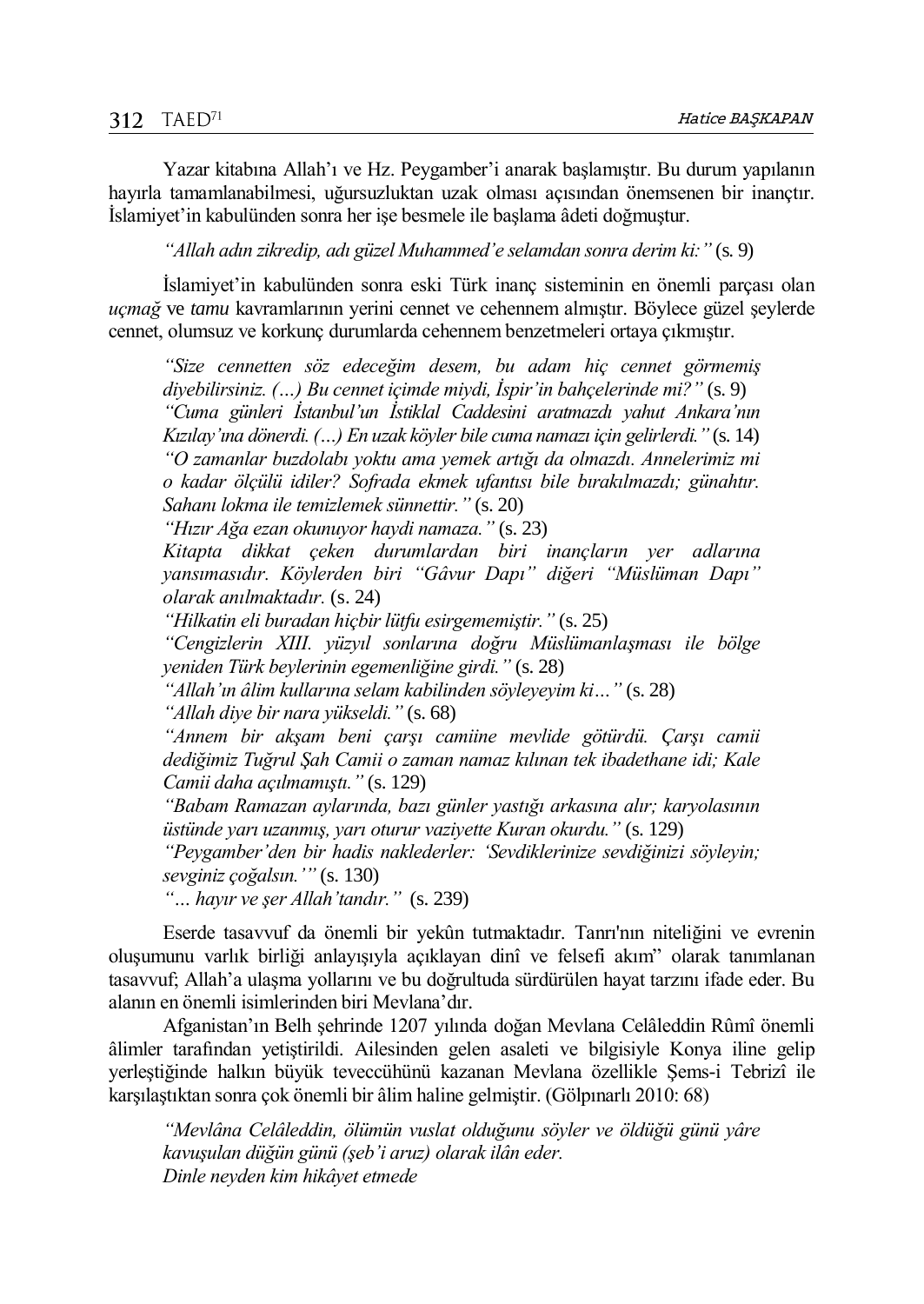*Ayrılıklardan şikâyet etmede… Der kamışlıktan kopardılar beni Nâlem, ol vakitten tutar âlemi…"* (s. 75)

Tasavvufta kendinden söz ettiren isimlerden biri de Ömer Hayyam'dır. Düşüncelerini rubailerinden öğrendiğimiz mutasavvıf ve matematikçi, esere şu şekilde girmiştir:

*"Hayyam'ın bütününe baktığımızda, eyyamcılığının arka planında dünyanın geçiciliği, hatta varlık dediğimiz şeyin gerçekte var olmadığı, tek ve salt varlığın Allah olduğu anlayışını görürsünüz."* (s. 113)

Yazar, seçtiği Hayyam rubaileri ile konuyu örneklendirmiştir.

Yine aşk denince, yanmak denince, Hakk'ı bulmak, O'nla dolmak, O olmak denince akala gelen Bizim Yunus'tan alınan;

*"Ete kemiğe büründüm, Yunus diye göründüm…"*

dizeleri tasavvuf anlayışının en kısa ve çarpıcı özetidir. (s. 155)

İspir ve çevresi İslamiyet'ten çok önce yurt edinilen bir coğrafyadır ve farklı inançlara beşiklik etmiştir.

*"Çoruh boyuna yayılan sarışın mavi gözlü Kıpçaklar genellikle Hristiyanlığın Gürcü mezhebinden oldukları ve Kart yazısı kullandıkları için Gürcü zannedilirler."* (s. 34)

Alıntılardan da anlaşılacağı üzere eser İslam coğrafyasında yaşayan halkın "Allah"a yüklediği anlamı, Müslümanlığın ilkelerinin bir kısmını yansıtmaktadır. İnanışlar arasında tasavvufî bakış açılarına ve bu alanın zirve isimlerine yer verilmesi, halkın nezdinde bu şahıslara âlim gözüyle bakıldığını göstermesi bakımından önemlidir. Ayrıca Gürcü zannedilen halkın aslında Hristiyan Kıpçak oldukları ve bu konudaki yanlış yargı dikkatlere sunulmuştur.

## **14.2. Olağanüstü Varlıklarla İlgili İnanışlar**

Halkın cinlere, perilere dair inançlarının hem çeşitli söylentilere hem de uygulamalara ortam hazırladığı görülmektedir.

*"Bu vadilerin mehtaplı gecelerinde cinlerin, perilerin ortalıkta dolaştığı boşuna mı söylenir?"* (s. 92) *"Issız yerlerde ezan okumak bir gelenektir; cin taifesi de duysun istenir."* (s. 189) *"Uçuk yapı perili evdi."* (s. 201)

İnsanların açıklayamadığı ya da korktuğu durumları olağanüstü varlıklarla ilişkilendirmesi sonucu görülen bu tür inanışlara yörede itibar edildiği anlaşılmakta, çeşitli yerlerin bu varlıklarca istila edilmiş olduğu düşünülerek ezana sığınıldığı görülmektedir.

**14.3. Yatırlar, Ziyaretler, Türbeler, Mezarlar vb. İlgili İnanışlar**

Kitap bu konu başlığı bakımından pek zengin değildir.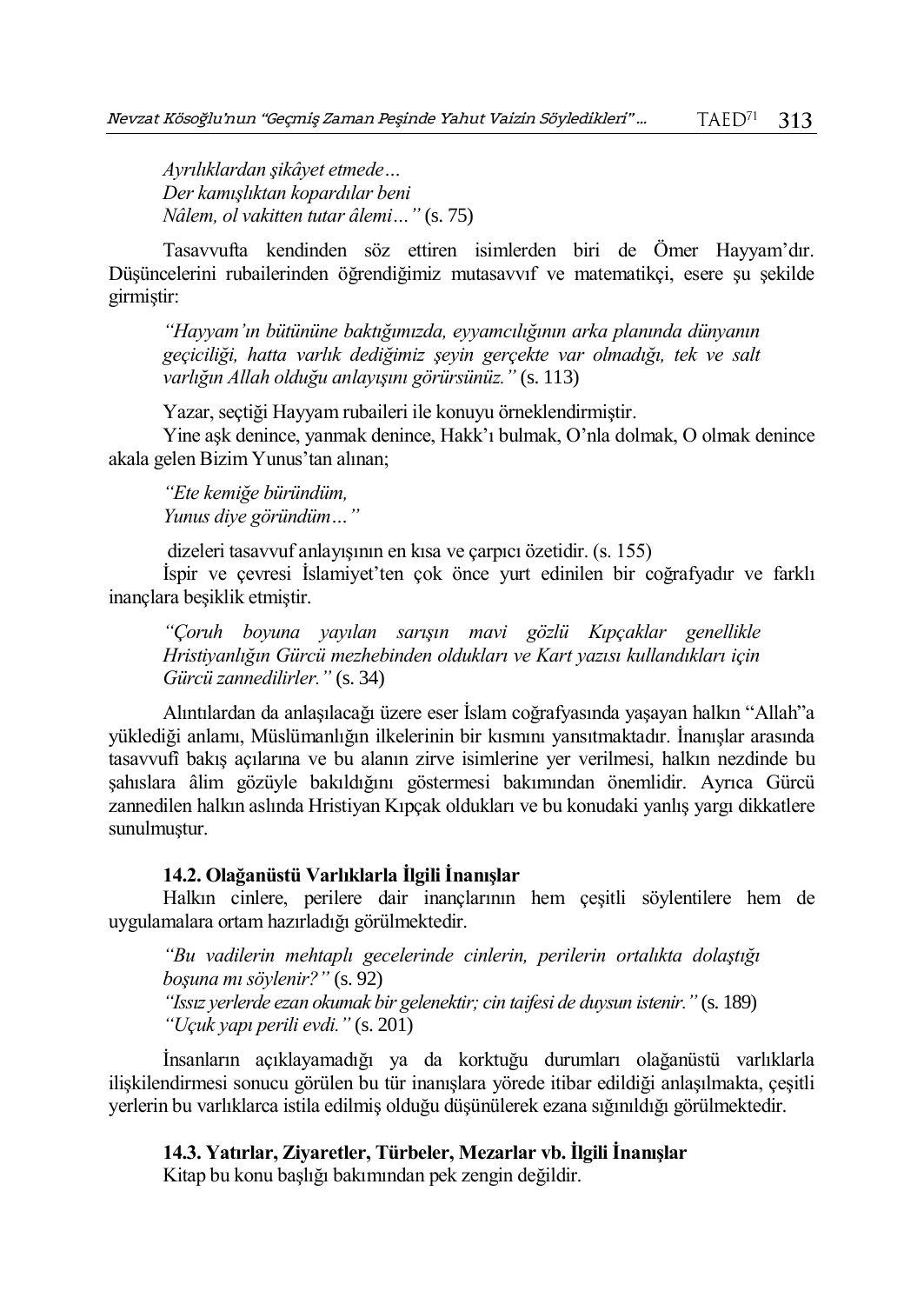*"Kalenin Çoruh'a bakan yanının tam karşısında, Saka Baba'nın üst tarafında bir ceviz ağacı vardır. Burası ziyarettir."* (s. 27)

Eserde ziyaretlere duyulan ilgi sonucu ortaya çıkan uygulamalara yer verilmeyip sadece ziyaret adı zikredilmiştir. Halkın nezdinde bu tür inançların yaşatıldığını anlamak bakımından bu ifade önemlidir.

## **15. Halk Eğlenceleri**

Halk biliminin ilgi alanlarından olan oyunlar, İspir yöresinde çeşitlilik ve hareketlilik özellikleriyle dikkate değerdir. Yazar çocukluğunu geçirdiği yörede oynanan birçok oyun hakkında bilgi vermiştir.

*"Evvel çocukluğumuzda okul dönüşlerinde, ceviz ağacından yapılmış köşelerinde ay yıldız kakmaları olan tahta çantalarımıza binerek kayardık. Çanta dövüştürmek daha çok bahar oyunlarındandı. Daha sonra bazılarımızın kızağı oldu; altına balya çaktıklarımız bile vardı."* (s. 89)

*"Ben bu oyunu [deve oyunu] biliyorum ve yanılmıyorsam yılbaşı ve Hıdırellez öncesinde oynanırdı."* (s. 198)

İspir'in şimdilerde unutulmaya yüz tutmuş çocuk oyunları belli ki önceden sıklıkla oynanmıştır. Yazar çocuk oyunlarını açıklayarak aktarır. Adlarını saydığı oyunlar şunlardır:

*"Ballı Kabak, Kesmeli Kabak, sinmenek, İssi Hamam, Çelik-çubuk, Kozi düzi, aşık, bilye, ceviz oyunu, leppig, Çelik-çomak, uçurtma yarışmaları, ateş kapmaca."* (s. 199-204)

*"İssi Hamam gibi oyunlarımızı bu bacalarda oynar, uçurtma yarışlarını burada yapardık."* (s. 202)

*"Biz uçurtmaları tahta çıtaları kör bıçaklarla yontarak ve üzerlerine yağlı kâğıdı hamurla yapıştırarak yapardık."* (s. 203)

Yazarın esere taşıdığı halk eğlencelerini çocuk oyunları oluşturmaktadır. Şimdilerde dijital oyunların esiri olan çocuklarımıza çok uzak pek çok oyunun kasabanın çocuklarını ziyadesiyle eğlendirdiği anlaşılmaktadır. Eserde özel olarak başlıklandırılan çocuk oyunları kısmında yazar oyunlarla ilgili ayrıntılı bilgiler vermiştir.

Eserin sadece bir yerinde hayvan dövüşleriyle ilgili bir ifade kullanılmıştır:

*"Burada ara sıra horoz dövüşleri yaptığımız olurdu."* (s. 20)

Bu durum, aslında halkın hayvan dövüşleriyle de ilgilendiğini göstermesi bakımından önemlidir.

#### **16. Halk Müziği**

Kitapta yer alan halk müziği unsurları, müzik aletleri şeklinde karşımıza çıkmaktadır.

*"Zurnacı kimler vardı hatırlamıyorum. Daha sonraki yıllarda rahmetli İbrahim Hakkı'nın zurnası bayramda da, diğer günlerde de hep eğlencelerimize eşlik etti. Arada bir davulu omuzlayıp, benim de ona eşlik ettiğim olurdu."* (s. 47)

*"Tulum da, bu alışverişler cümlesinden olarak Çoruh yukarı İspir'e kadar gelmiş ve bütün aşağı köylere yayılmıştı."* (s. 58)

*"Geçen yıllarda İspir'e gittiklerimde, rahmetli Kânlı Yaşar tulumunu alır…"* (s. 58) *"Aşağıda davul zurna çalıyordu."* (s. 95)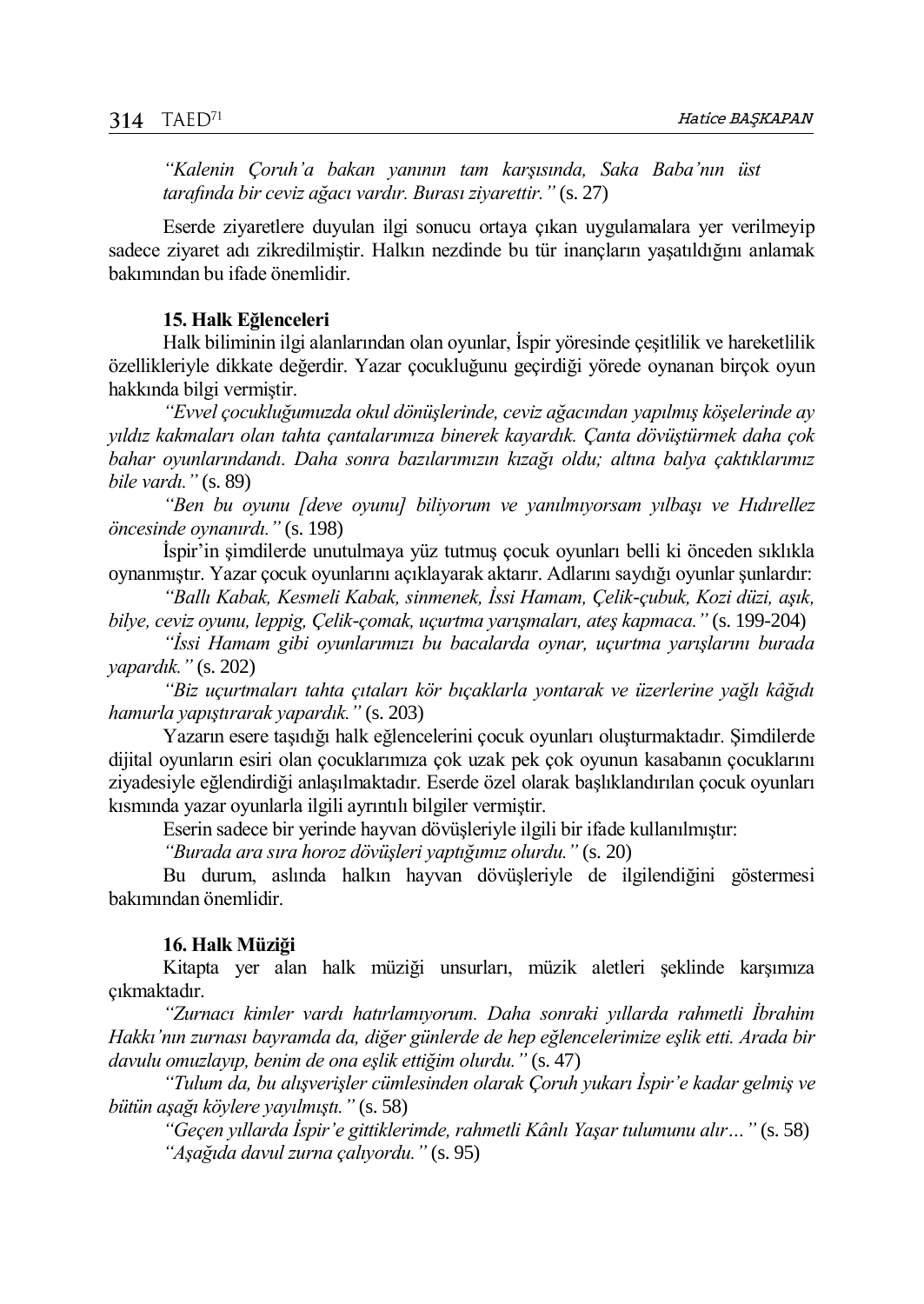İlçe ve yöresinin müzik aletleri konusunda hem Erzurum hem de Karadeniz kültürünü bünyesinde harmanladığı anlaşılmaktadır. Erzurum'da yaygın olan davul zurna ile horon denince akla gelen tulum İspir'in müzik kültürünün en önemli unsurları olarak karşımıza çıkmaktadır.

## **17. Halk Dansları**

Barı ile nam salan Erzurum ve horon denince akla gelen Karadeniz arasında köprü vazifesi gören İspir, halk dansları bakımından zengin bir kültüre sahiptir. Nevzat Kösoğlu konuyla ilgili olduğu için özellikle açıklayıcı bilgilere yer vererek halk oyunlarından ve beraberinde halk çalgılarından bahsetmiştir.

*"Tören biter ama bayram devam ederdi. Bar tutmayı o meydanda öğrendik.* (s. 47)

*"… barla zeybeğin, horonla halayın, ortak omurgası ortaya çıkmış olacak."* (s. 60) *"Erzurum'da bar tutarken, teeey, teeey!.. diye seslenilir"* (s. 84)

*"Doğu Karadeniz'in Kaçkar kesimi köylerinde, uçalum uçalum benzeri bir girişin ardından, iihuhuuu!.. diye, at kişnemesini andıran bir na'ra atarlar, uzun olur."* (s. 84)

*"Gemici fenerlerinin ışığında tulum şişti; kızlar ayrı, oğlanlar ayrı halkalandılar."* (s. 93)

*"Halk oyunlarımızın yaygınlaşmasından ve okullara girmesinden son derece memnunum; ama öğretilen bu oyunların, o oyunlar olduğundan endişeli olduğumu da söylemek zorundayım."* (s. 93)

*"Yürüyüş düzenimiz Hoşbilezik oynar gibiydi."* (s. 207)

Esere yansıyan halk dansları, dans türleri şeklindedir. Yörenin en yaygın halk dansı bardır. İnsanların düğünlerde, Kurtuluş Bayramı'nda, şenliklerde mutlaka bar tutarak eğlendikleri anlaşılmaktadır. Genellikle kızların ayrı, erkeklerin ayrı oynadıkları görülmektedir. Yazar konuyla ilgili "Türküler ve Oyunlar" (s. 93-98) başlığı altında uzun uzun bilgi vermektedir.

# **18. Adlar**

## **18.1. İnsan Adları**

Yazar hemen her sayfada insanlardan isimleriyle söz ettiği için tüm adları alıntılamayıp bazı örnekler sunulmuştur. Bunlar:

*Müftü Başkapan, İnayetin Osman, Mustafa Çavuş, Temel, Osman, Bekir, Selçuk, Zekeriye, Memet, Mehmet, Ahmet, Nurhan, Sedri, Mustafa, Zabit, Feyruz, İbrahim, Nizamettin, Kemal, Kurban, Hasan, Hızır, Salim, Hakkı, Âdem, Avni, Zabit, İnayetin Osman, Mustafa Çavuş, Muğdat, Mahmut, Nejdet, Yaşar…*

Esere konu olan yer kadim Türk coğrafyası olduğu ve Türk-İslam sentezini en güzel şekilde yansıttığı için insan adları da bu kültür dairesine uygun şekilde karşımıza çıkmaktadır. İsim seçiminde İslam'ın etkisi göze çarpmaktadır.

## **18.2. Lakaplar**

Bir kimseye, bir aileye kendi adından ayrı olarak sonradan takılan, o kimsenin veya o ailenin bir özelliğinden kaynaklanan adlara lakap adı verilmektedir (*TDK*, 2011: 1572). Esere yansıyan lakaplar şunlardır: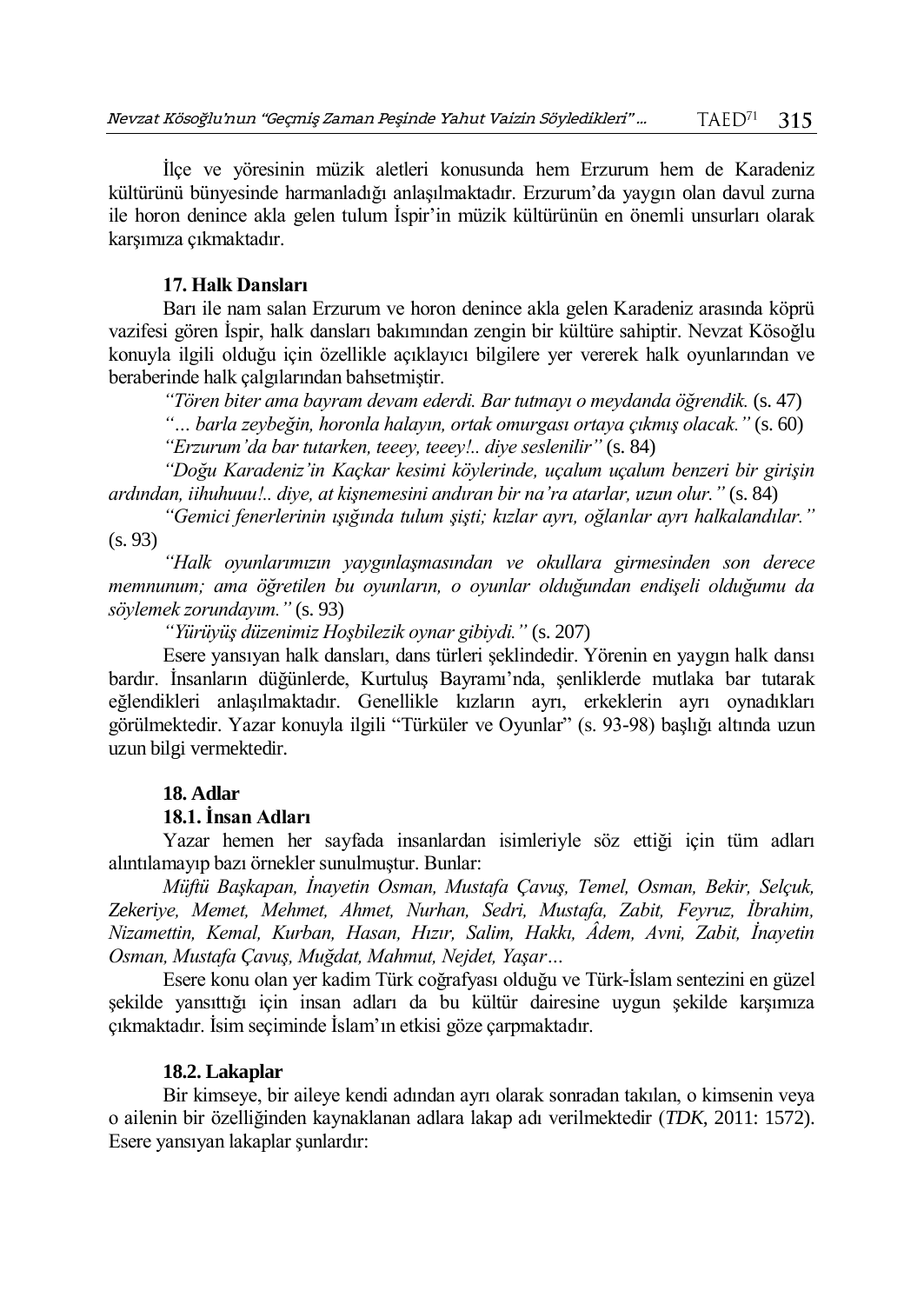13)

*"Ayazmanın altındaki Kurutların (Karavaizoğulları) evlerinden duyulamazdı."* (s.

*"Ben Mustafa Çavuş ile Kasap Mahmut Şevket'e yetişemedim ama İnayetin Osman'ı tanıdım."* (s. 46)

*"Asıl nutukçu Özbağlı Sahtekâr Ahmet dayı idi." (*s. 47)

*"Biz ona Kel Muğdat dayı derdik*." (s. 53)

*"… o yaz İspir'in bahçelerinde döne döne Pala Bekir ile Kelle Hüseyin'in maceralarını okudum…"* (s.72)

*"Nenenin Hüseyin, zayıf, ince, konuşkan, hatırnaz biriydi."* (s. 123)

*"Kel Salim beni kaldırdı."* (s. 126)

*"İçeriye zayıf, ince, uzun, karakaşlı bir öğretmen girdi; onun Moment olduğunu söylediler."* (s. 126)

*"Kel Salim gözlerimden öptü, Demir Çelik Lisesi Baş muavini Kel Suat'a vermek üzere bir de mektup yazdı."* (s. 128)

*"Cıngıllının İsmail niye deli idi bilmem…"* (s. 157)

*"Tabii Sırakonaklar'dan Çalmaşur Kenan'ın getirdiği boğma rakılar bu hesaba dahil değildir."* (s. 160)

*"Gıkkıli İsmail dayının evi vardı."* (s. 201)

*"Semercilerin Yaşar (Sarı) suyun ortasında Özbağlı delikanlıya yakalandı."* (s. 209) Eserde kullanılan lakapların genellikle unvanlarla, kabile adlarıyla, mesleklerle ilgili olduğu görülmektedir. Bu durumun oluşmasında benzer isimlerin çokluğu sebebiyle ayırt edici özelliği öne çıkarma ihtiyacı etkili olmuş olmalıdır.

## **18.3. Yer Adları**

Kitap, yer adlarıyla beraber bazılarının hikâyesini vermesiyle dikkat çekmektedir. Türklerin en eski geleneklerinden biri de ad vermedir. Ad verme genelde yaptığı işe uygun şekilde bireylerin erginlenmesinin bir sonucu olarak karşımıza çıkar. Oğuz'un canavarı öldürmesi, onu şan dolayısıyla ad sahibi yapar. Aynı şekilde Dede'm Korkut yiğitlik gösteren alplara ad verirken boy boylayıp soy soylar. Bununla beraber Türklerde yer adları da önemlidir ve coğrafyanın özelliğini göstermesi bakımından dikkate değerdir.

Kösoğlu, tarihi kaynaklardan yola çıkarak verdiği bilgilerden sonra Aşkabat yakınlarında Türkmenlerin yaşadığı bir İspir Obası olduğunu, İspir adının sanıldığı gibi yabancı bir yer adı ya da yırtıcı kuş anlamlarında kullanılan sözcük olmadığını, tam olarak bir Türk boyunun adı olduğunu ifade etmiştir.

*"Oğuzların hangi kolundan olduğunu bilmediğimiz kalabalık bir İspir aşireti, muhtemelen Selçukluların ilk Anadolu akınlarında Çoruh Vadisi'ne geldiler ve burada yerleştiler."* (s. 36)

*"Çirkini'nin Oğuzların Çirkin aşiretinin adı olduğunu, İspir'de bir köyün ismi, Hatay'da ise kalabalık bir aşiretin adı olarak yaşadığını da o sıralarda öğrendim."* (s. 37)

Kitapta sık sık "Şer Dersi" ifadesi geçmektedir. Çoruh'un yukarı taraflarının dağ köyleri için kullanılan bu ifadenin o taraflardan gelen sellerle ve köylerde yabani hayvanların sıkça görülmesiyle ilgili olduğu düşünülmektedir.

*"Şehir deresi, Şer deresine döndü, korkunç seller geldi, çayırları, bahçeleri ezip geçti."* (s. 39)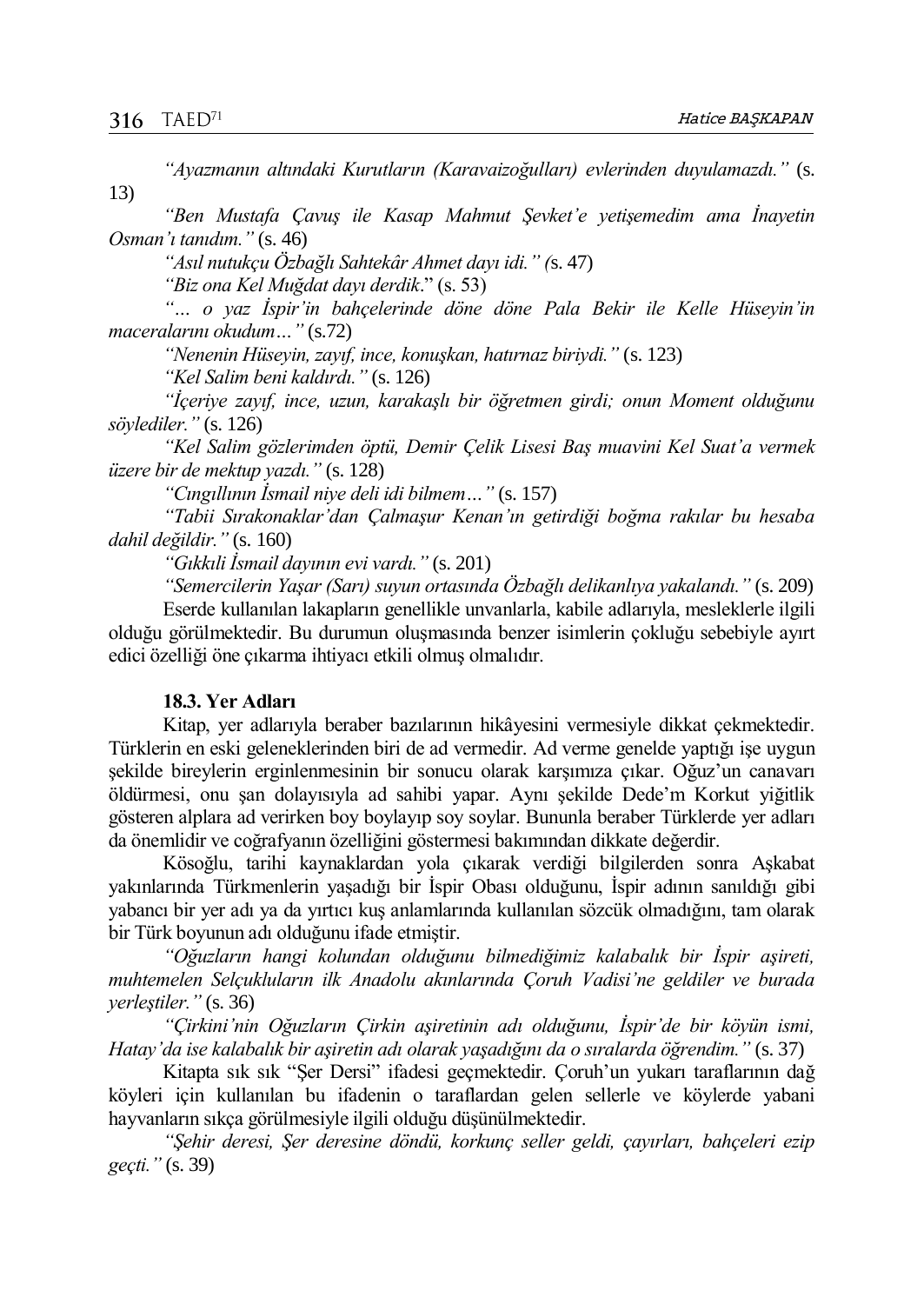*"Bizim Sırakonak Köyü ile Hemşin'in Şenyuva Köyü arasında davalı olan bir yayla vardı. (…) Dava ne zaman bitti –yahut bitti mi, bilemiyorum fakat yaylanın adı, Davalı Yayla olarak kaldı ve sanırım resmi adı da bu şekilde değişti."* (s. 45)

*Ayazma, Miriyolu, Korga, Hortik Dağı, Kehsuruk, Çukur, Sandık Dağı, Sakababa, Korga* gibi pek çok yer ismi eserde anılmıştır.

İspir ve yöresinde bazı yer adlarının çıkış öyküleri vardır. Bunlar halkın olaylara ve onların yaşandığı yerlere yükledikleri anlamları göstermektedir.

#### **19. Kalıplaşmış Sözler**

Kitapta kalıplaşmış sözlerin başında deyimler gelirken bunları alkışlar, kargışlar ve atasözleri takip etmektedir.

#### **19.1. Atasözleri**

Pertev Naili Boratav atasözlerini şu şekilde açıklar: "… atalar sözünün halk edebiyatı türü olarak, düz konuşmadan bağımsız bir varlığı düşünülemez; yani atalar sözü, masal ya da türkü gibi, durup dururken tek başına söylenmez. "Bize bir masal anlat." dediğiniz zaman masalcı masalını anlatır, kendisinden bir türkü söylemesi istenince güzel sesli bir kimse türküsünü söyler, başka bir vesile olmasa da. Bir atalar sözünün söylenmesi için ise belli bir vesilenin çıkmış olması gereklidir; bu bakıma atalar sözü "fıkra" ya benzer; fıkranın ondan farkı: fıkra, bir vesile düşünce anlatmakla beraber, anlatıldığı yerde düz konuşmadan bağımsızdır, ondan kopmuş haldedir; atalar sözü ise "hasbıhâlin içinde", ondan ayrılmaz bir parça durumundadır." (2019:137-138).

Tespit edilen atasözleri şunlardır: *"Kurt konşısın incitmez."* (s. 12) *"Deveye demişler ki, boynun niye eğri, nerem doğru ki demiş…"* (s. 75) *"Merhametin fazlasından maraz doğacağı sözünü ben bu anlamda alıyorum."*(s. 139) *"Ölmüş eşek kurttan korkmaz*." (s. 180) *"Atalar, yokluk taştan katıdır, demişler."* (s. 181)

Eserde yer alan atasözleri halkın kullandığı ifadeleri yansıtmaktan ziyade yazarın yeri geldikçe metne serpiştirdiği kelime grupları olarak karşımıza çıkmaktadır. Bu yüzden yörede atasözü dağarcığı hakkında olumsuz kanaat geliştirmek yanlış olacaktır.

#### **19.2. Deyimler**

Ömer Asım Aksoy, deyimler ile ilgili şunları söylemektedir: "Bir kavramı, bir durumu, ya çekici bir anlatımla ya da özel bir yapı içinde belirten ve çoğunun gerçek anlamlarından ayrı bir anlamı bulunan kalıplaşmış sözcük topluluğu ya da tümce. Deyimler de atasözleri gibi, kalıplaşmış sözlerdir. Bir deyimin sözcükleri değiştirilip yerlerine -aynı anlamda da olsa- başka sözcükler konulamaz ve deyimin sözdizimi bozulamaz. Deyim, bir kavramı belirtmek için bulunmuş özel bir anlatım kalıbıdır; genel kural niteliğinde bir söz değildir. Deyimi atalarsözünden ayıran en önemli özellik budur. Deyimlerin amacı, bir kavramı ya özel kalıp içinde ya da çekici, hoş bir anlatımla belirtmektir." (1998: 38-52).

Eserde karşılaştığımız deyimler şunlardır:

*"Sevginiz soğumaya yüz tutar."* (s. 10)

*"Yaşadığımız kasaba elimizin altında değil*.*"* (s. 11)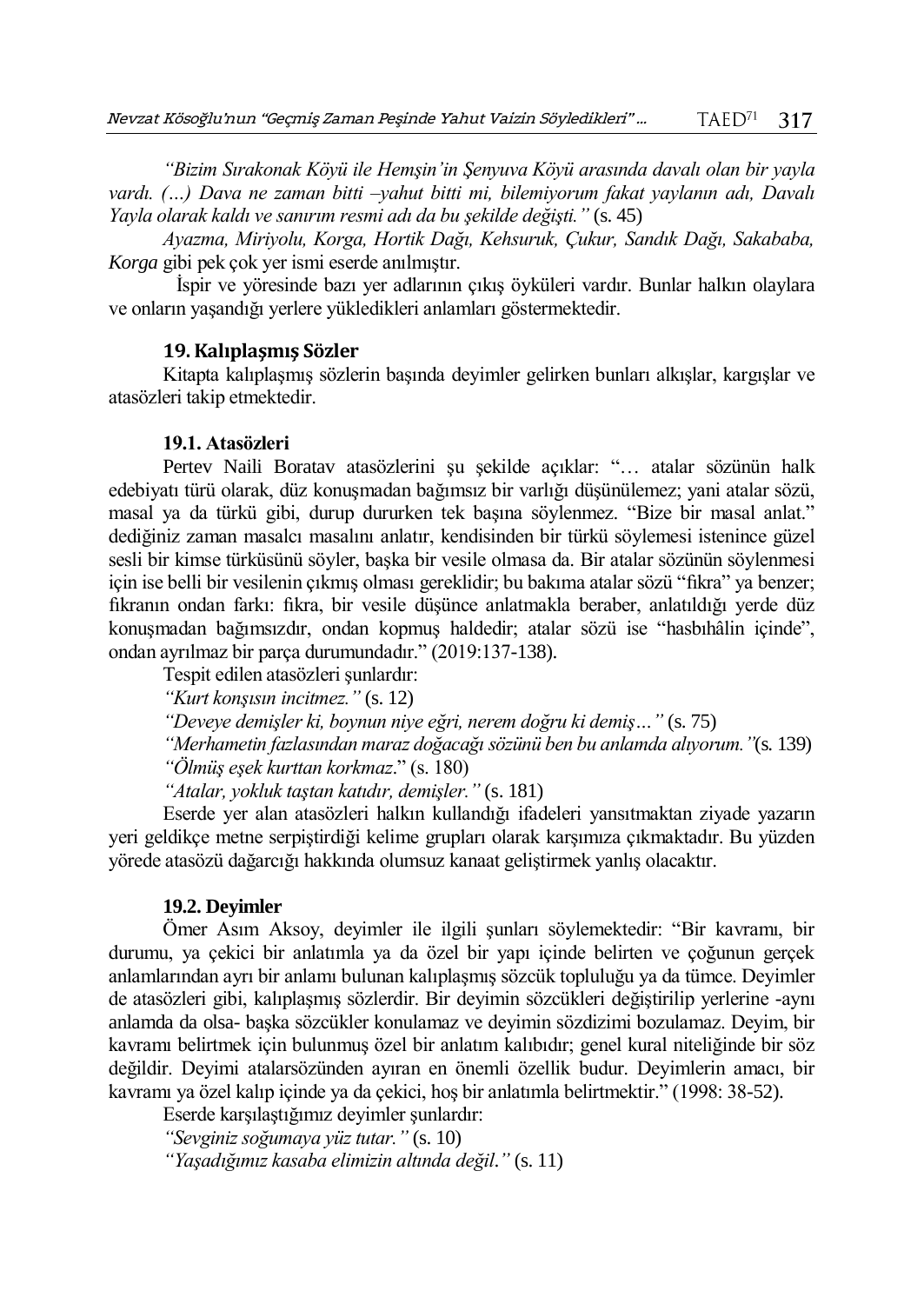*"Seksenine merdiven dayamış ve neler neler görüp geçirmiş bir ihtiyar."*  $(s.12)$ 

*"Bedenimin rahatça sığdığını söyleyemem; başımı eğip, iki büklüme yakın olmak üzere oturmam gerekiyordu."* (s. 30)

*"Nasıl böyle sessiz, sedasız, bir tarih mirası yerle bir edilmişti?"* (s. 31)

*"Sonradan aklımız ermeye başladığı zamanlarda da çeşitli ihtimallerden söz edildiğini okuduk."* (s. 33)

*"Şimdi tabii, Bayburtlu Zihni'den dem vurup biraz şoşarttığımı düşüneceksiniz; olabilir."* (s. 42)

*"Kaymalar, çökmeler, yarılmalar, bahçeleri alt üst etmiş, harabeye çevirmişti." (*s. 43)

*"İki köyün, keşif sırasında birbirine girmesinden korkulduğu için, jandarma önceden gelerek kayaların arasına yerleşip tedbir almış."* (s. 49)

*"… bahçelere doğru koşar adım yola koyulurduk."* (s. 53)

*"… kahramanlarla at koştururdum."* (s. 54)

*"İsterseniz kulak kabartalım:"* (s. 54)

*"… na'ralar atmışlardı."* (s. 68)

*"… ağzı açık, teslim olmuş bir hayranlıkla izleyebiliyorlardı."* (s. 80)

*"Büyük oğlunu askere göndereceği gün kafayı iyice çekmiş, çarşıya çıkmış. Oğlu Nihat da kendisini uğurlayan arkadaşları ile kafayı bulmuş; çarşının ortasında karşılaşmışlar…"* (s. 84)

*"Türk boyları için can pazarına çıkıp doyumluluk aramaktan gayrı çare kalmaz."* (s. 99)

*"İnsanoğlu uykularında da tam değildir; taktığımız isimlerinden belli: derin uyku, tilki uykusu…"* (s. 112)

*"İkimizden de çıt çıkmıyordu."* (s. 125)

*"… mekteple baş edebileceğimi düşünmeye başladım."* (s. 126)

*"… eşkıyanın da kökünü kazımışlar."* (s. 132)

*"Anlayacağınız, kendi kendimizce iki dirhem bir çekirdeğiz."* (s. 163)

*"Şöyle iki cümleyle geçivermeye de onun gönlü razı değil."* (s. 191)

*"Sazlığa girmiştik ki kıyamet koptu; kadın, çoluk-çocuk bağrışmaları, koşuşmalar ortalığı tuttu. Bu kadar kalabalık insan her halde pusuya yatmışlardı."* (s. 208)

*"Ben aval aval bakıp gittim."* (s. 209)

*"Vaveyla kopup herkes kendi derdine düşünce o kendisini Çoruh'a atamamış."* (s. 209)

*"Öbürleri benim gibi dallardaki o kıyamet kirazı görmedikleri için pek aldırış etmediler."* (s. 210)

*"Arada hiçbir hatır gönül olmasa da, bu dosyaları, acaba dişe dokunur bir şey bulabilir miyim diye, sabrımın başına vura vura okumuşumdur."* (s. 230)

Kitapta deyimler, atasözlerine oranla bir hayli yekûn tutmaktadır. Bu noktada eserin zengin olduğu görülmekte, sözün etkili söylenişi noktasında deyimlerin sıkça tercih edildiği anlaşılmaktadır.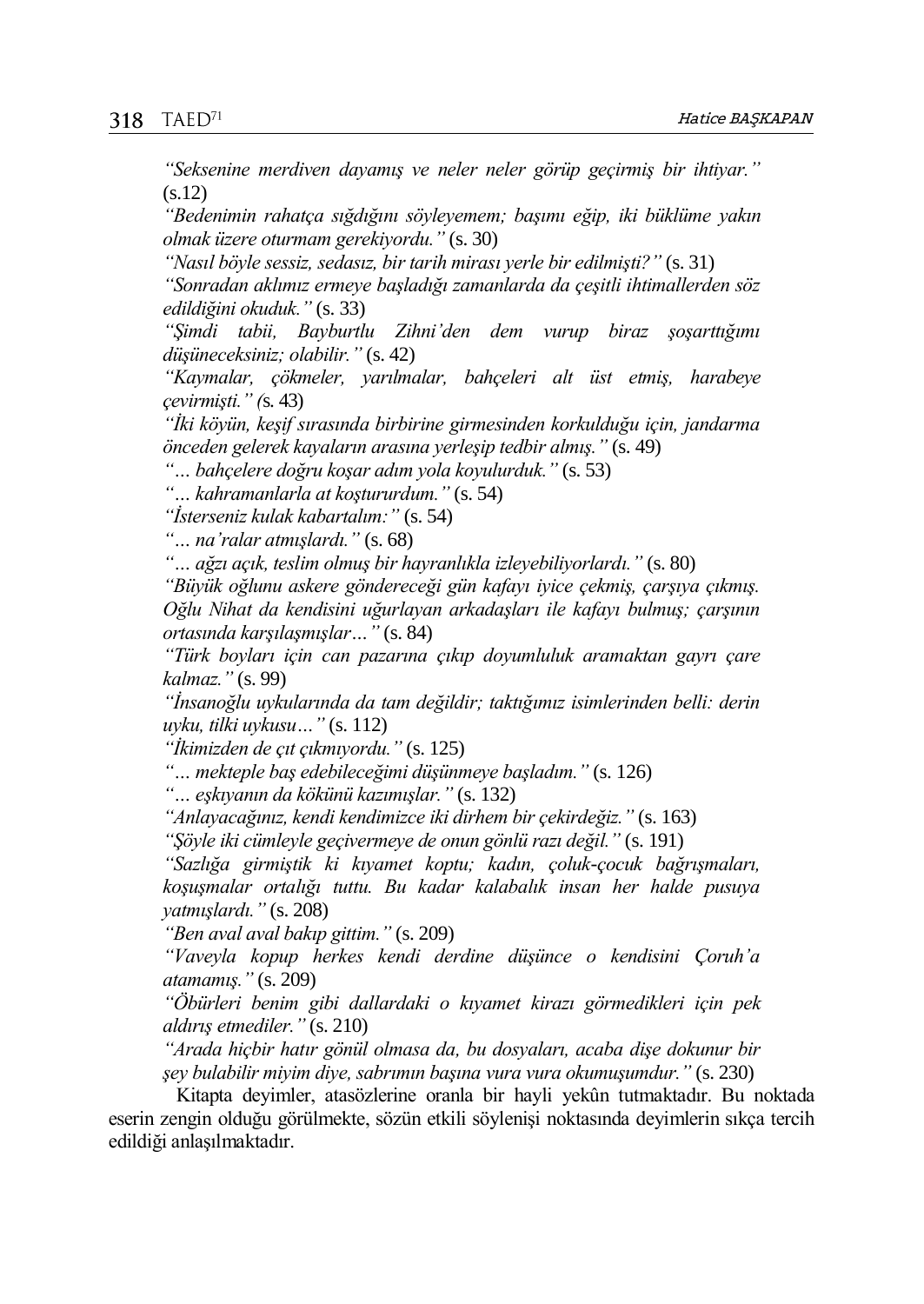#### **19.3. Özlü Sözler**

Bir düşünceyi, bir duyguyu, bir ilkeyi kısa ve kesin bir biçimde anlatan, genellikle kim tarafından söylendiği bilinen sözlerdir (*TDK*, 2011: 1866).

*"O güzel 'Yedinci Şehir'in yazarı Özkan Yalçın, 'Bir şehirde yaşamak ayrı, bir şehri yaşamak ayrıdır.' diyor."* (s. 9)

*"Sultan Murat Han, Fatih olacak oğlu Şehzade Mehmed'e halkı yönetmek için akıl ve tadbir öneriyor, 'aklın tesiri kılıcın tesirinden artuk olur.' diyor."* (s. 117)

*"… Hristiyan tarihçisi 'Ey ihanetten daha zalim olan merhamet!' diye haykırıyor."* (s. 139)

Yazar, eserini değerli isimlerin özlü ifadeleriyle zenginleştirmiştir. İlgili konu başlıklarında inandırıcılığı artıran bu yönteme seyrek de olsa yer vermiştir.

#### **19.4. Alkışlar-Kargışlar**

Türk Dil Kurumunun Türkçe Sözlüğü'nde *alkış* terimi için; "Bir şeyin beğenildiğini, onaylandığını anlatmak için el çırpma, alkışlama, kargış karşıtı" (*TDK*, 2011: 97) açıklaması yapılırken; *kargış* karşılığı olarak ise, "Kargıma işi veya bu maksatla söylenen sözler, lanet, telin, beddua, ilenç, alkış karşıtı" (*TDK*, 2011: 1328) açıklamaları verilir.

Eski Türkçemizde duaya *"alkış, öğme"* dendiğini belirten Şükrü Elçin'in kargış ile ilgili şu ifadeleri de dikkate değerdir: "Kargış, insanın kendisine, ailesine, cemiyetine ve din gibi müesseselerine zararı dokunacak şahıslara, düşünce ve fikirlere karşı davranışlarının şiddetli bir tepkisidir." (1986: 663).

Kitap, alkış ve kargış konusunda pek zengin değildir. Tespit edilen sınırlı sayıdaki ifadeler aşağıya alınmıştır.

#### **19.4.1. Alkışlar (Dualar, İyi Dilekler)**

*"Çektiğim körükler helal olsun…" (s. 16) "Dedemin hastalandığı haberi gelince, Rahmetli babamın o güzel ata binip Miriyolu'ndan geçişini hatırlıyorum."* (s. 16) *"Allah bütün insanlığı tabiî afetlerden korusun."* (s. 40) *"Ne kadar hoşlandım; gözyaşlarınız nur olsun!"* (s. 67) *"Allah rahmet etsin."* (s. 69) *"Turgut'u kaybedeli şimdi yıllar oldu; Hasbağ'da yatıyor. Allah'ın rahmeti bol olsun!"* (s. 120) *"Allah yardım etsin!"* (s. 180) *"Küçük kasabamızın büyük yürekli dost insanları sizlere rahmet olsun."* (s. 187)

#### **19.4.2. Kargışlar (Beddualar, İlençler)**

*"Hollo nene arada bir çıkar bağırır çağırır, kargışlardı. En çok da 'Gor be gor olasız!' derdi."* (s. 17) *"Allah'tan bulsunlar…"* (s. 30) *"Öbürüne kızar, söverdim."* (s. 40)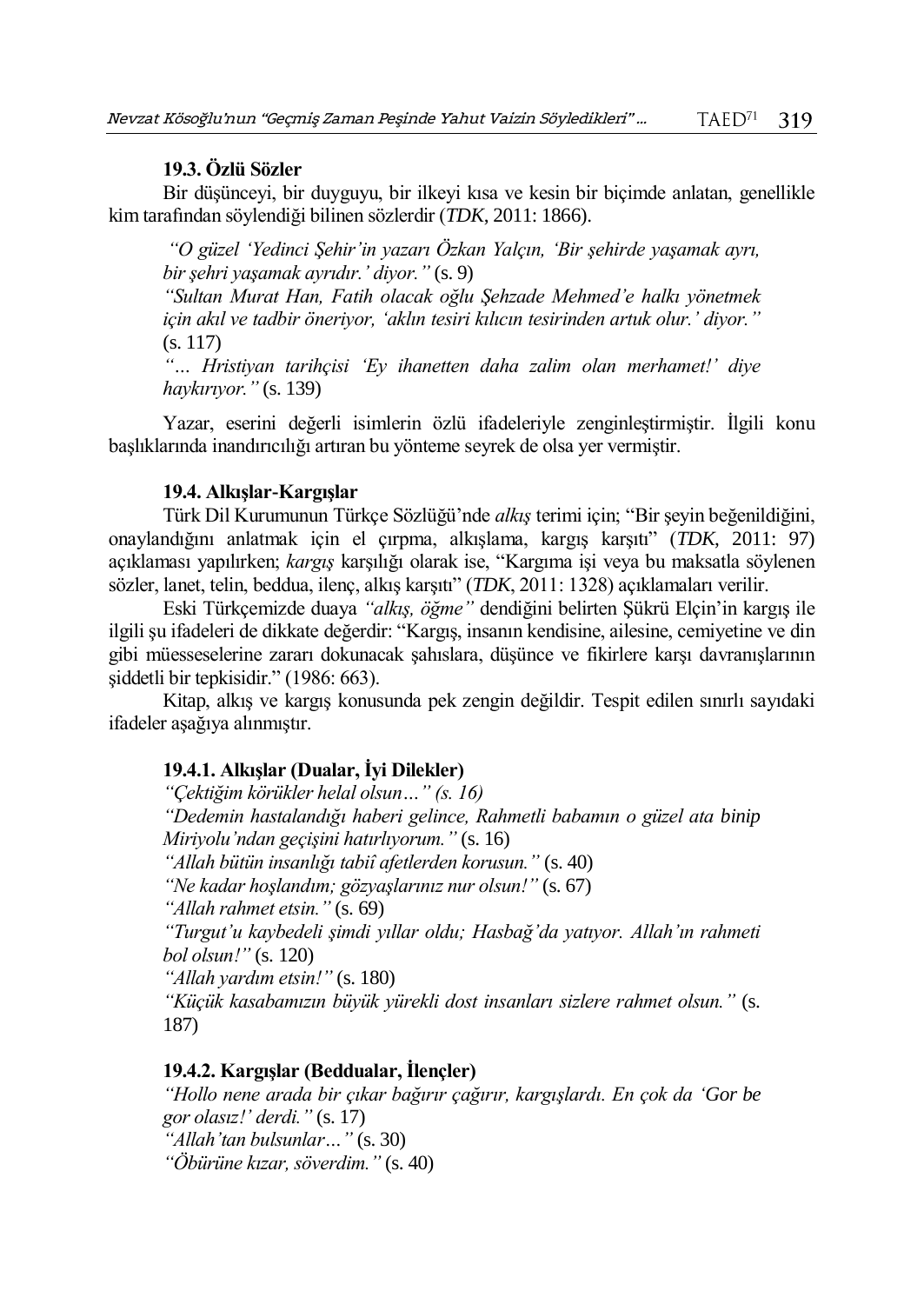*"Meyveleri yolup kaçtığımızda, arkamızdan kargışlayan, taş atan nenelerden kimse yoktu."* (s. 42)

Yapılan alıntılar halkın iyi dilek ve ilençlerinin bir kısmını yansıtmaktadır. Özellikle "Gor be gor olasız!" ifadesi yörenin en yaygın kargışlarından olması bakımından önemlidir. Çünkü yıllar önce kullanılan bu beddua hâlâ varlığını korumaktadır.

Vefat edenlerin arkasından dualarda bulunulduğu, onlara rahmet okunduğu dikkat edilmesi gereken hususlardandır.

## **20. Halk Edebiyatı 20.1. Anonim Halk Edebiyatı 20.1.1. Efsane**

Boratav efsaneyi şu şekilde ifade etmiştir: "Efsanenin başlıca niteliği inanış konusu olmasıdır; onun anlattığı şeyler doğru, gerçekten olmuş diye kabul edilir. Bu niteliği ile efsane masaldan ayrılır, hikâye ve destana yaklaşır. Başka bir niteliği de düz konuşma diliyle ve her türlü üslûp kaygısından yoksun, hazır kalıplara yer vermeyen kısa bir anlatı oluşudur. Bir destan parçası karmaşık ve uzun soluklu anlatı bütününden kopup kendine özgü üslûp niteliklerini, sanatlık süslemeleri yitirince, sadece olağanüstü yönleriyle bir kişiyi ya da bir olayı bildirme göreviyle sınırlanınca efsane olur." (2019: 111).

Kitabın "Sakababa'nın Suyolu" başlığı altında verilen bölümünde Saka Baba ile ilgili efsanevi anlatılardan parçalar bulunmaktadır. (s. 27-32)

*"Kalenin Çoruh'a bakan yanının tam karşısında Saka Baba'nın üst yamacında bir ceviz ağacı vardır. Burası ziyarettir. Altında küçük bir göze vardır. Kâfirler İspir Kalesi'ni kuşattıklarında Saka Baba o cevizin altındaki gözeden kaledeki askerlere su taşırken vurulmuş, orada şehit düşmüş. O cevizin altından aşağıya kadar nasıl inermiş, Çoruh'u geçip kuşatmayı yararak kaleye nasıl çıkarmış, bilemiyorum ama İslam askerleri susuz kalmasın diye su taşırken şehit düştüğüne göre konağı evliyadan yüce olsa gerektir ve elbet suyu taşımak için bir yolunu bulmuştur."* (s. 27)

*Aşağıdaki satırlar okununca içinden süt ve bal ırmaklarının aktığı cennet akla gelmektedir.*

*"Bize, evvel zamanda Gâvur Dapı'nın Gombul tarafındaki Paşapınarları'nın üstünden kaleye kadar, çift pöhrenkli boru hattı döşeli olduğunu, birinden süt, birinden bal aktığını söylerlerdi. Kale kuşatmada olduğu zamanlarda bile bu gizli borulardan süt ve bal akmaya devam edermiş."* (s. 33)

Özellikle savaşlarda Allah'ın yardımının vurgulandığı anlatılar oluşmaya başlar.

*"Nizamettin hoca soruyor; 'Ruslar nasıl gittiler?' Anası cevap veriyor: 'Oğul, Koçun Boğazı'nda Kudret'ten toplar atıldı. Bunu duyunca çekip gittiler…'"* (s. 48)

Halk anlatılarının en gizemli örneklerinden olan efsane, eserde birkaç yerde karşımıza çıkmaktadır. Özellikle savaş ve kahramanlık temleri etrafında söylenen bu efsanelerde insanların imkânsız gibi görünen durumlardan Allah'ın yardımıyla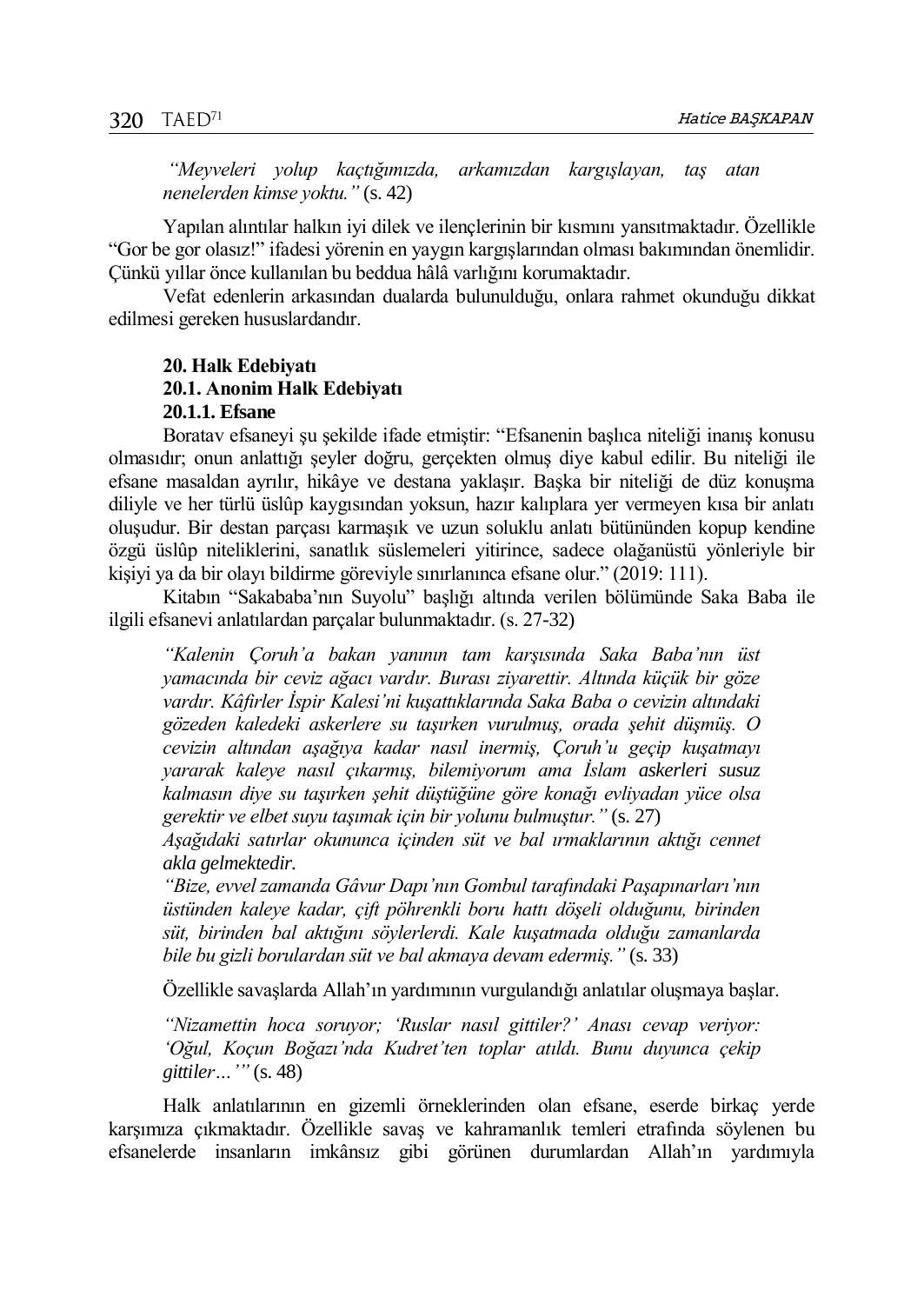kurtulduklarına yahut Allah'ın yardım elini bir şekilde hissettiklerine dair inanışları dikkat çekicidir.

# **20.1.2. Masal**

Kitapta masallarımıza kısa atıflarda bulunulduğu görülmektedir.

*"… Şahmeran ve Keloğlan'ı araya sokmak lâzım. Bunların da evveli masallar vardır. Bazen masalı hiç olmadık yerde kesen masalcıya yalvarırdık, sonra ne oldu, diye. 'Ben yukarki yoldan geldim, sonra ne oldu görmedim.' derdi."* (s. 70)

*"Masallarımızda devi anlatırken, bir dudağı yerde bir dudağı gökte, deriz; aşağısı idare etmez."* (s. 97)

*"Kültürümüzde Kafdağı dünyayı kuşak gibi sarmıştır ve yeşil zümrüttendir; gökyüzü rengini onun yansımasından alır."* (s. 192-193)

Anlatı türlerinden hem eğitici hem eğlendirici özellikte olan masalların İspir'de sevilerek anlatılıp dinlendiği anlaşılmaktadır. Yazarın, masalcıya yalvardıklarını ifade ettiği bölüm bunun kanıtıdır.

## **20.1.3. Türkü**

Halk edebiyatımızın en önemli nazım şekillerinden olan türküyü Pertev Naili Boratav; "düzenleyicisi bilinmeyen, halkın sözlü geleneğinde oluşup gelişen, çağdan çağa ve yerden yere içeriğinde olsun, biçiminde olsun değişikliklere (zenginleşmelere, bozulmalara, kırpılmalara) uğrayabilen ve her zaman bir ezgiye koşulmuş olarak söylenen şiirler" diye tanımlamaktadır (2019:171).

Kitap, türkülerimiz konusunda bir hayli zengindir.

*"İlk türkümü hepiniz bilirsiniz; bir Erzurum türküsüdür: Lüverimin kaytanı Sen geldin yârim hani Seni seven çok olur Candan sevenin tanı…"* (s. 152) *"Türkler birlikte türküler söylediler; ne kadar coşkun ve güzeldiler… Yadeller aldı beni taşlara çaldı beni Yardan ayırdı felek gurbete saldı beni… (…) Yandım mapusane yandım senin elinden! Benim gönlüm divane mi deli mi? (…) Yemen türkülerini bilirsiniz; şu dizeye bakın: Yemene de benim ağam Yemene… Bu dize, bizim bütün dertlenme, ağlama, ağıt yakma kültürümüzün sese yansıyan tüm zenginliklerinin yoğunlaşmış hülasasıdır."* (s. 154) *"Uzun havayı bilirsiniz: Kışlalar doldu bugün, doldu boşaldı bugün…"* (s. 155) *"Çarşı esnafı ile türkülü sohbetlere otururdu.*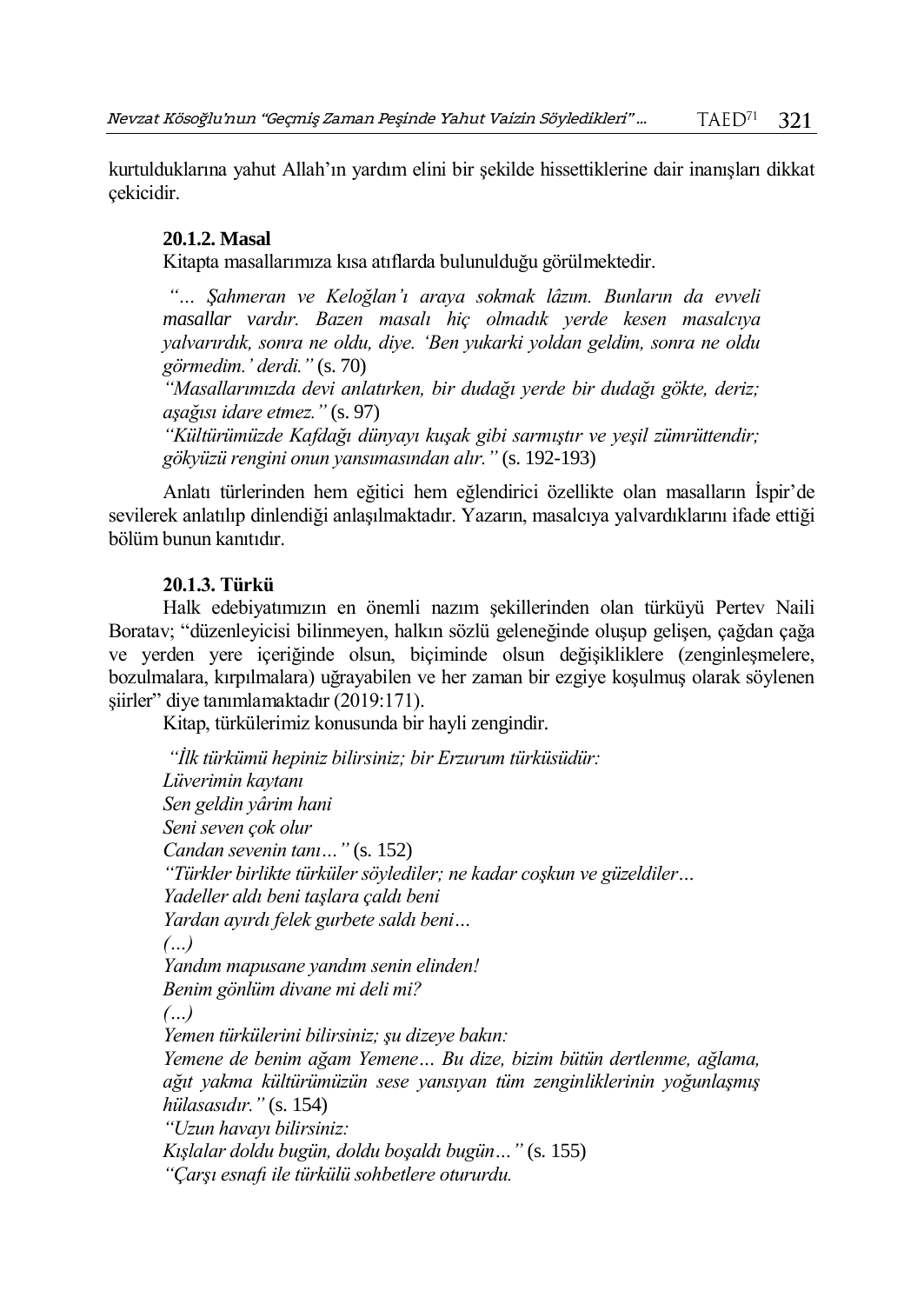*Gız belin incedür, ince Zatiden incedür ince…"* (s. 159)

İlerleyen sayfalarda okuyucuyu bir başka türkü beklemektedir:

*"Yol verin yârim gelsin Dinsiz imansız dağlar Hasreti sinemi dağlar Dağlar sılamı özledim"* (s. 193)

Acımızın, sevdamızın, sırrımızın, gamımızın, hasretimizin, gurbetimizin nağmelenmiş; adeta yürekle karılarak dillenmiş halidir türküler. Görüldüğü üzere kitaba da hayli içli türküler girmiş, yazarın gerek yetiştiği coğrafyanın duygu yönünü gerekse kişisel olarak türkülere bakışını yansıtmıştır.

## **20.2. Âşıklık Geleneği**

Âşık; sazlı (telden), sazsız (dilden), doğaçlama yoluyla, kalemle (yazarak) veya bu özelliklerin birkaçını birden taşıyan ve âşıklık geleneğine bağlı olarak şiir söyleyen halk sanatçısıdır. Bu söyleme biçimine "âşıklık-âşıklama"; âşıkları yönlendiren kurallar bütününe de "âşıklık geleneği" adı verilmektedir (Artun 2015: 1).

Türk Dil Kurumu tarafından; "Zengin sembollerle, ritimli sözlerle, seslerin uyumlu kullanımıyla ortaya çıkan, hece ve durak bakımından denk ve kendi başına bir bütün olan edebî anlatım biçimi, manzume, nazım, koşuk." (*TDK* 2011: 2224) şeklinde tanımlanan şiir, âşıklık geleneğinin temel taşı niteliğindedir.

Eserde karşımıza çıkan âşık şiirleri şunlardır:

*"Alma yanak, kiraz dudak, diş sedef İspir ala gözler mil ile oynar Karacaoğlan"* (s. 36)

Bir başka yerde Bayburtlu Zihni ve ünlü dizeleri şu şekilde geçer:

*"Bayburtlu Zihni'yi hatırlayarak yürüyordum: Vardım ki yurdumdan ayağ göçürmüş Yavru gitmiş, ıssız kalmış otağı, Câmlar şikest olmuş, meyler dökülmüş Sâkiler meclisten çekmiş ayağı…"* (s. 42)

Yazar şu dizelerle tekrar Karacaoğlan ile baş başa bırakır okurları:

*"Karacaoğlan'ın güzellemesini hatırlayın: Bana kara diyen dilber, Kaşların kara değil mi?"* (s. 63)

Devran Baba'nın da sayfalarda kendine yer bulduğunu görürüz:

*"Bu konuda kültürümüzün en veciz beytini Devran Baba söylemiş: Bedenim ruhuma gurbet mi olmuş, Olsun sabret sus be ağlama gönül!"* (s. 77)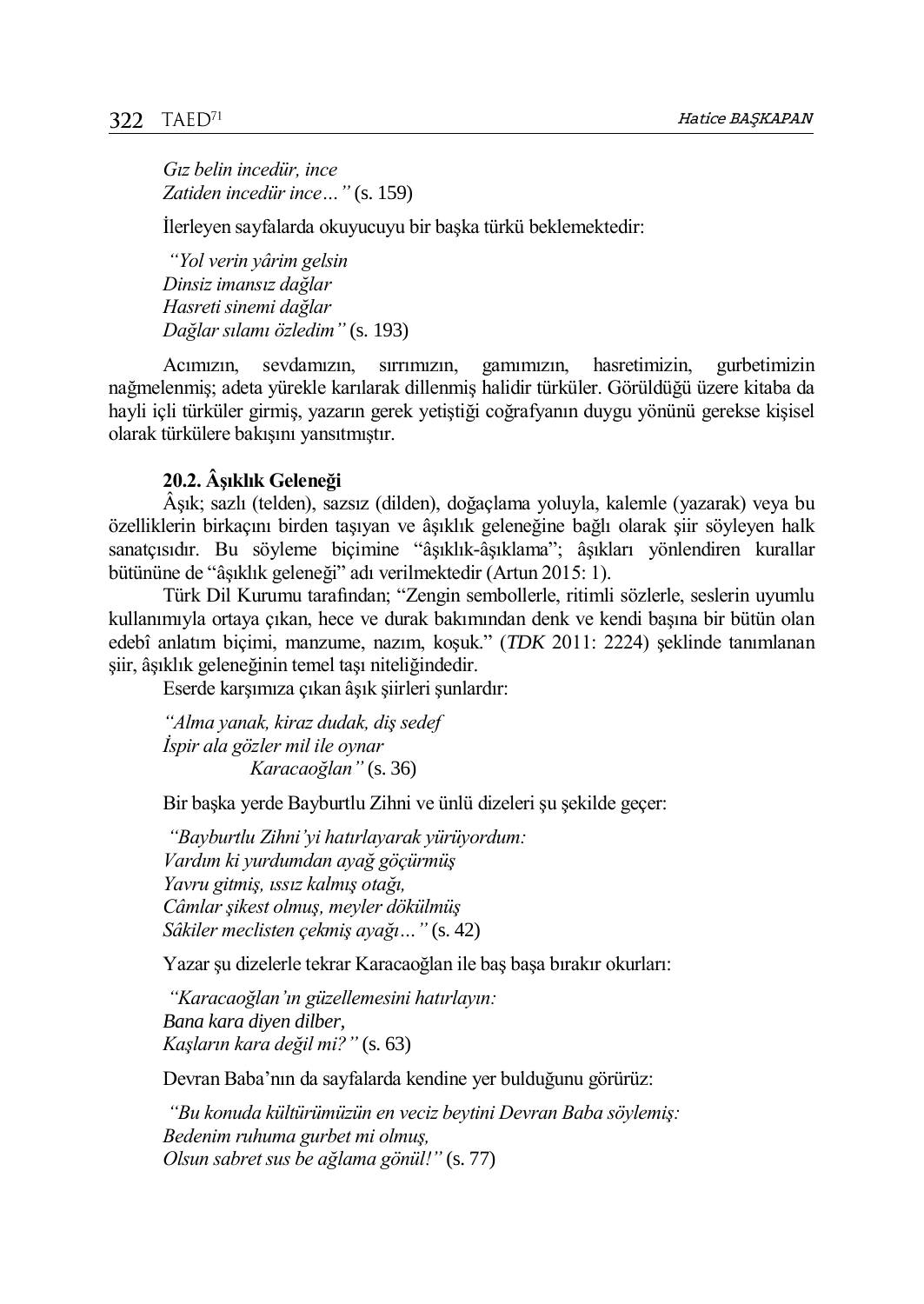Yazar bu geleneğin güçlü isimlerine ait şiir örnekleriyle eserini hem zenginleştirmiş hem de eserin akıcılığına katkı sağlamıştır.

## **20.2.1.Halk Hikâyeciliği**

Türk halk hikâyeleri, zaman seyri ve coğrafya-mekân içinde 'efsane, masal, menkıbe, destan vb.' mahsullerden beslenerek, dini tarihi, ictimâî hadiselerin potasında iç bünyelerindeki bağlarını muhafaza ederek milletimizin roman ihtiyacını karşılayan eserlerdir. (Elçin 1986: 444)

Bu eserlerin İspir halkı tarafından çokça sevilip benimsendiği aşağıdaki alıntılardan anlaşılmaktadır.

*"Muğdat dayı, âşık geleneğine uygun olarak hikâyeyi can alıcı yerlerden birinde keserdi."* (s. 56)

*"Bir keresinde de Köroğlu'na rastlamıştım; meydan okuyordu: 'Can datliymiş, gösterim mi!' Muğdat dayı aynı parlak üslubuyla şakıyordu: 'Bolu Beyi'nin askerleriynen cenge girdiler; azim vuruş oldi; baş bir yana leş bir yana düşti…'"* (s. 56)

*"Eskilerde âşık kahvelerinde, Köroğlu yahut Kerem ile Aslı gibi halk hikâyeleri okunurmuş."* (s. 56)

*"… arkadaşlarla Kân deresinde kendimizce Hüseyin Baykara fasılları yapardık."* (s. 58)

Yazar Tahir ile Zühre hikâyesini ayrı bir başlık altında kitabına taşıyarak özellikle kış gecelerinde çeşitli halk hikâyelerini kadınların dinlediğini ifade etmiştir. Bu durum dönemin en önemli geleneklerinden birinin âşıklık geleneği olduğunu göstermesi bakımından önemlidir.

> *"Özellikle kış geceleri, bizim evin küçük odasında toplanan kadınlara Âşık Kerem, Sürmeli Bey, Şah İsmail ile Telli Senem yahut Yusuf ile Züleyha gibi hikâyeler okurdum."* (s. 61)

*"[Tahir] rüyasına münasip bir iki beyit söyledi:*

*Seyrimde gece gördüm*

*Zühre'ye varam dedim İki kere kelb geldi Men etti beni durdum. İki beyit de Zühre söyledi. Aldı gene Tahir: Hicran ölümden beter Cismim yanuben tüter Bilmem ki bu rüzigâr Beni nereye atar.*

*Aldı Zühre:* 

*Didelerim giryandır*

*Ciğerciğim püryandır*

*Tahir bu yalan dünyada*

*Rahat bana haramdır, deyip kalkıp saraya geldiler.* (s. 61) Kitabın ilerleyen sayfalarında benzer şiirlere yer verilmiştir.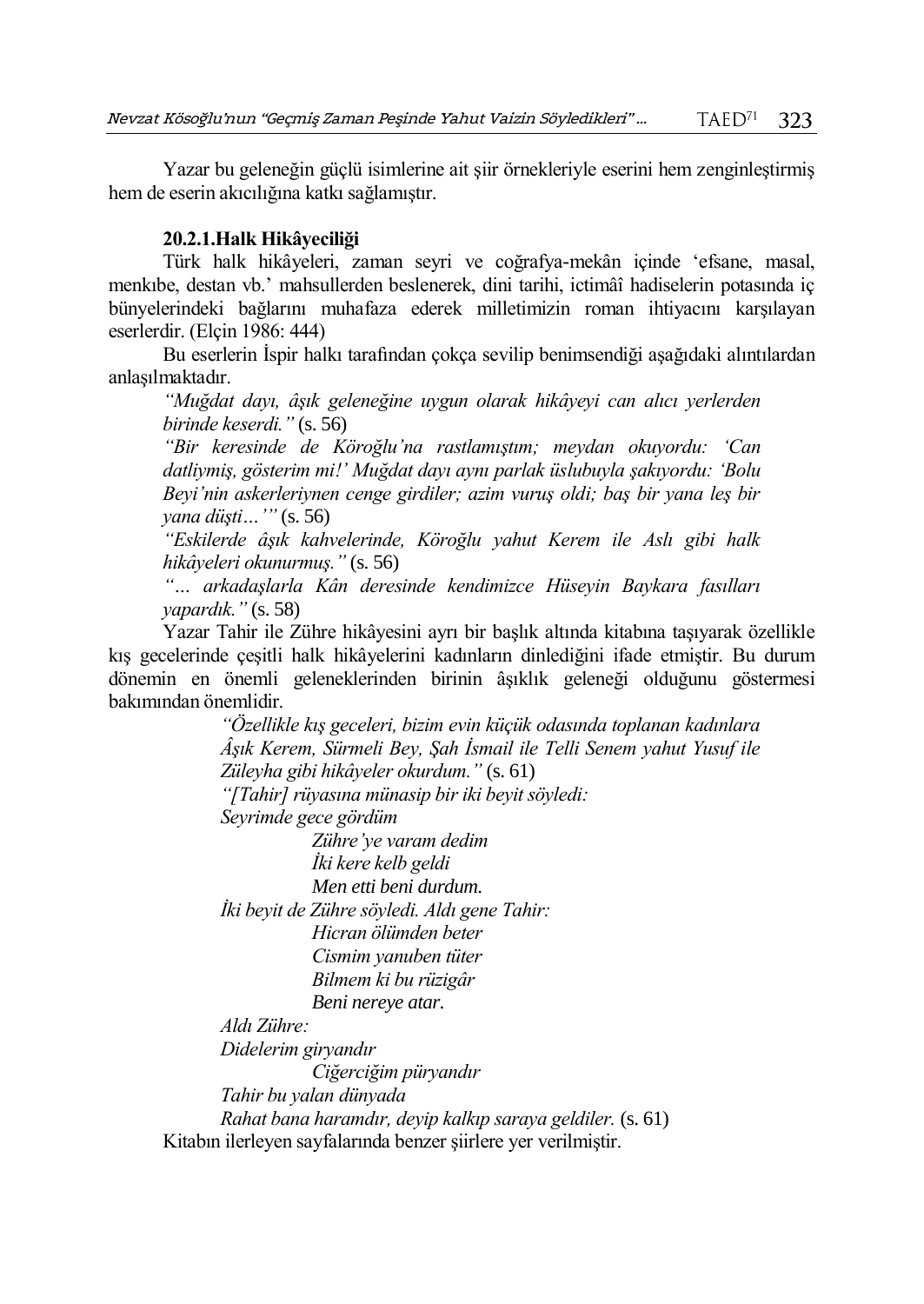Âşık kahvelerinin halk hikâyeciliğindeki yeri malumdur. Bu kahvelerde anlatılan hikâyeler günümüz dizilerinden çok daha fazla ilgi görmüştür. Bu durum kitaba şu ifadelerle yansımıştır:

*"Âşıkların hikâye anlatma geleneği Erzurum ve Kars'ta hala devam eder; bu şehirlerimizde âşık kahveleri vardır. Köy odalarında da sazları omuzlarında âşıklar hikâye anlatırlar. Ben Kars'ta askerliğimi yaparken Çobanoğlu'ndan Köroğlu'nu dinlemişimdir."* (s. 66)

*"… âşık hikâyeleri: Kerem ile Aslı, Ferhat ile Şirin ve diğerleri."* (s. 70)

*"Erzurumlu Tahsin'in bir kış gecesi dışarıda topladığı parayı, Köroğlu hikâyesini anlatan âşığın önüne bırakıp kahveden çıkışını anlattı."* (s. 88)

*"… bazı kış gecelerinde kadınların bizim evde toplanarak, bana, âşık hikâyeleri okutturup, ağladıklarını yazmıştım."* (s. 88-89)

*"Deri Pazarı'na yukarı köylerden bir âşık gelirdi; sazını dizine kondurur çalardı*.*"* (s. 108)

Halk hikâyeleri genellikle âşık kahvelerinde âşıklar tarafından anlatılarak insanların duygu dünyalarını zenginleştiren ve sosyalleşmelerine yardım eden bir geleneğin parçasıdır. Bu durumun izleri esere de yansımıştır. Kitapta hem âşıklık geleneğine hem çeşitli halk hikâyelerine değinilmektedir. Anlaşıldığına göre âşıklık geleneğine uygun hikâye anlatma, İspir'de de sürdürülmüştür. Gerek âşıklara gerekse anlattıkları hikâyelere yoğun ilgi olduğu görülmektedir. Bu noktada İspir ve çevresinin geleneğin yaşatıldığı bir coğrafya olduğu anlaşılmaktadır.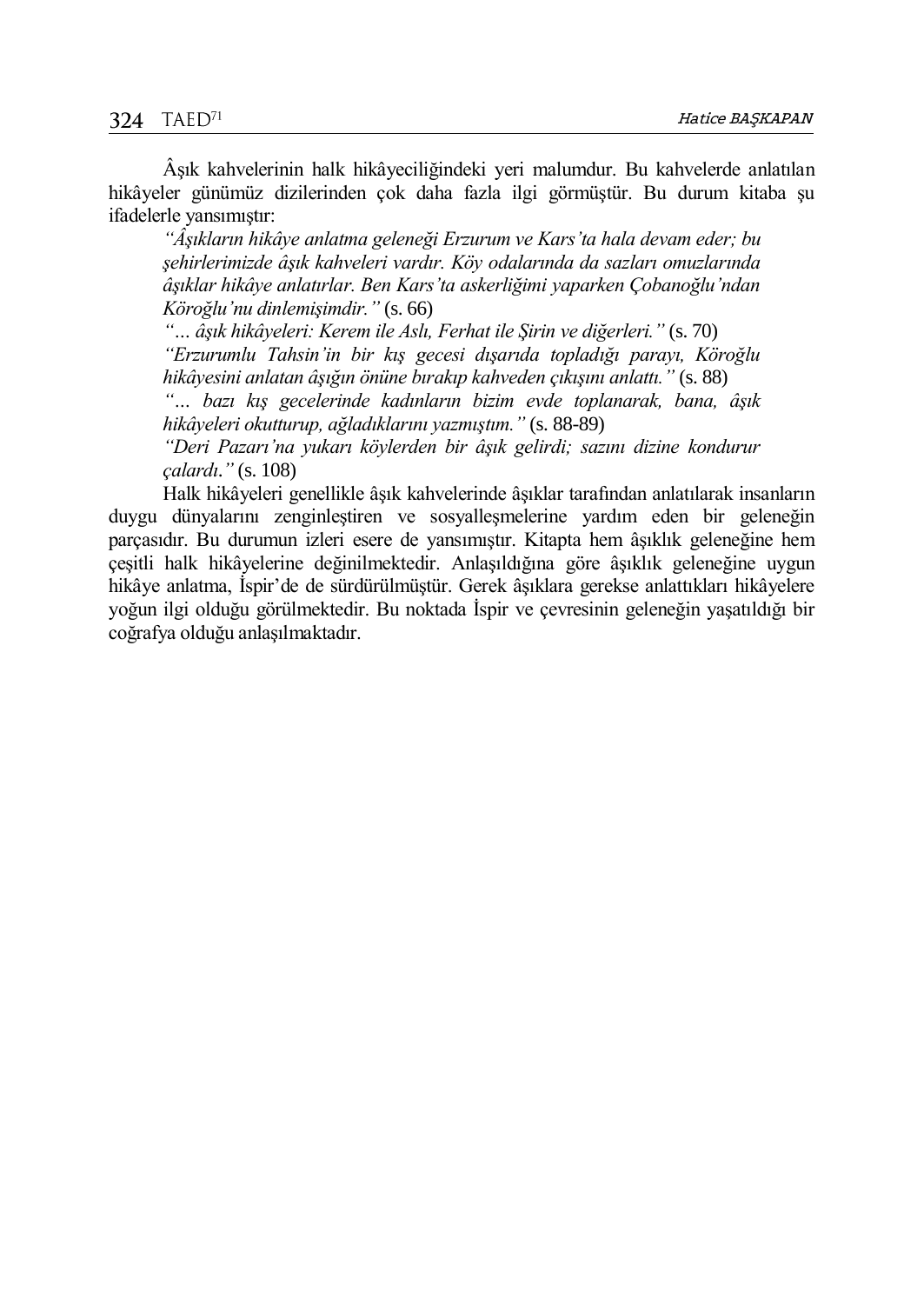#### **Sonuç**

Nevzat Kösoğlu kaleme aldığı bu anı kitabında genellikle çocukluğunun geçtiği İspir'den ve buralara dair hatıralarından bahsetmiştir. Araya serpiştirdiği farklı konuları esere sohbet havasında sindirerek ve anılarıyla bağlantılı şekilde yazmıştır.

Kitabın anılardan oluşması, onu anlattığı dönemin tanığı haline getirmiş, pek çok kültürel unsuru bünyesine almasını kolaylaştırmıştır. Kösoğlu çocukluk yıllarındaki İspir'in ve İspirlilerin manzarasını okurlarına sunmuş, samimi üslubuyla da son derece ilgi çekici bir eser vücuda getirmiştir.

Bu çalışmada söz konusu eserin halk kültürü unsurları ortaya konmaya çalışılmıştır. Çalışmanın giriş kısmında halk kültürü ve anı türü üzerinde kısaca durulmuştur. Sonraki bölümde Nevzat Kösoğlu hakkında bilgi verilmiş, ardından eserdeki halk kültürü unsurları gösterilmiştir.

Eserde rastlanan halk kültürü unsurları yirmi ana başlık ve bunlardan bazılarının alt başlıkları şeklinde tespit edilmiştir. Bu yönüyle kitap zengin bir halk kültürü kaynağı mahiyetindedir.

Yazar, ele aldığı dönemde İspir ve çevresindeki halkın inançlarından eğlencelerine, oyunlarından mimarisine, kullanılan kalıp sözlerinden insanlara yakıştırdığı lakaplara, kültürümüzün önemli parçası olan âşıklık geleneğine kadar birçok konuya değinmiştir. Böylece halkbilimine zengin bir eser bırakmıştır.

Halkın yokluk ve yoksulluklar içindeki gösterişsiz ama tertemiz, samimi dünyaları, at sırtında aştığı yolları, alanı kıt ama ürünü bol tarlaları akıcı bir üslupla okuyucuya sunulmuştur.

Sonuç olarak eser altmış, yetmiş yıl önceki İspir'i ve İspirliyi tanımak, o dönemin hayatına kültür penceresinden bakmak açısından son derece önemlidir. Kitap, döneminin tanığı gibidir.